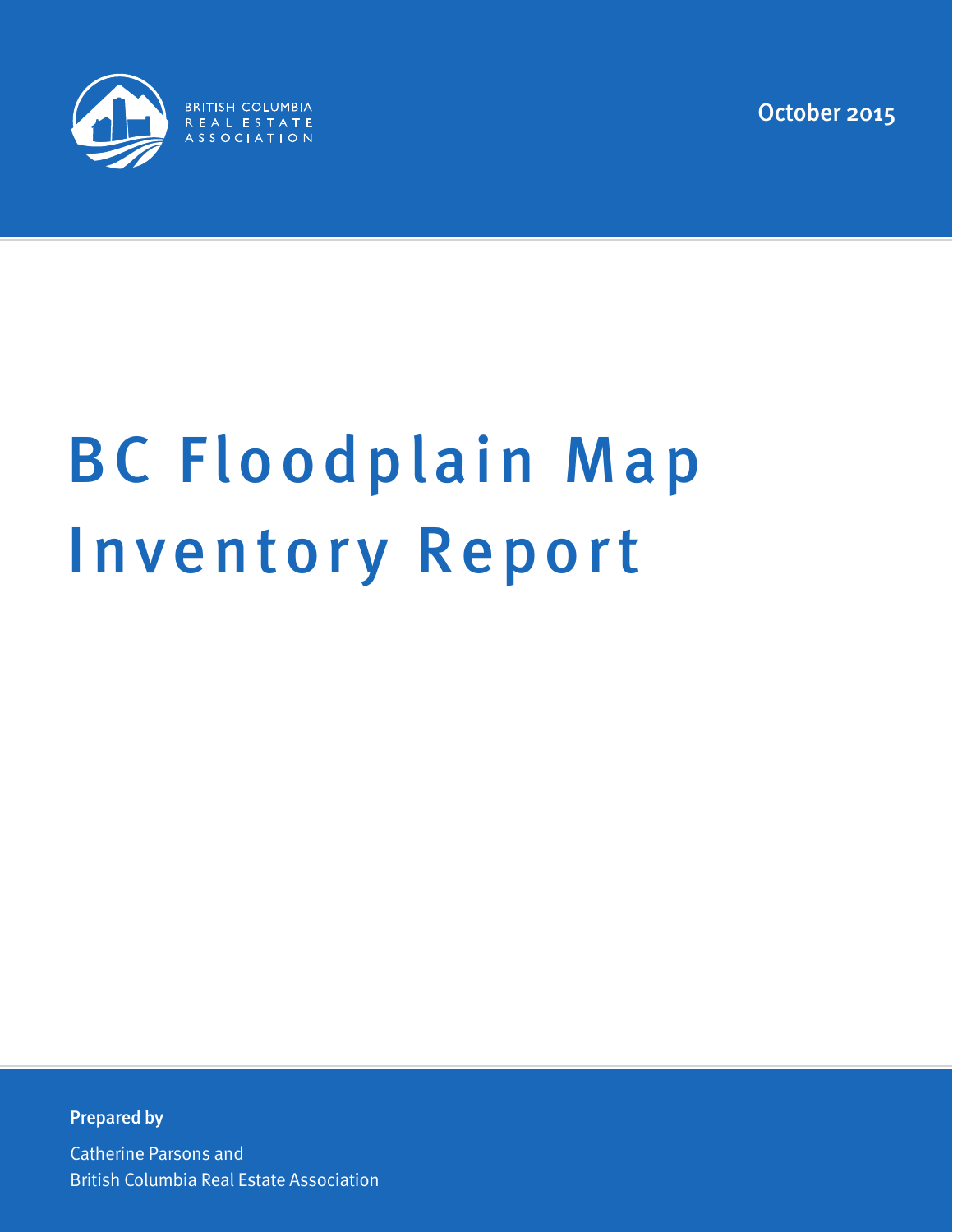## Executive summary

Most floodplain maps in BC are out of date, putting communities and citizens at risk. The British Columbia Real Estate Association (BCREA) has made this assertion since 2012, and this report is the latest study to reinforce that conclusion.

Floodplain maps can support municipal decision making by demonstrating the risks to both existing and proposed developments and infrastructure and, in the process, help foster resilient community growth and emergency planning. To be effective, however, floodplain maps must be updated regularly to account for many factors, including changes in development, the environment and climate.

This report delivers on BCREA's primary objective, which was to present an inventory of floodplain maps in British Columbia updated outside the BC Floodplain Mapping Program, which ended in 2004. It also describes how floodplain maps are used, the public availability of maps, availability of supporting data, and challenges and opportunities that communities have experienced in attempting to prepare/update floodplain maps. Data were obtained through a survey of and interviews with local governments and First Nations bands in BC. This report helps to identify gaps in floodplain mapping and highlights the need for up-to-date floodplain information in BC.

Seventy-two local governments and First Nations responded to a survey commissioned by BCREA, and 25 of those respondents participated in telephone interviews. While the small sample makes it difficult to generalize, the findings are worth noting:

- Only 21% of the 72 communities that responded have access to floodplain maps updated within the past ten years and nearly 31% reported they have no access to floodplain maps at all, which means decisions about growth, development and emergency response are based on unreliable information.
- More than half of interviewees indicated floodplain maps are a low priority for their organizations; most of those that rank it high have experienced recent flood events.
- Communities and First Nations report a variety of barriers to updating floodplain maps, though they can generally be categorized into technical, financial and political obstacles.
- While many respondents have access to data that can be used for flood management and/or risk assessment, data formats and resolutions vary widely and responses may indicate a lack of awareness of existing publicly-available resources.
- Some respondents believe proactively designating floodplains increases a community's liability; others believe designating floodplains reduces liability.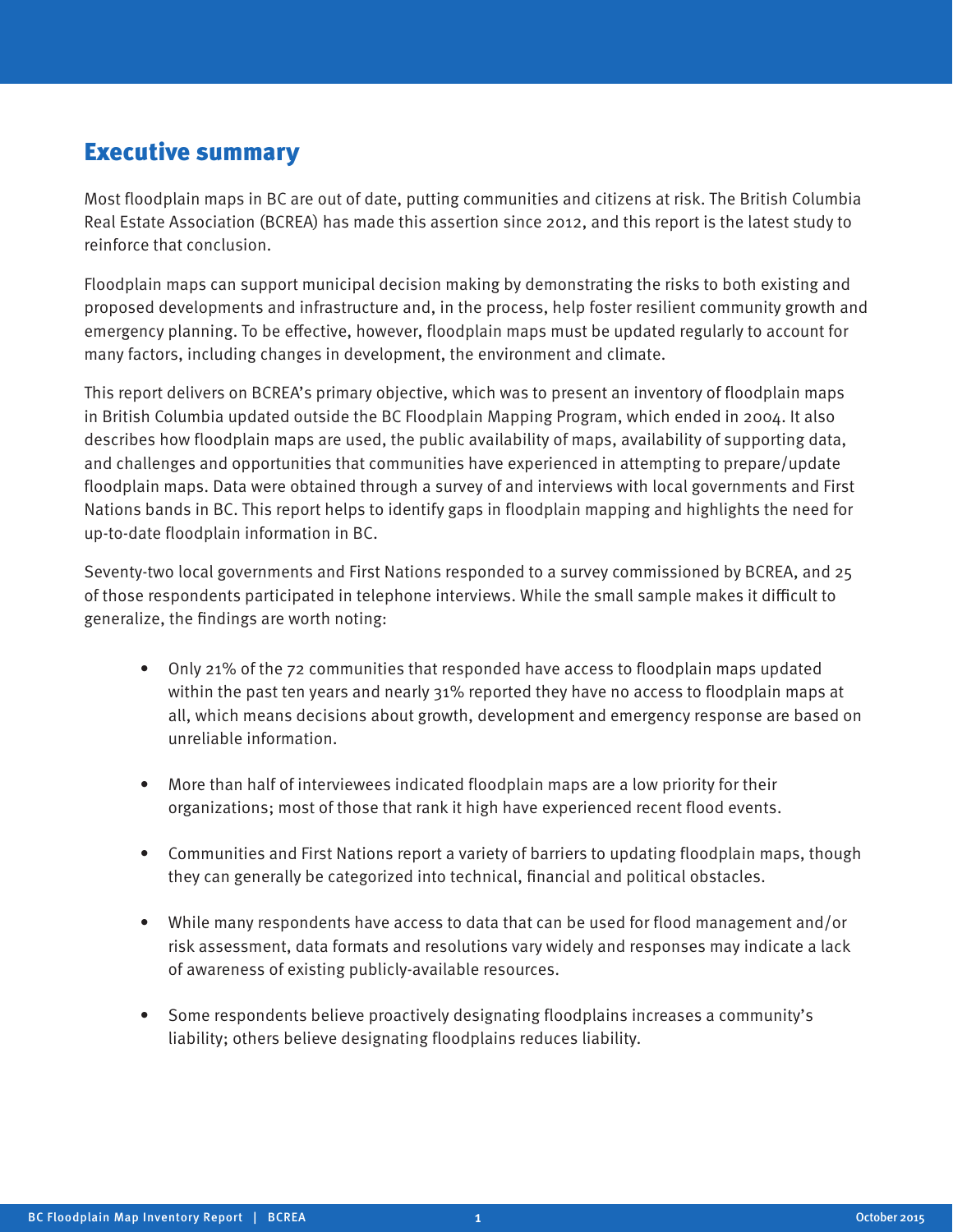These results suggest that better information about floodplain maps, guidelines for their development and the standardization of data, and stronger funding mechanisms will all improve the state of floodplain mapping in BC. Better floodplain maps will make communities, First Nations and the entire province more resilient.

#### Acknowledgements

BCREA thanks all involved in making this study happen.

Catherine Parsons, at the time a master's student at Simon Fraser University, carried out the bulk of the work for this study.

The framework for the research was established by Steve Conrad, a Ph.D. candidate at Simon Fraser University and Pacific Institute for Climate Solutions research fellow, while he worked under contract with BCREA. Steve's work was made possible by a grant provided by the Real Estate Foundation of British Columbia.

The Fraser Basin Council (FBC) provided some data that appears in Appendix B, which was gathered as part of the Lower Mainland Flood Management Strategy—a significant, collaborative initiative coordinated by FBC, which involves a long list of local governments and stakeholders, including the provincial government. The objective is to better protect communities along the lower Fraser River and coast—from Hope to Richmond and from Squamish to White Rock.

Nathan Vadeboncoeur, principal with Vadeboncoeur Consulting, completed the review and helped to polish the report.

Finally, members of BCREA's Floodplain Maps Working Group helped shape this project over the course of several months as part of their work in assisting BCREA implement its Floodplain Maps Action Plan (available at www.bcrea.bc.ca/government-relations/flood-protection). The Working Group consists of:

- Jeff Fisher Vice President & Senior Policy Advisor, Urban Development Institute
- Deborah Harford Executive Director, Adaptation to Climate Change Team, Simon Fraser University
- Robert Laing Chief Executive Officer, BCREA
- Steve Litke Senior Manager, Fraser Basin Council
- Tamsin Lyle Principal & Flood Management Specialist, Ebbwater Consulting
- Monica Mannerstrom Principal, Northwest Hydraulic Consultants Ltd.
- Norma Miller Manager of Government Relations, BCREA
- Damian Stathonikos Director of Communications and Public Affairs, BCREA
- Aaron Sutherland Manager, Government Relations, Insurance Bureau of Canada
- Anna Warwick Sears Executive Director, Okanagan Basin Water Board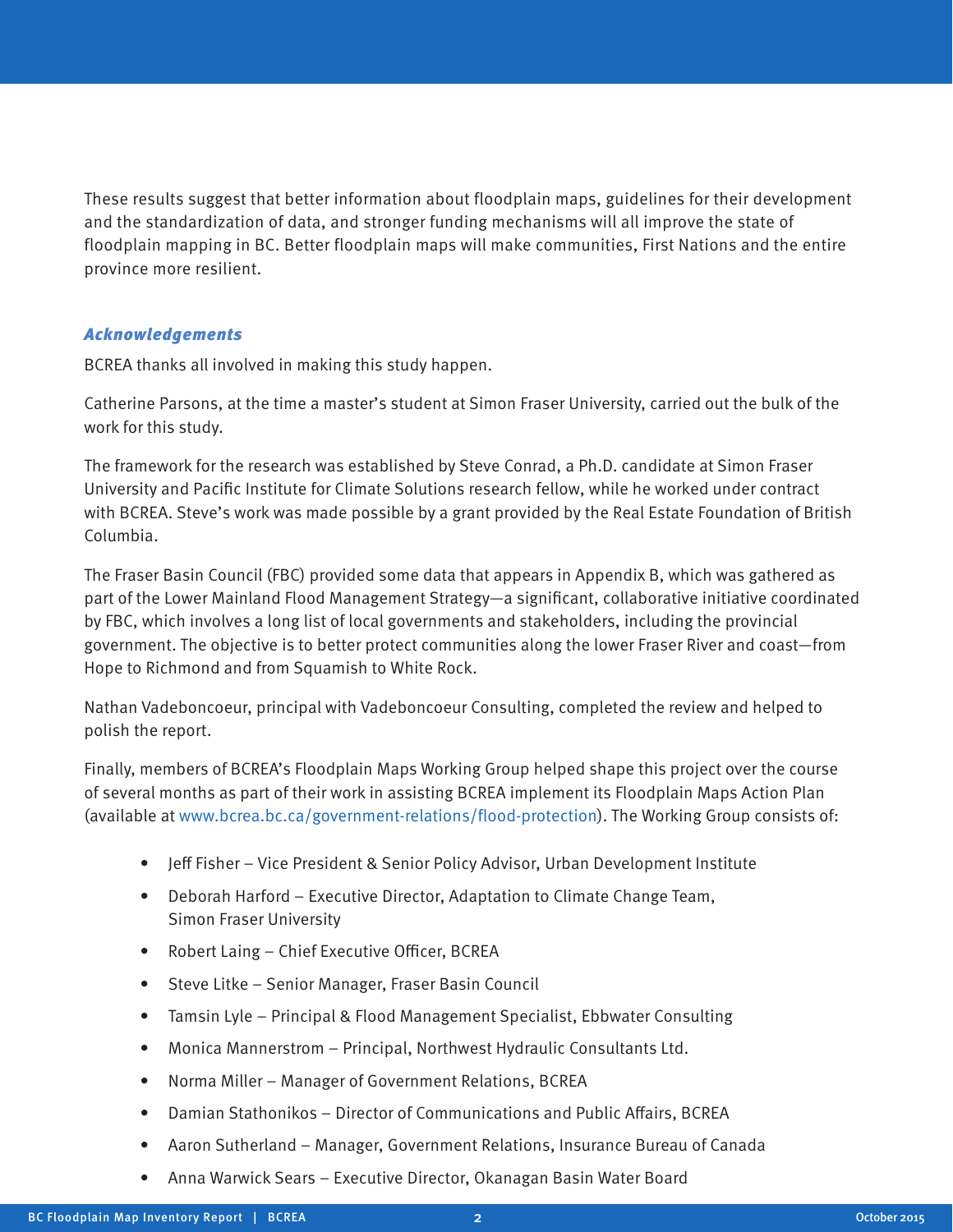# **Table of Contents**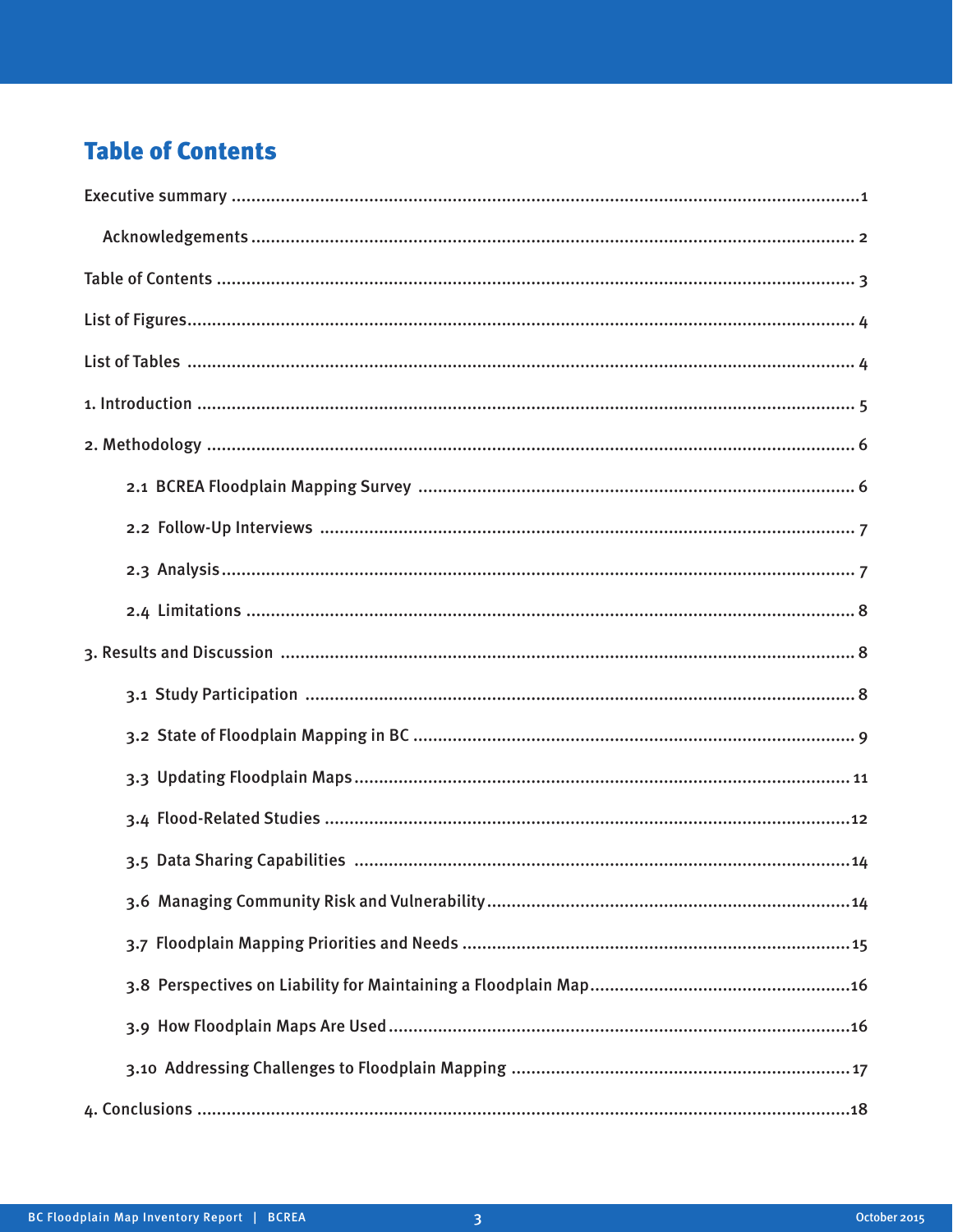| Appendix A: Inventory of Floodplain Maps Created or Updated by Local Governments and First Nations  |
|-----------------------------------------------------------------------------------------------------|
| Appendix B: Inventory of Topographic Data Available to Local Governments and First Nations 29       |
|                                                                                                     |
| Appendix D: Local and regional governments not sent an invitation to participate in survey (already |
|                                                                                                     |

# List of Figures

| Figure 3: Alternate (Not 200-Year) Floodplain Maps Reported by Local/Regional Governments and First |  |
|-----------------------------------------------------------------------------------------------------|--|

# List of Tables

| Table 5: Summary of Data Sharing Capabilities for Local/Regional Governments and First Nations14 |
|--------------------------------------------------------------------------------------------------|
|                                                                                                  |
|                                                                                                  |
|                                                                                                  |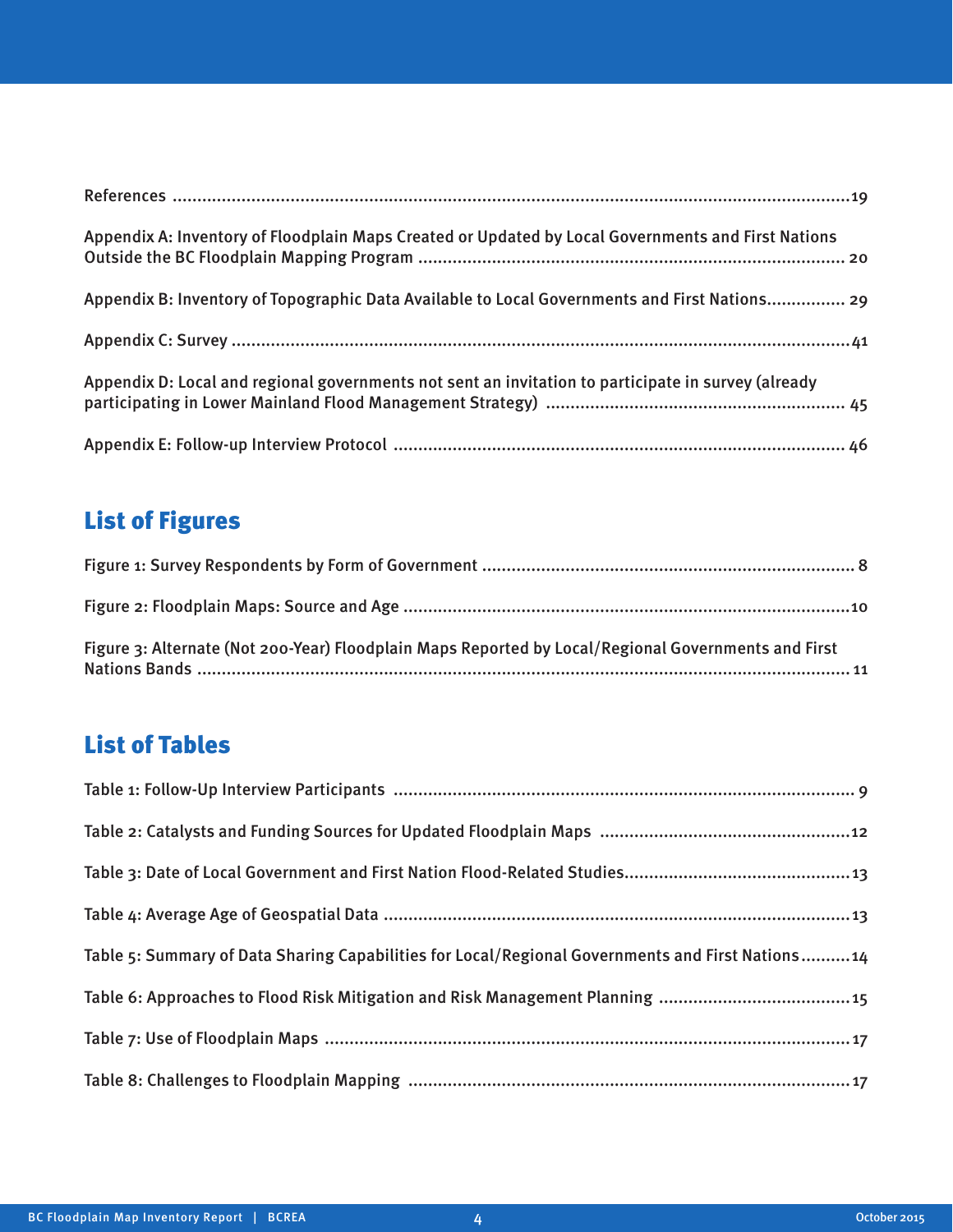# 1. Introduction

Planning and preparing for floods is becoming increasingly important as flooding continues to threaten communities and the Canadian climate becomes more variable. Municipal governments are on the front lines of flood risk management because of their powers to control land use and, in British Columbia, to designate floodplains. If municipalities are better informed about flood risks, they can better use their policy toolkit<sup>1</sup> to reduce the impact of flooding. This involves improving access to up-to-date, publiclyavailable information on flood frequency, extent, depth and impacts. One way to illustrate this information is through the development of a floodplain map.<sup>2</sup> Floodplain maps can support municipal decision making by demonstrating the risks to both existing and proposed developments and infrastructure and, in the process, help foster resilient community growth.

This report provides an inventory of updated floodplain maps in BC. It also characterizes the way maps are used, the public availability of maps, the availability of data supporting existing floodplain maps, and the challenges and opportunities that local governments have experienced in preparing and/or updating floodplain maps. It is hoped that this project will contribute to the conversation about floodplain management in BC and raise awareness about the availability, advantages and need for further floodplain mapping in the province.

The BC government commenced a Floodplain Mapping Program in 1974 to direct and/or limit development in floodplains.<sup>3</sup> The program was improved in 1984 when the federal government signed on to contribute to the development of floodplain maps in BC under the Canada/British Columbia Agreement Respecting Floodplain Mapping. This program identified approximately 90 provincially-designated river floodplains. In 2003-2004, the responsibility for flood management was devolved to municipalities through the Flood Hazard Statutes Amendment Act,<sup>4</sup> and the BC Floodplain Mapping Program was cancelled.

Local governments in BC now face the significant challenge of designating floodplains, producing floodplain maps and keeping them current. Many municipalities in BC have not updated their floodplain maps—the large majority of floodplain maps in BC are at least 20 years old. These out-dated maps present a barrier to flood hazard mitigation across the province. The scale of this problem is unknown because there is no up-to-date inventory of the floodplain mapping projects undertaken by local governments since the cancellation of the BC Floodplain Mapping Program.

The British Columbia Real Estate Association (BCREA) has, in response to this challenge, commissioned an analysis of the state of floodplain maps in BC. This research, reported here, will provide a clearer picture of the state of, and need for, updated floodplain mapping. It is hoped that this research will raise awareness of the existence and purpose of floodplain maps among local governments and First Nations and contribute to greater flood resilience in BC.

<sup>1</sup> See BC Environmental Management Act, Local Government Act, Land Title Act, and Community Charter (www.env.gov.bc.ca/wsd/ public\_safety/flood/fhm-2012/landuse\_prov\_legs.html), as well as the BC Climate Action Toolkit (www.toolkit.bc.ca).

<sup>2</sup> For more information about floodplain maps, please refer to the BCREA Floodplain Mapping Backgrounder (www.bcrea.bc.ca/ docs/government-relations/2014-FM-backgrounder.pdf).

<sup>3</sup> Province of British Columbia, 2015.

<sup>4</sup> Lyle & McLean, 2008.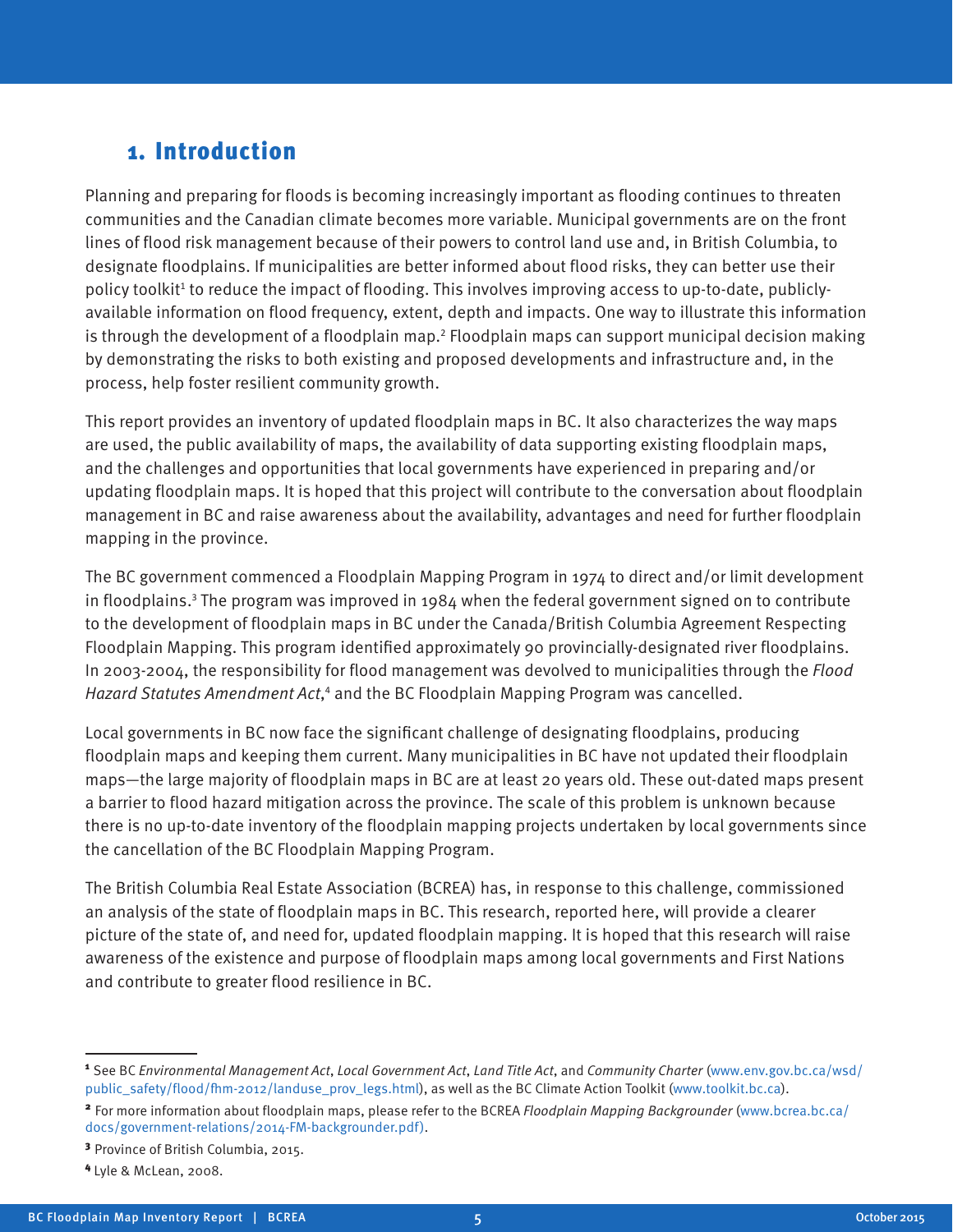# 2. Methodology

A survey was administered to 170 local governments and 199 First Nations Band offices in BC over a one-month period from April 13 to May 11, 2015. The aim of this survey was to collect information about the status, use and availability of floodplain maps, and the availability of supporting data. Followup interviews were conducted throughout May with selected communities to obtain more detailed information about factors motivating floodplain mapping efforts in BC. These data formed the basis for this analysis (described below), and were combined with data collected by the Fraser Basin Council for their Lower Mainland Flood Management Strategy to form an inventory of the flood planning data available throughout BC (Appendix B). The resulting research report was sent for external review upon completion of a final draft, and then updated based on reviewer feedback.

## 2.1 BCREA Floodplain Mapping Survey

All local governments and First Nations in BC were sent a survey questionnaire.<sup>5</sup> Contact information for local governments and First Nations bands was obtained from BC CivicInfo or from previous communications. This survey followed the Tailored Design Method,<sup>6</sup> which is as follows:

- An introduction email with the questionnaire attached was sent to all local governments and First Nations in BC.
- One week later, a reminder email with the attached questionnaire was sent to community representatives that had not yet responded.
- Two weeks later, a second reminder email with the attached questionnaire was sent to community representatives who had still not responded.
- Three weeks later, a third and final reminder email with the attached questionnaire was sent to the remaining local governments and First Nation representatives that had not yet responded.

Information letters and surveys were sent by post to First Nations bands whose electronic contact information was not available from BC CivicInfo. Reminder letters were mailed two weeks later.

Survey questions were designed to obtain information about the availability and age of floodplain maps, the level of public access to these maps, flood-related data and studies and flood-related infrastructure (see Appendix C for Survey Questionnaire).

Seventy-two communities responded to the survey.

<sup>5</sup> With the exception of those that had already provided floodplain mapping information to the Fraser Basin Council as part of the Lower Mainland Flood Management Strategy. That initiative is linked to this research and therefore it was not necessary to collect this information twice. For a list of local governments that were not sent a survey, please see Appendix D. In addition, the email or mailing address for one First Nation band could not be located and therefore was not sent a survey.

<sup>6</sup> Dillman, 2007.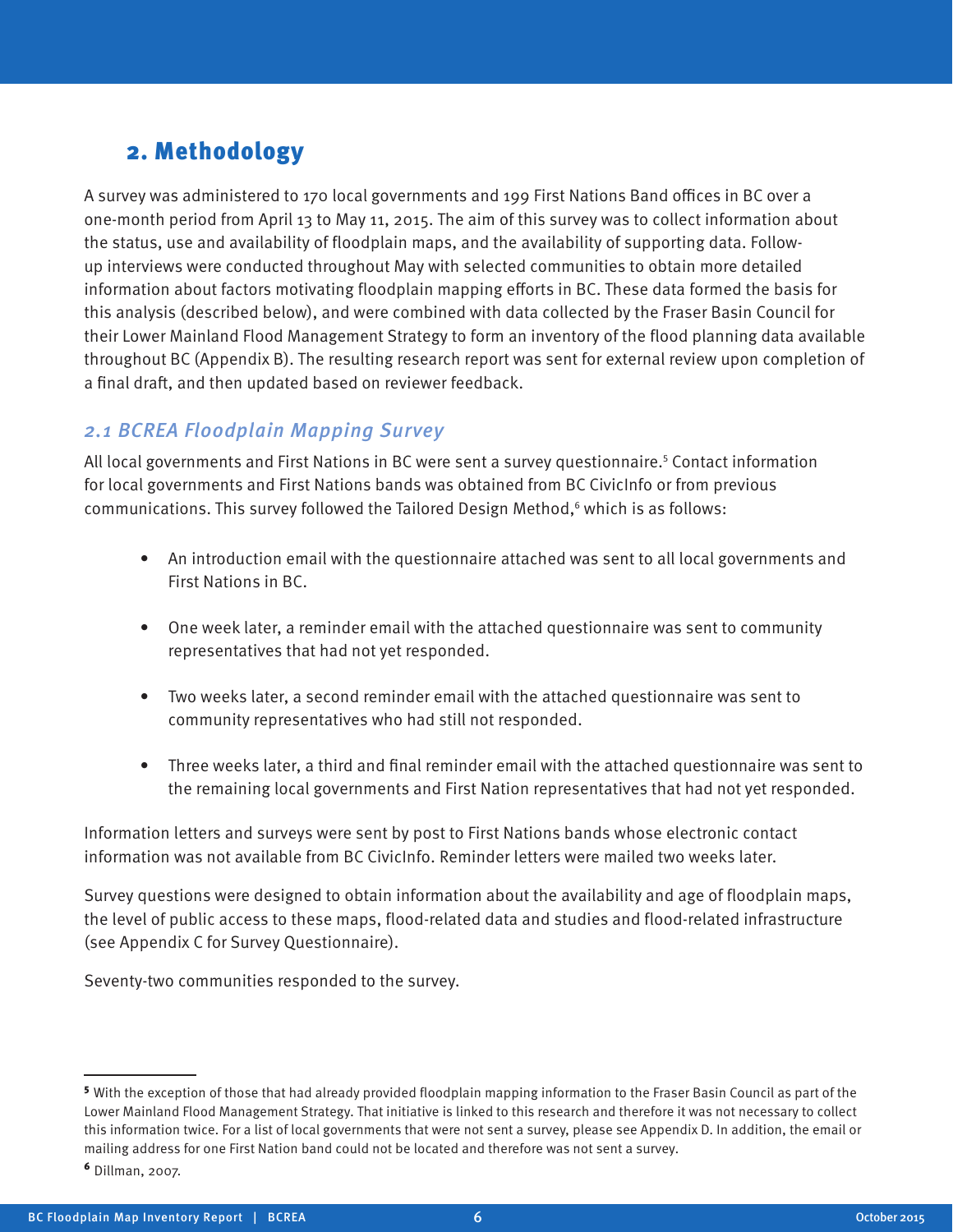#### 2.2 Follow-Up Interviews

Fifty survey respondents indicated an interest in participating in follow-up interviews. This list of potential interviewees was narrowed to 26 responding communities that were invited to participate in interviews if they satisfied at least one of the following criteria:

- The responding community has undertaken a floodplain mapping project since the cancellation of the BC Floodplain Mapping Program.
- The responding community attempted or is planning to undertake a floodplain mapping project.
- The responding community described encountering barriers to updating their floodplain maps.
- A subject matter expert recommended the responding community, or a specific member of their government, for an interview.
- A local government or First Nation recommended the responding community, or a specific member of their government, for an interview.

A final pool of interview candidates was determined following a review of their geographic location and form of government (i.e., regional, municipal, First Nations) to ensure broad representation across the province and among orders of government. Since only five First Nations bands expressed interest in being interviewed, a small proportion when compared to the number of local and regional government respondents, all were selected for interviews.

Interviews followed a semi-structured approach (see Appendix E for the interview schedule). Questions were designed to obtain information about an organization's involvement in floodplain mapping and the collection of relevant data, the use of floodplain maps, management of community risk and vulnerabilities, and the challenges and opportunities local governments and First Nations encountered during floodplain mapping projects. These questions asked for both specific answers and also allowed respondents the freedom to describe additional information they felt would contribute important context.

#### 2.3 Analysis

Descriptive statistics were calculated for quantitative (numerical) survey data. Frequency distributions were then produced for the following variables; access to floodplain maps, access to flood-relevant data, and access to other forms of flood mapping/risk identification data. Qualitative (text or verbal) responses were coded based on their fit within the above-defined categories, and also into both pre-defined thematic clusters and those that emerged during a review of survey and interview data. Pre-defined categories included known sources of funding (i.e., different levels of government, community partners and internal). Emergent categories were determined by content analysis. This involved assigning a label to each coded response, reviewing the results of this process and identifying overarching themes. Responses were then reviewed again and sorted into appropriate themes and sub-themes (e.g., different forms of flood data that were publicly available were all clustered under the same theme "publicly available," and then further sorted into sub-themes such as "published online" or "available for a fee").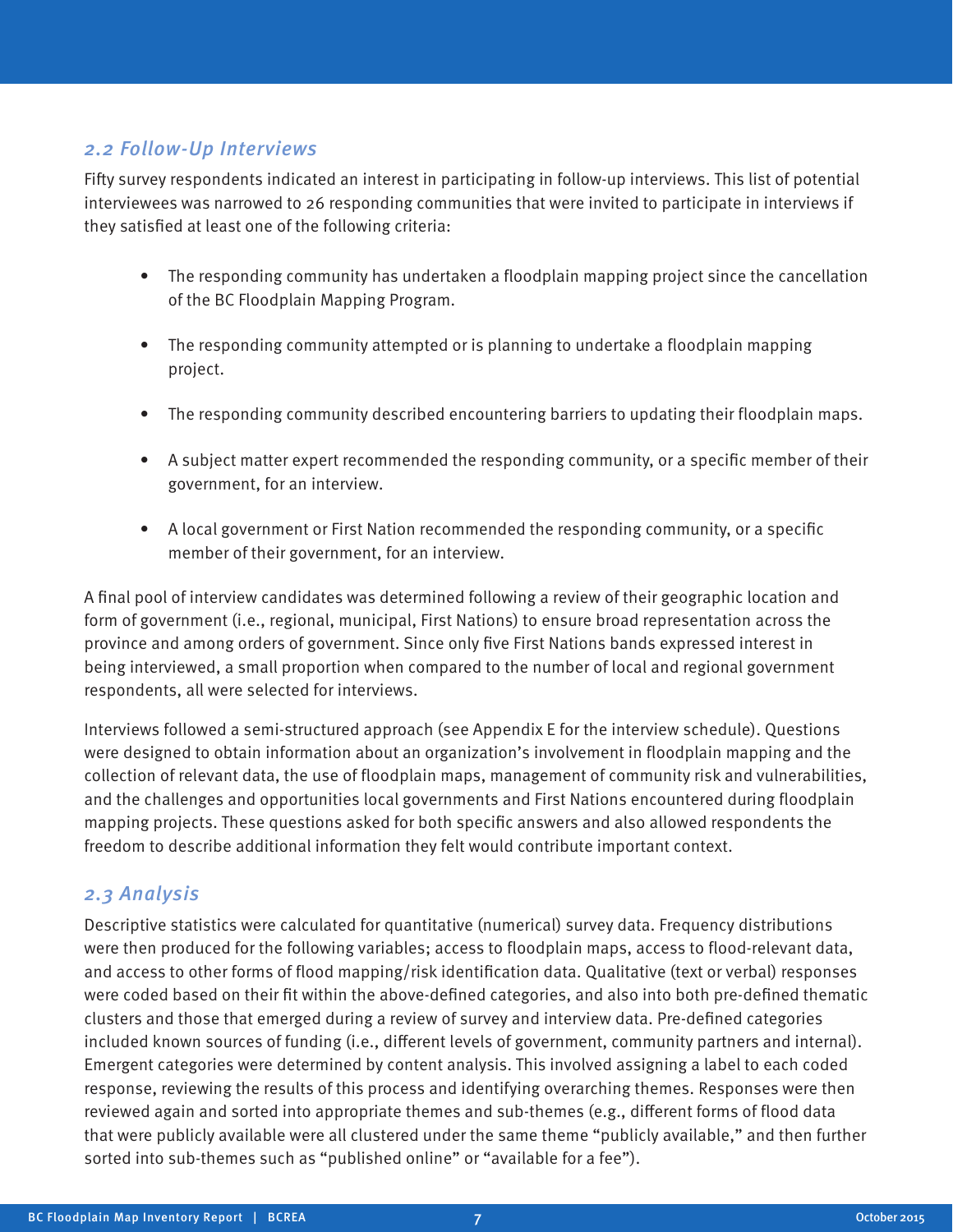#### 2.4 Limitations

The low survey response rate limits the generalizability (external validity) of the study findings. Differing levels of survey completeness and the potential for human error inherent in asking one individual to represent the available knowledge of an entire organization also limit the consistency of results across respondents (internal reliability). Due to fiscal and time limitations, the number of follow-up interviews conducted was limited to 25. However, as far as the authors are aware, the data presented herein represents the best available sample of the factors contributing to the development of floodplain maps among local governments and First Nations in BC.

## 3. Results and Discussion

#### 3.1 Study Participation

Seventy-two of 369 surveys were returned, providing a response rate of 19.5%. There was relatively balanced representation between different forms of government (Figure 1). Follow-up interviews were conducted with a regionally-balanced sample of a subset of 25 of the 72 study participants (Table 1).



Figure 1: Survey Respondents by Form of Government

N=72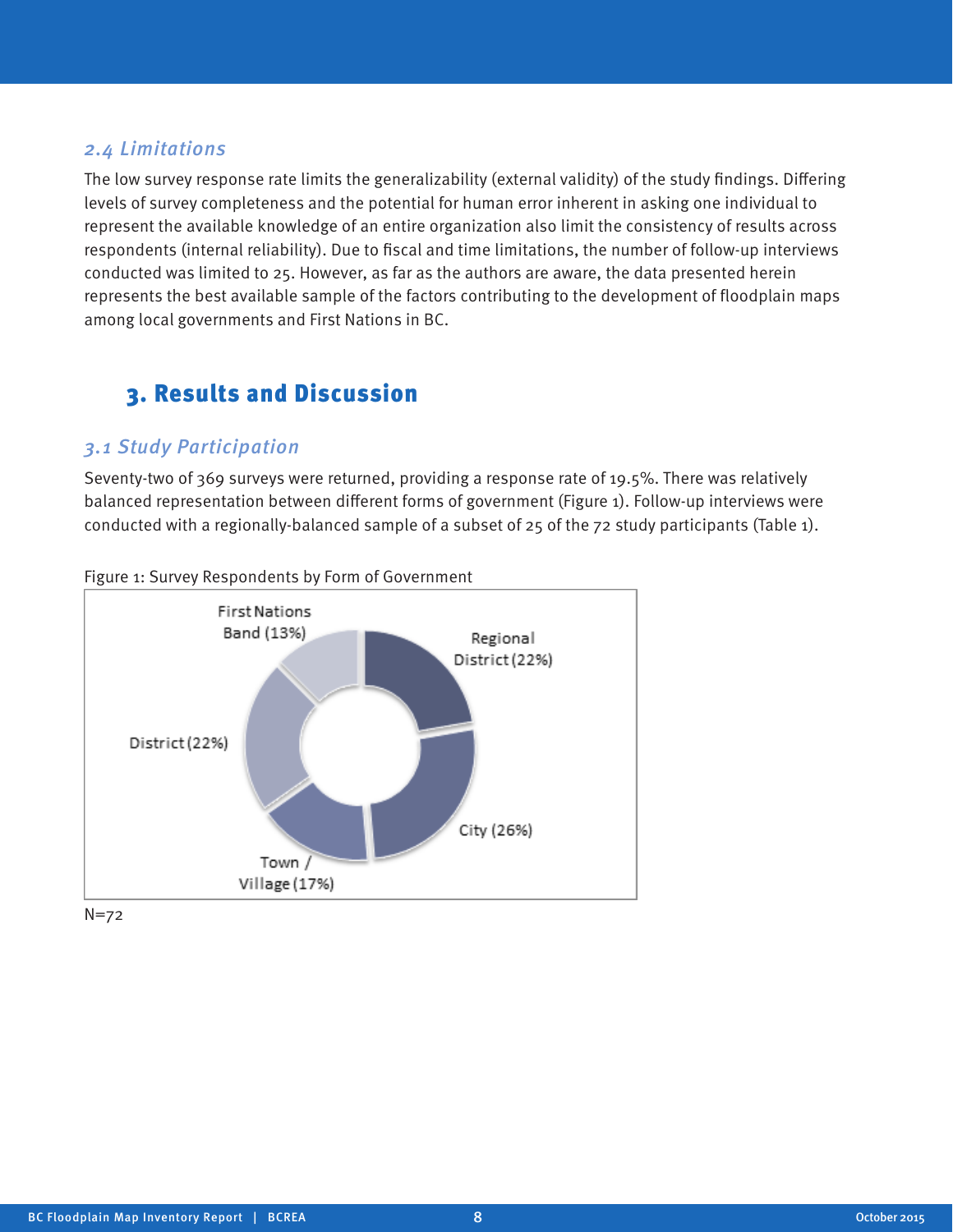Table 1: Follow-Up Interview Participants

| <b>Region</b>      | <b>Organization</b>       | Ñ              |
|--------------------|---------------------------|----------------|
|                    | <b>Regional Districts</b> | 3              |
|                    | Villages / Towns          | 1              |
| Northern BC        | <b>Districts</b>          | 1              |
|                    | Cities                    | 1              |
|                    | <b>Regional Districts</b> | 0              |
| Vancouver Island   | Villages / Towns          | 0              |
|                    | <b>Districts</b>          | $\mathbf{1}$   |
|                    | Cities                    | $\mathbf{1}$   |
|                    | <b>Regional Districts</b> | 2              |
| Lower Mainland and | Villages / Towns          | 0              |
| Sea to Sky         | <b>Districts</b>          | 1              |
|                    | Cities                    | 2              |
|                    | <b>Regional Districts</b> | $\overline{2}$ |
|                    | Villages / Towns          | 0              |
| Central Okanagan   | <b>Districts</b>          | $\mathbf{1}$   |
|                    | Cities                    | 1              |
|                    | <b>Regional Districts</b> | 1              |
| Kootenays          | Villages / Towns          | 1              |
|                    | <b>Districts</b>          | 0              |
|                    | Cities                    | 1              |
| Province-Wide      | <b>First Nations</b>      | 5              |
| <b>TOTAL</b>       | All                       | 25             |

## 3.2 State of Floodplain Mapping in BC

Survey respondents from 49 communities (72%) indicated that they have access to a 200-year floodplain map or other type of floodplain map that covers their jurisdiction (Figure 2). Roughly half these maps (N=24) were updated outside of the BC Floodplain Mapping Program.<sup>7</sup> Overall, 21% (N=15) of communities have floodplain maps that were updated within the last ten years, and 31% (N=22) did not report access to any form of floodplain map.

<sup>7</sup> BC Floodplain Mapping Program maps are available at www.env.gov.bc.ca/wsd/data\_searches/fpm.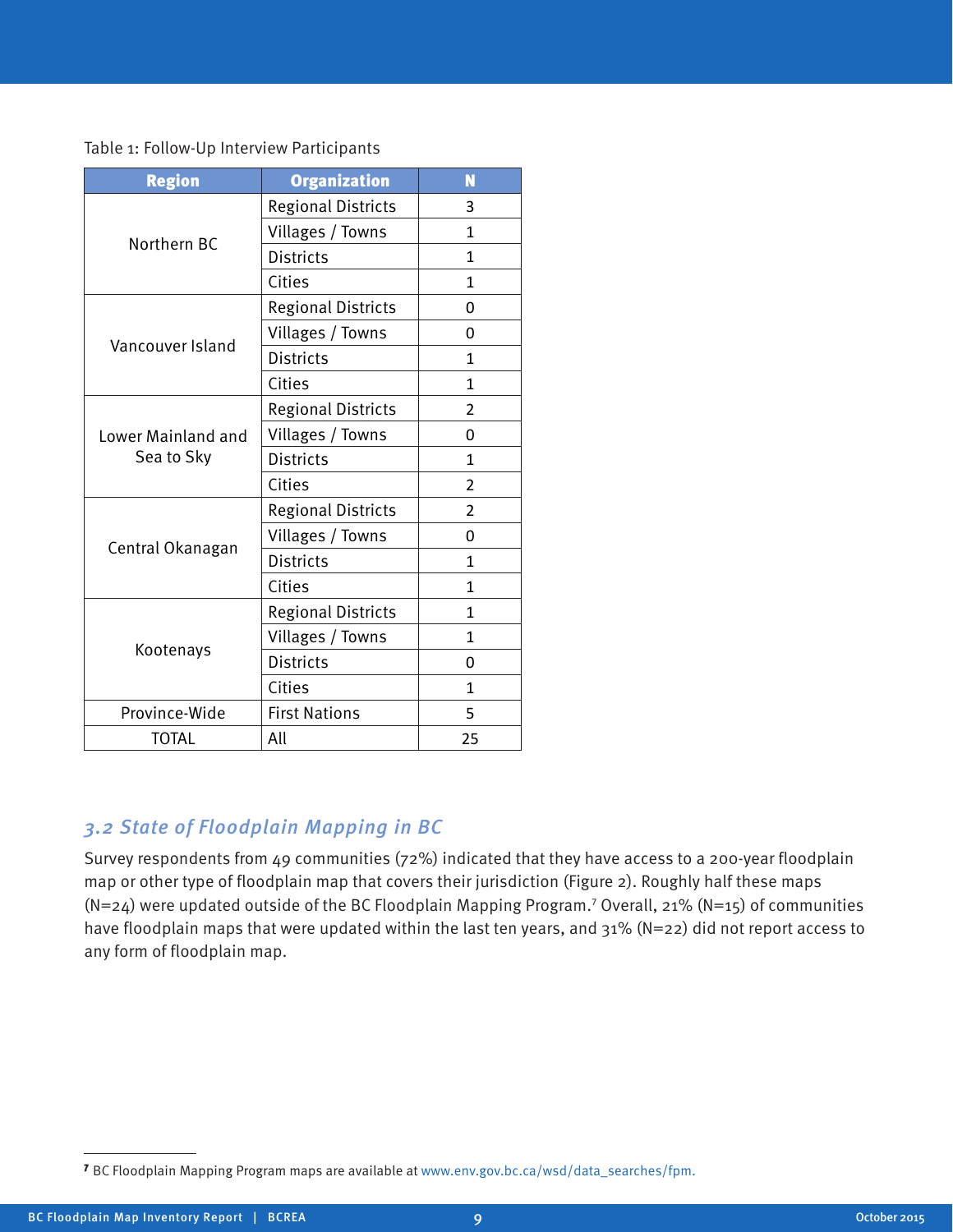

#### N=71

It is important to note that the respondents representing the 31% of communities that reported no access to a floodplain map may not be aware of the maps available to them online from the provincial government. This does not suggest that the community administration, as a whole, is unaware of the available floodplain maps, but rather that key individuals within these organizations are themselves unaware. This suggests that there is a need for increasing the awareness of the availability of floodplain maps.

In addition to 200-year floodplain maps,  $39\%$  (N=28) of local governments and First Nations bands noted that they have access to various other types of flood maps (Figure 3). The most common type of alternative map respondents mentioned was a flood hazard map.

It is worthwhile to note that many flood-related maps produced by non-government organizations and the private sector exist but were not included in this study. For example, BC Hydro has produced approximately 150 inundation/breach of dam scenario maps that have been provided to appropriate local governments and First Nations for emergency planning. A survey of non-governmental organizations and the private sector was beyond the scope of this study, and the results are therefore dependent on the degree to which respondents reported knowledge of these maps.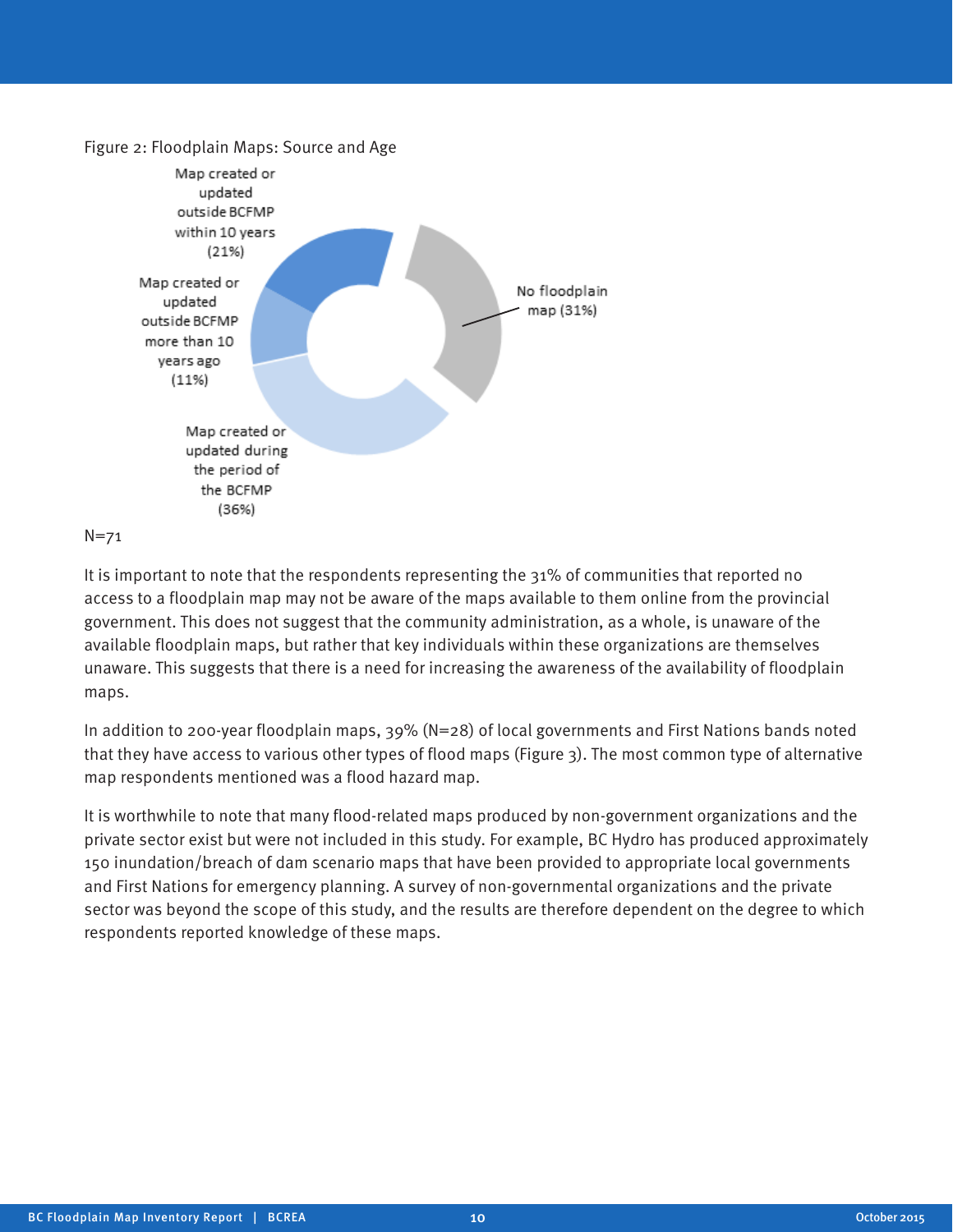Figure 3: Alternate (Not 200-Year) Floodplain Maps Reported by Local/Regional Governments and First Nations Bands



N=47 studies reported by 28 communities. Entries represent all responses to survey Question 9: Which other [not 200-year] flood maps does your organization have access to, if any?

## 3.3 Updating Floodplain Maps

Relatively few (21%, N=15) of the communities surveyed have access to a floodplain map that was updated within the past ten years, since the cancellation of the BC Floodplain Mapping Program. Of these, 7 community representatives mentioned both the motivation and funding sources that contributed to the development of these recent maps.<sup>8</sup> These results are summarized in Table 2.

<sup>8</sup> BCREA has previously examined funding resources available to local governments for floodplain mapping projects in this study: Floodplain Mapping Funding Guidebook for BC Local Governments (updated June 2015), prepared by BCREA, Ebbwater Consulting and Sustainability Solutions Group (www.bcrea.bc.ca/docs/government-relations/floodplainmapguidebook.pdf).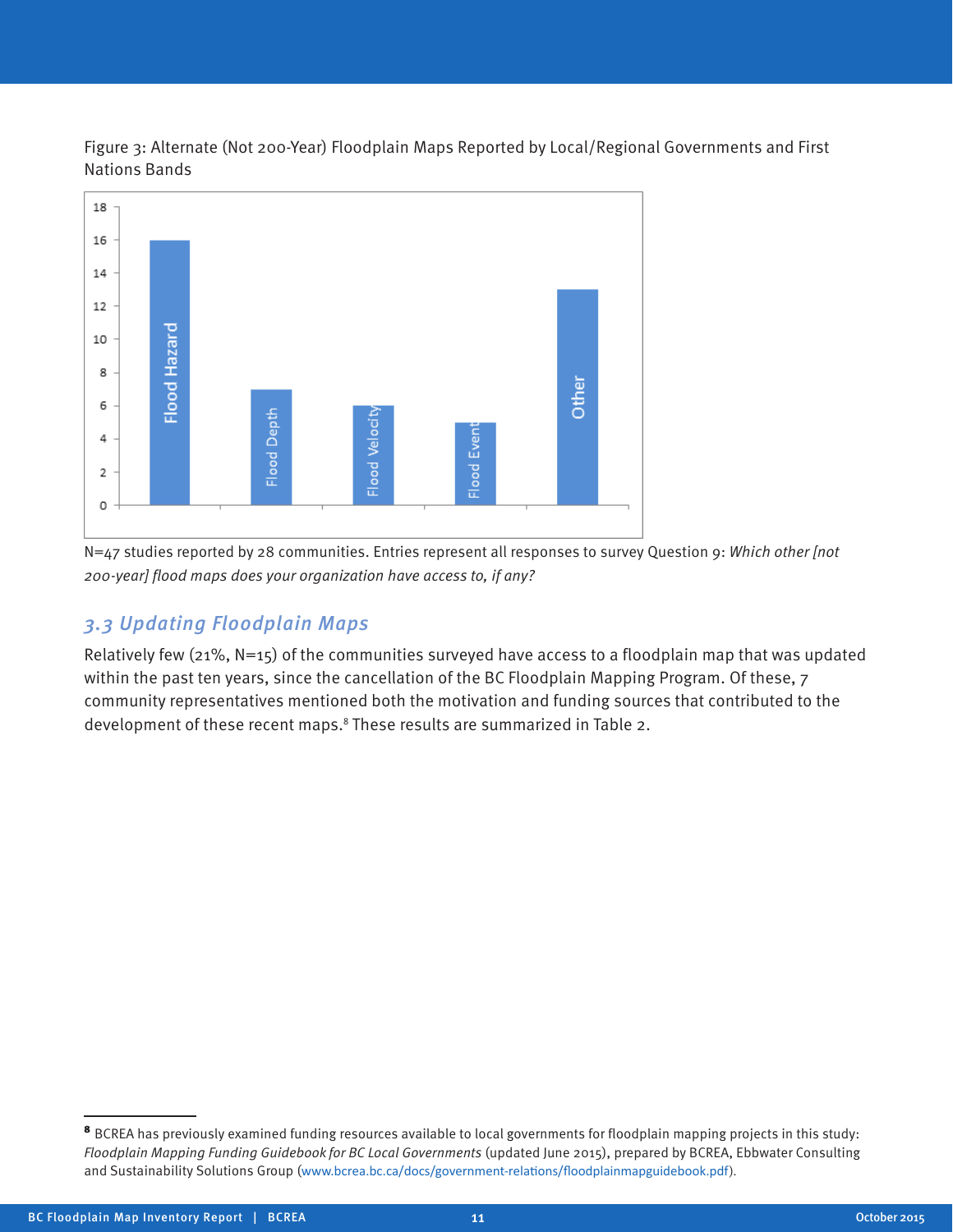Table 2: Catalysts and Funding Sources for Updated Floodplain Maps

|                                                                               |                 | <b>Funding Source</b> |                |                                                      |              |
|-------------------------------------------------------------------------------|-----------------|-----------------------|----------------|------------------------------------------------------|--------------|
| <b>Project Leading to / Motivation for</b><br><b>Update of Floodplain Map</b> | <b>Internal</b> | <b>Province</b>       | <b>Federal</b> | <b>Academic</b><br><b>Research</b><br><b>Funding</b> | <b>TOTAL</b> |
| Flood management study or plan                                                |                 |                       |                |                                                      |              |
| Regional climate change adaptation<br>plan                                    |                 |                       |                |                                                      |              |
| <b>Floodplain Mapping Project</b>                                             |                 |                       |                |                                                      |              |
| Making sure a development or project<br>was above fluctuating water levels    |                 |                       |                |                                                      |              |
| Existing engagement with university<br>researchers                            |                 |                       |                |                                                      |              |
| <b>TOTAL</b>                                                                  |                 |                       |                |                                                      |              |

N=7 (communities)

It is important to note that many of the remaining 8 communities with maps updated during the past ten years, whose responses are not described in Table 2, did provide a response to at least one of the two questions examined here (project catalyst or funding source). This information, including details about the type of map, data used to produce maps, and the availability of updated maps is available in Appendix A.

#### 3.4 Flood-Related Studies

Local and regional governments and First Nations bands in BC have completed various flood-related studies (Table 3). Most types of studies have been updated, on average, within the last five years. However, hydraulic and hydrographic studies are the most out of date, and most common.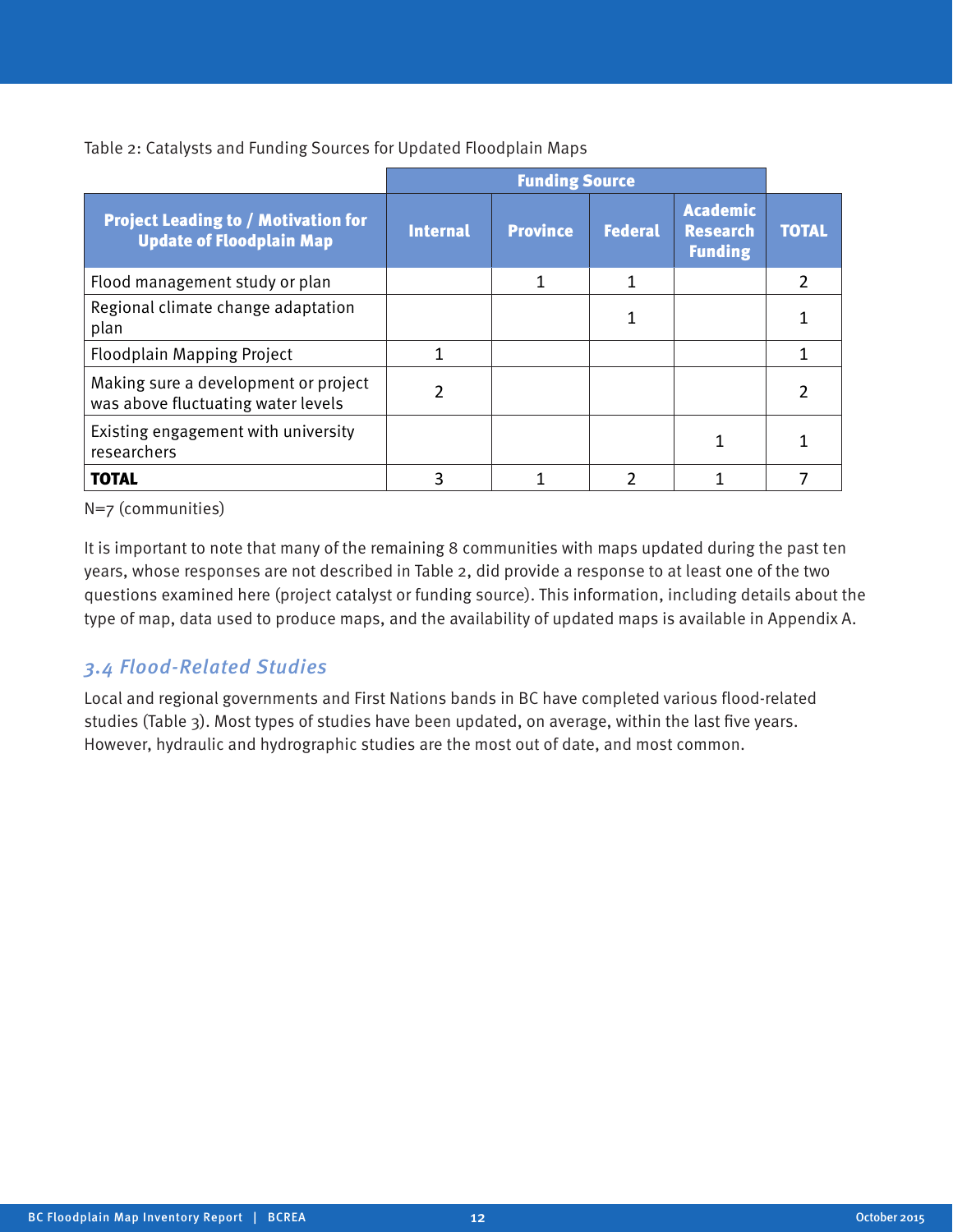| <b>Type of Study</b>         | <b>Date of</b><br><b>Completion</b><br>(Range) | <b>Average</b><br><b>Date of</b><br><b>Completion</b> | # Ongoing      | N  |
|------------------------------|------------------------------------------------|-------------------------------------------------------|----------------|----|
| Needs/Gap Assessment         | 2007-2016                                      | 2013                                                  | 1              | 8  |
| <b>Infrastructure Survey</b> | 2007-2015                                      | 2013                                                  | $\overline{2}$ | 12 |
| Weather or Climate           | 2011-2016                                      | 2013                                                  | $\mathbf{1}$   | 7  |
| Flow                         | 2009-2016                                      | 2013                                                  | 3              | 10 |
| Topographic                  | 1982-2015                                      | 2010                                                  | 1              | 14 |
| Land Use                     | 1995-2016                                      | 2010                                                  | $\overline{2}$ | 11 |
| Hydraulic                    | 1999-2016                                      | 2008                                                  | 1              | 14 |
| Hydrologic                   | 1992-2016                                      | 2004                                                  | 1              | 14 |
| Other                        | 1994-2015                                      | 2009                                                  | $\overline{2}$ | 16 |

Table 3: Date of Local Government and First Nation Flood-Related Studies

N = the number of communities with access to each form of data

These flood-related studies were used to update planning tools (such as infrastructure, land use surveys and needs/gap assessments) or to update geospatial data (topographic, hydrologic).

Most of the geospatial data communities reported as available to them is relatively current (average studies were completed within the last five years), with the exception of bathymetric data (Table 4).

| <b>Type of Geospatial Data</b> | <b>Date Range</b><br><b>Collected</b> | <b>Average Date of</b><br><b>All Data</b> | N  |
|--------------------------------|---------------------------------------|-------------------------------------------|----|
| Hydrographic                   | 2011-2015                             | 2013                                      | 8  |
| LIDAR                          | 2006-2015                             | 2012                                      | 25 |
| Orthophoto                     | 2000-2015                             | 2010                                      | 49 |
| Bathymetric                    | 1980-2015                             | 2002                                      | 9  |
| Other                          | 1985-2015                             | 2007                                      | 14 |

Table 4: Average Age of Geospatial Data

 $N =$  the number of communities with access to each form of data

Orthophoto is by far the most common type of geospatial data available to the communities that participated in this study, followed by LiDAR. LiDAR is typically much higher resolution than orthophoto and is the most useful for creating floodplain maps. Hydrographic and bathymetric data are also important for floodplain mapping, as they are used in calculations of the potential for overland flooding as a result of changes to the flow rates (and water levels) of watercourses and also of the impact of waves on shorelines.

The relatively low proportion of communities with access to any form of geospatial data suggests that many governments lack the capacity to update their floodplain maps. For example, 25 of 72 communities reported access to LiDAR data. Therefore, the 47 communities that did not report access to LiDAR data are likely unable to produce detailed maps of potential flood extents (the only exception to this is if they have access to LiDAR, but the respondent was unaware).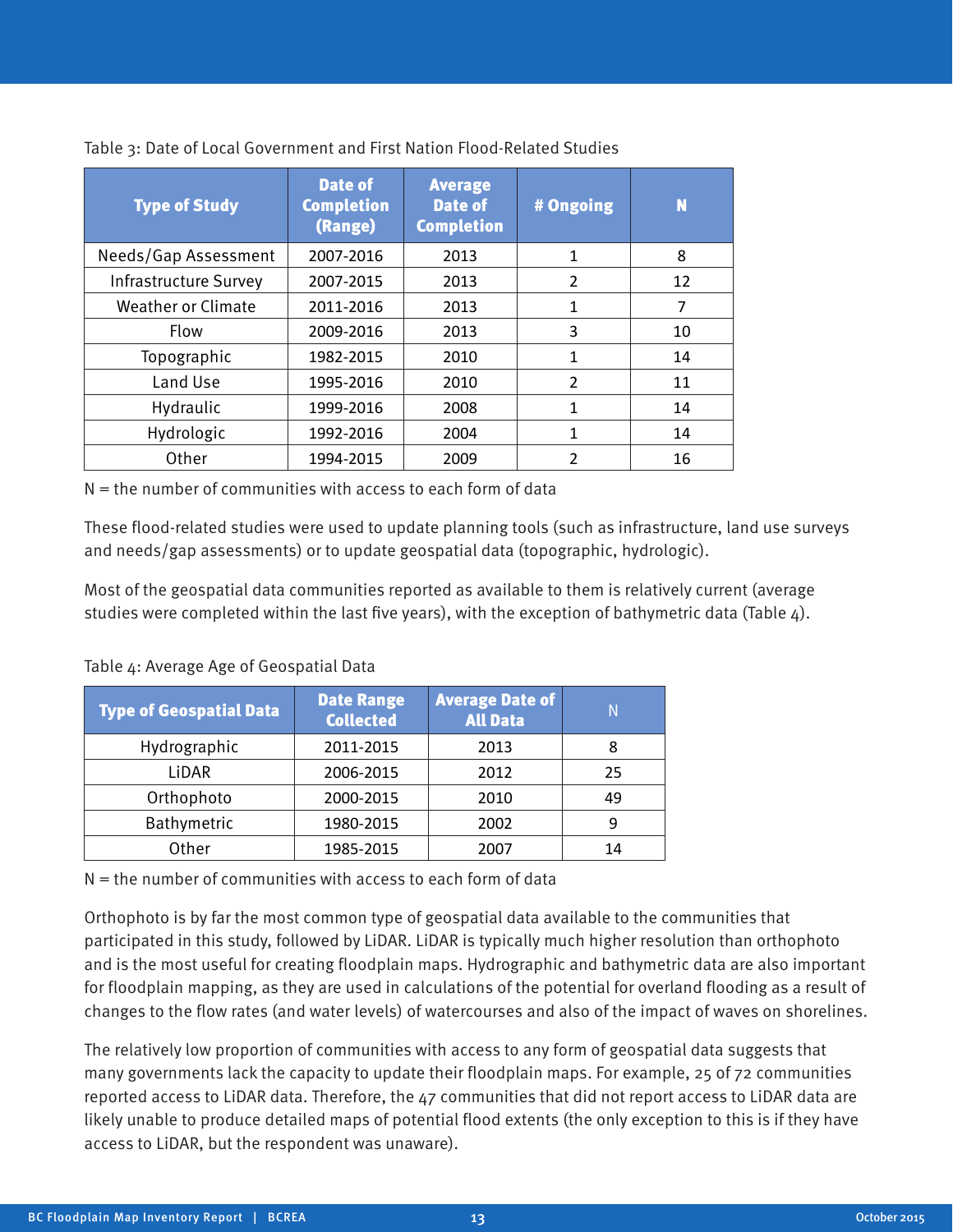It is important to note that, as with floodplain maps, the respondents participating in this study may not be aware of the full suite of geospatial data available to them. For example, only 49 of 72 communities (68%) reported access to orthophoto data, even though orthoimages are available for the entire province from Natural Resource Canada's GeoGratis<sup>9</sup> program. Therefore, the capacity to update floodplain maps may be higher than reported. However, if this is true, the current capacity for updating floodplain maps is likely still quite limited. For example, a recent inventory of the geospatial data available to local governments in coastal BC found that LiDAR data are only available for 59.5% (50/84) of communities.<sup>10</sup>

#### 3.5 Data Sharing Capabilities

Survey respondents reported a broad range of data sharing capabilities and preferences. The most frequently reported was data sharing agreements by request and on websites. Table 5 provides a summary of data sharing options reported by study respondents.

| <b>Data Availability</b>  | <b>Available Via</b>                | # of Organizations | <b>Total</b> |
|---------------------------|-------------------------------------|--------------------|--------------|
|                           | Published online                    | 18                 |              |
|                           | Method not specified                | 9                  |              |
| <b>Publicly Available</b> | By request                          | 6                  | 35           |
|                           | By request for a fee                | 2                  |              |
|                           | Data sharing agreement              | 33                 |              |
| Available to Institutions | Digital data license agreement<br>2 |                    | 35           |
|                           | From third party                    | 10                 |              |
| <b>Limited Access</b>     | Could be made available             | 6                  | 20           |
|                           | Not shareable                       | 4                  |              |

Table 5: Summary of Data Sharing Capabilities for Local/Regional Governments and First Nations

NB: It is possible, but uncommon, to enter into data sharing agreements with private individuals

#### 3.6 Managing Community Risk and Vulnerability

Many respondents reported that their organizations engaged in a variety of approaches to flood risk mitigation. These included planning, engineering, emergency management and research (Table 6). Of these, planning was the most common, followed by engineering and emergency response. The amount of research was very limited in contrast to these. This is expected, given that research is not a common mandate of local governments, regional districts or First Nations Bands. However, the finding (reported in the previous section) that respondents may not be aware of the suite of information available to them that could assist in flood planning suggests that research support (or at least a data inventory) is needed if local governments, regional districts and First Nations are to improve their capacity to update floodplain maps on their own.

<sup>9</sup> The GeoGratis data can be accessed at: www.geogratis.gc.ca. These data are available as shapefiles (.shp) and can be viewed and analyzed using the free, open-source, GIS program QuantumGIS (see: www.qgis.org) or through a commercial product such as ArcGIS.

<sup>10</sup> Vadeboncoeur, 2015.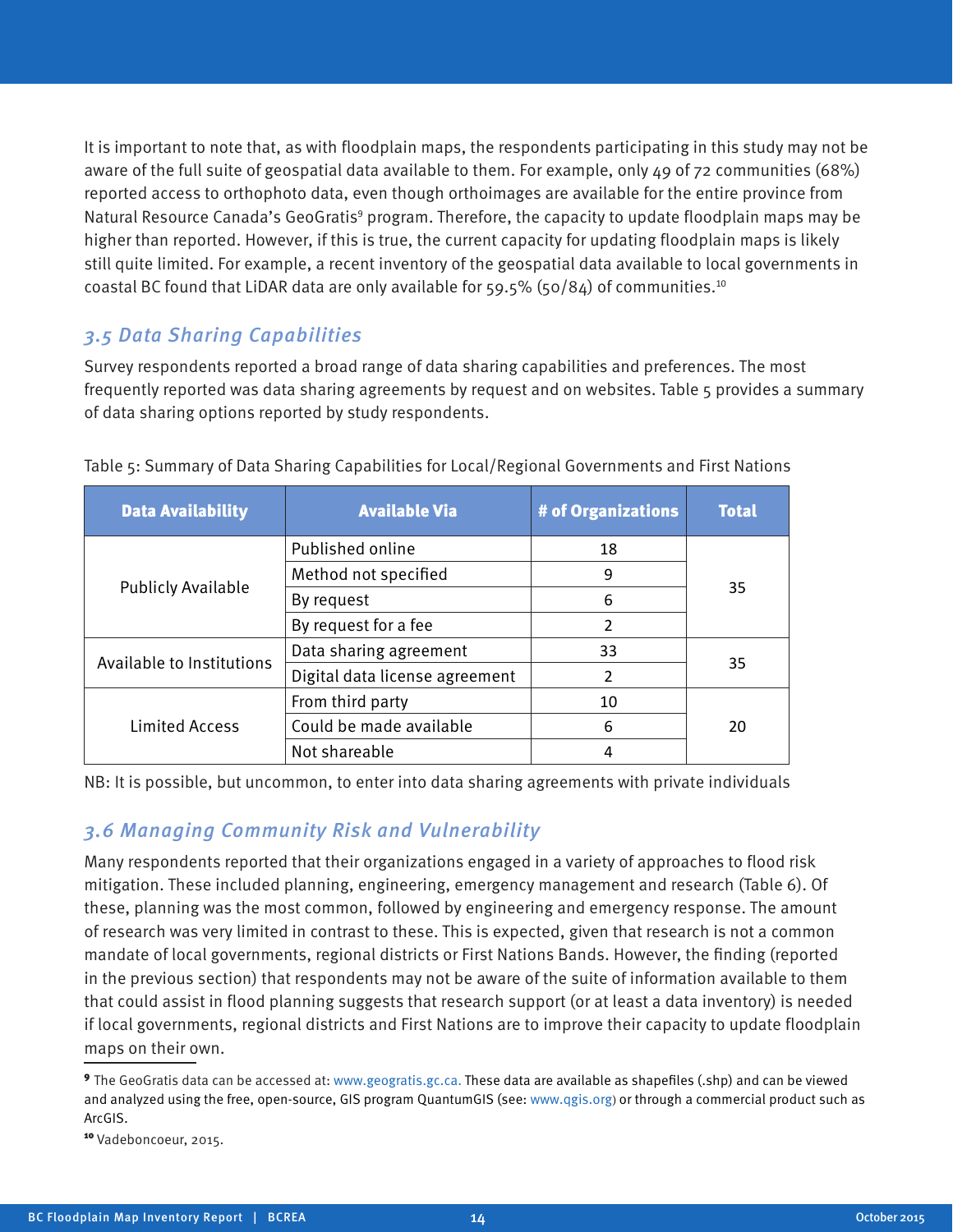Table 6: Approaches to Flood Risk Mitigation and Risk Management Planning

| Department /<br><b>Activity</b> | <b>Strategy</b>                                                                                                                                                   | # of Communities | <b>Total</b> |  |
|---------------------------------|-------------------------------------------------------------------------------------------------------------------------------------------------------------------|------------------|--------------|--|
|                                 | Using zoning bylaw and floodplain/flood<br>management/flood protection bylaws to restrict<br>development<br>via specifying flood construction levels<br>(9 of 11) | 11               |              |  |
| Planning                        | Requiring development permit area process for<br>hazard lands of site specific floodplain exemption                                                               | 7                | 26           |  |
|                                 | Incorporating mapping and policies into official<br>community plans                                                                                               | 5                |              |  |
|                                 | Integrating climate change projections into planning                                                                                                              | 3                |              |  |
|                                 | Maintaining dykes and drainage infrastructure                                                                                                                     | 11               |              |  |
| Engineering                     | Requiring building permits to ensure safe<br>development                                                                                                          | 5                |              |  |
|                                 | Using a flood protection strategy                                                                                                                                 | 3                |              |  |
|                                 | Managing water levels                                                                                                                                             | 1                |              |  |
| Emergency<br>Response           | Having an emergency response system or<br>emergency management plan                                                                                               | 17               | 17           |  |
| Research                        | Conducting hazard risk studies and other studies                                                                                                                  | $\overline{2}$   |              |  |
|                                 | Tracking river elevations and flood threats<br>throughout winter/spring                                                                                           | $\mathbf{1}$     | 4            |  |
|                                 | Engaging in community education and awareness of<br>hazard areas                                                                                                  | $\mathbf{1}$     |              |  |

## 3.7 Floodplain Mapping Priorities and Needs

The 25 interviewees were asked how their organizations prioritize floodplain mapping relative to other projects. Thirteen interviewees (52%) felt that floodplain mapping projects are given low to zero priority by their organizations. Reasons for this varied and included: limited capacity (including budget limitations), political positions on spending taxpayers' money, low awareness of flood issues including lack of awareness of floodplain maps, other priorities taking precedence, a perceived lack of need for updated floodplain maps, and the opinion that floodplain mapping is not the responsibility of local/regional governments/First Nations.

Six interviewees (24%) reported that their organizations give floodplain mapping projects a high priority. The most common reason for this is that flooding had recently occurred and floodplain maps are either unavailable or do not accurately reflect land use. New recommendations for accounting for climate change impacts, especially in coastal areas, also contributed to prioritizing floodplain mapping.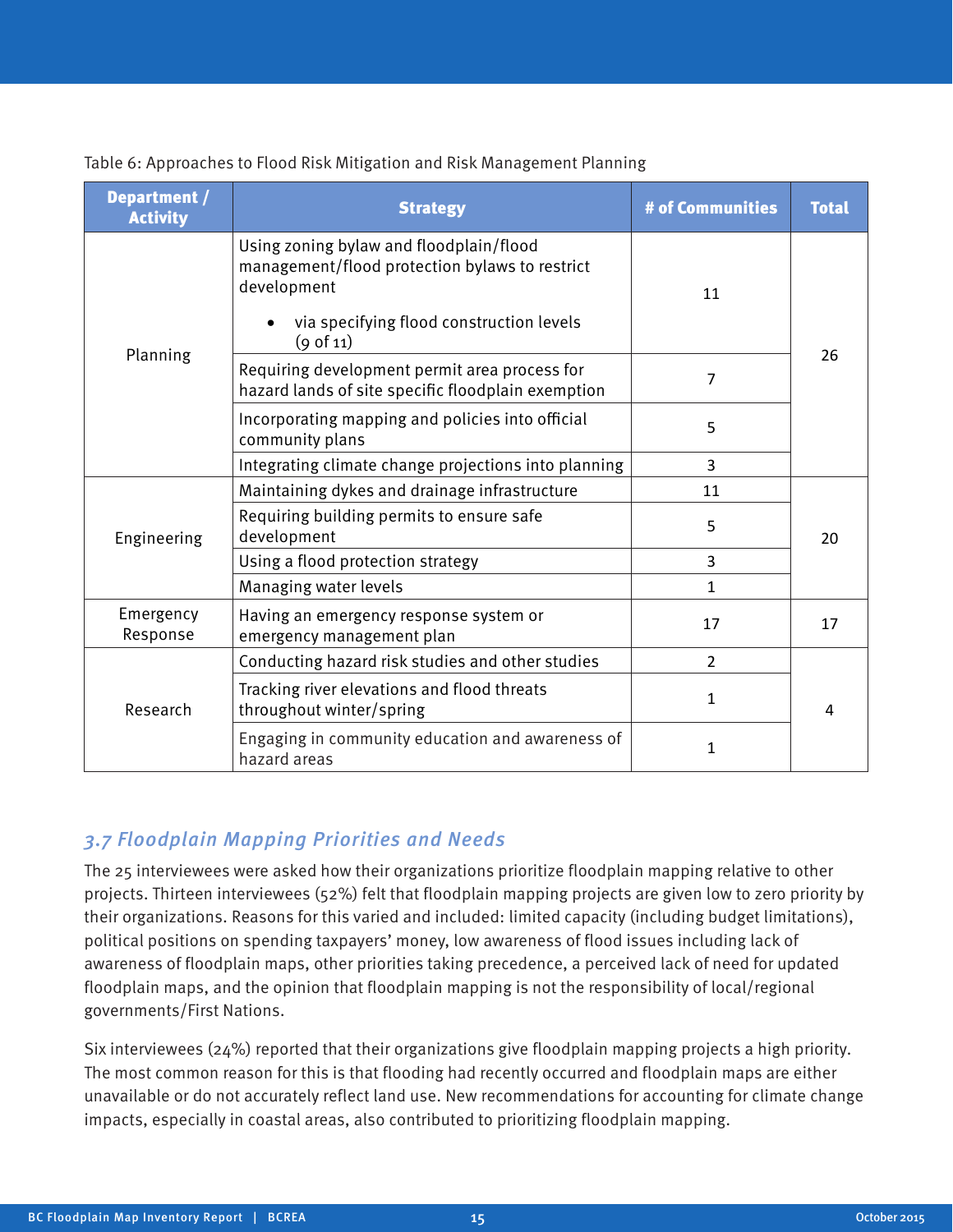Four interviewees (16%) responded that their organizations place a medium and/or increasing priority on floodplain mapping. Reasons for this include an increased awareness of the importance of floodplain mapping and funding challenges.

Eighteen interview respondents (72%) identified a need for more and more recent data, updated information about flood protection infrastructure performance, guidance for the incorporation of climate models into flood data, and site-specific mapping.

#### 3.8 Perspectives on Liability for Maintaining a Floodplain Map

There is some confusion among local governments in British Columbia regarding the effect of designating (or not designating) floodplains. Evidence from across Canada<sup>11</sup> suggests that liability may arise from negligence and/or nuisance claims as a result of failures to identify and prepare for potential flooding. However, the perception of liability among respondents differed widely.

Six interviewees (24%) believe that updating a floodplain map can increase their organization's liability because it implies that they are taking responsibility for determining where development and growth is or is not safe. In direct contrast, three (12%) interviewees responded that designating a floodplain reduces their liability because they have taken steps to identify where it is safe to develop. A further nine (36%) believe there is no liability associated with maintaining floodplain maps, while three (12%) were unsure, citing a lack of information regarding how local governments should approach floodplain mapping.

## 3.9 How Floodplain Maps Are Used

Representatives from the communities interviewed used floodplain maps in a variety of ways. Most often, floodplain maps were referenced as part of broad land-use planning activities. However, several specific actions were also implemented as a result of a community's access to a floodplain map (Table 7). These actions affected both land use planning and building construction.

<sup>&</sup>lt;sup>11</sup> Class action lawsuits in Stratford and Thunder Bay, Ontario after mass flooding events resulted in claims for property damage amounting to hundreds of millions of dollars. The lawsuit in Stratford was eventually settled for \$7.7 million (www.lfpress.com/ news/london/2010/03/23/13335481.html).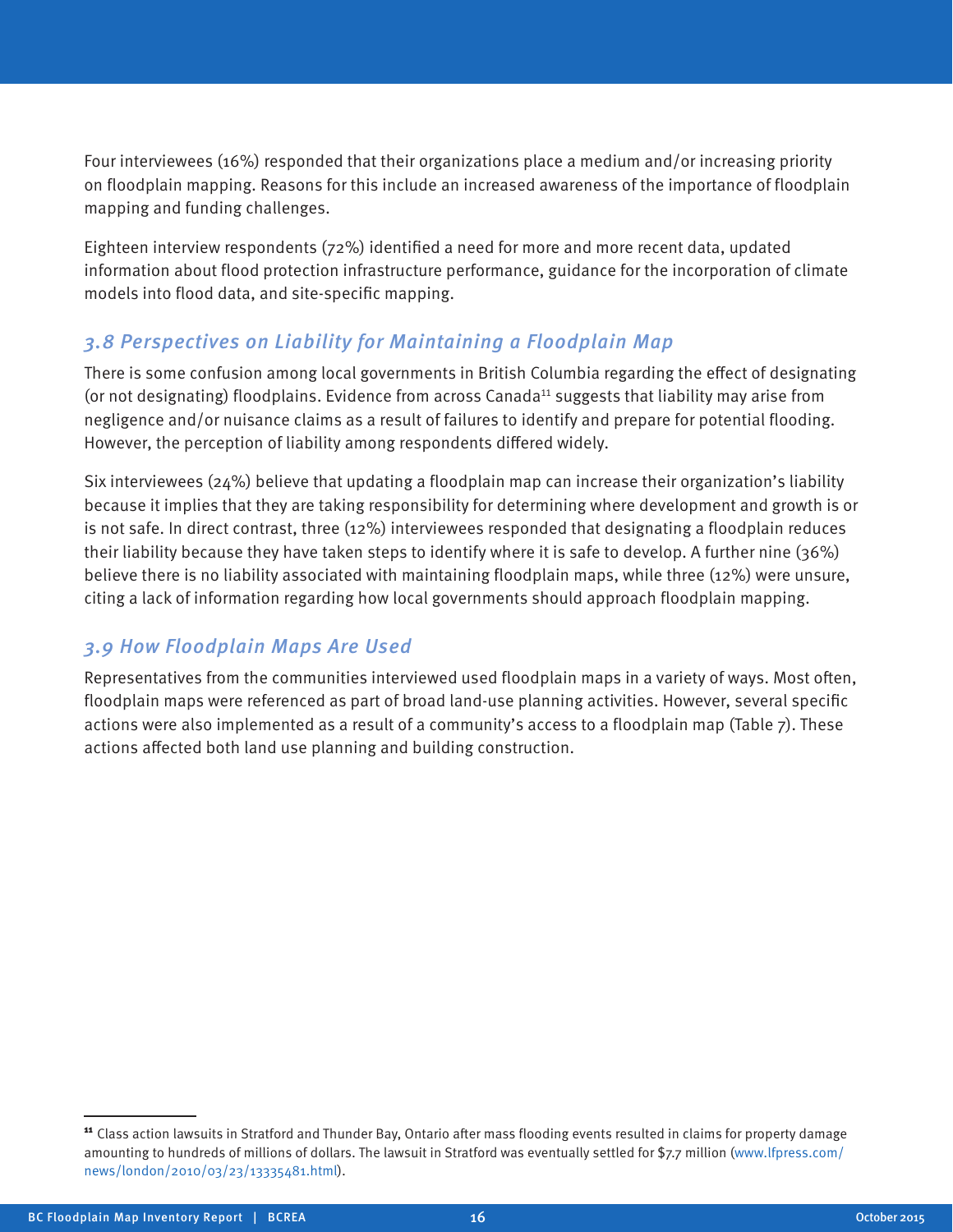#### Table 7: Use of Floodplain Maps

|          | <b>Floodplain Maps Used for:</b>                           | # of Communities | <b>Total</b> |  |
|----------|------------------------------------------------------------|------------------|--------------|--|
|          | General reference, as needed                               | 8                |              |  |
|          | Part of official community plan                            | 6                |              |  |
| Planning | <b>Emergency planning</b>                                  | 4                | 21           |  |
|          | Included in hazard, vulnerability and risk as-<br>sessment |                  |              |  |
|          | Zoning / identifying development permit areas              | 2                |              |  |
|          | Determining flood construction levels                      | 4                |              |  |
| Action   | <b>Building permitting</b>                                 | 2                |              |  |
|          | Floodplain bylaw                                           |                  |              |  |
| Other    | Do not use                                                 | 12               | 12           |  |

#### 3.10 Addressing Challenges to Floodplain Mapping

Interview participants identified several challenges to floodplain mapping activities (Table 8).

#### Table 8: Challenges to Floodplain Mapping

| <b>Challenge</b>                                  | N              | <b>Context</b>                                                                                                       |
|---------------------------------------------------|----------------|----------------------------------------------------------------------------------------------------------------------|
| Lack of funding                                   | 15             | Small tax base                                                                                                       |
| Jurisdictional challenges                         | 13             | Lack of commitment from higher levels of government,<br>lack of control over activity in other areas                 |
| Lack of expertise                                 | 8              | Lack of climate change and floodplain mapping<br>expertise, unaware of resources available to assist<br>with mapping |
| Lack of political buy-in                          | 5              | Politicians feel they cannot justify the expenditure on<br>floodplain mapping                                        |
| Lack of standardization                           | 3              | Different types of data                                                                                              |
| Inability to engage stakeholders                  | 3              |                                                                                                                      |
| Lack of data                                      | $\overline{2}$ |                                                                                                                      |
| Perceived liability of updating<br>floodplain map | 2              |                                                                                                                      |

 $N =$  the number of mentions. Some communities reported multiple challenges

Interviewees had several suggestions for addressing the challenges associated with floodplain mapping. The most common suggestion was developing a regional approach to updating floodplain maps (28%).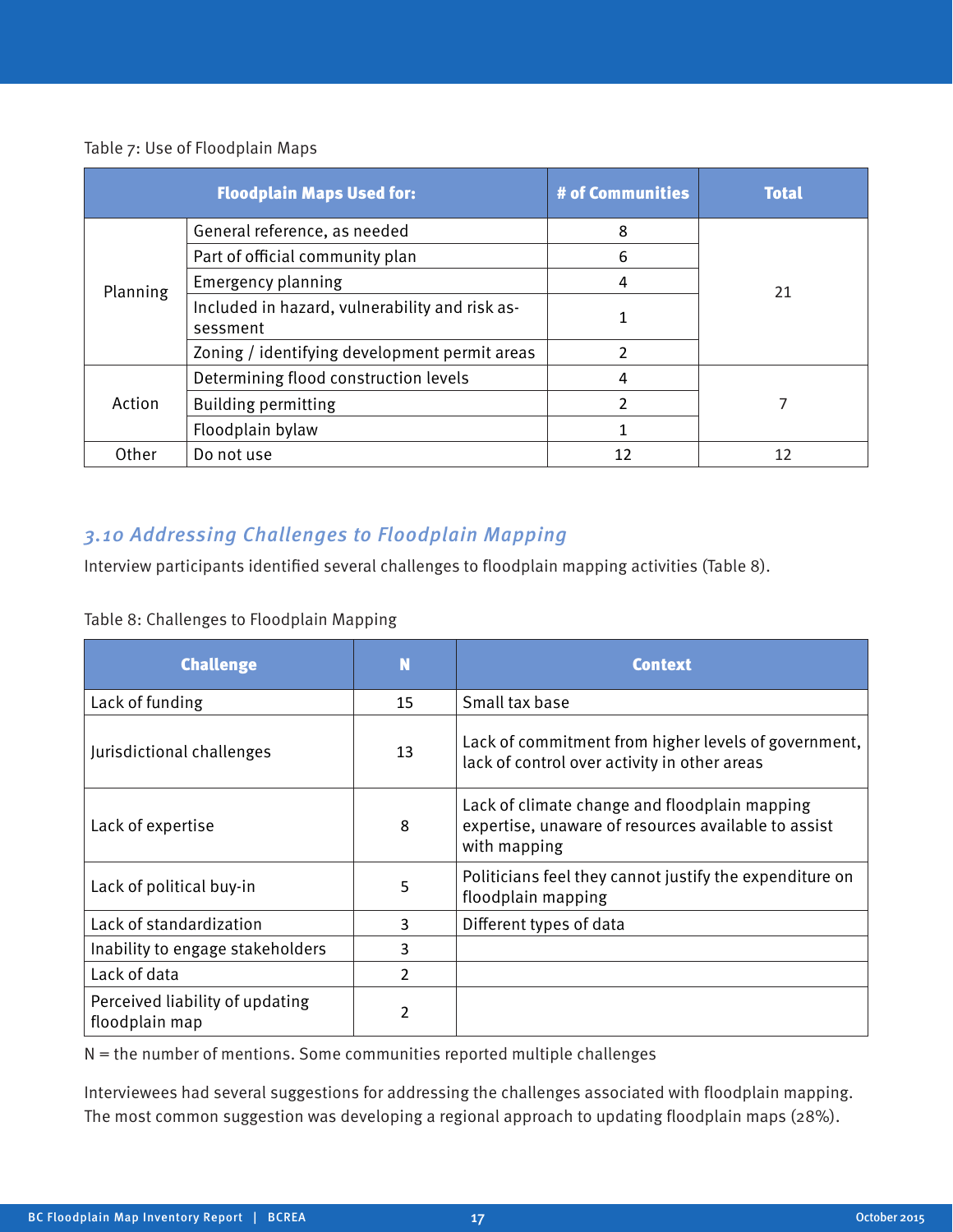Waterways often transect multiple political jurisdictions. As a result, communities sharing a floodplain can be as vulnerable as the least prepared among them. For example, if neighbouring communities sharing a common floodplain have different dike standards, a breach of the weakest dike can impact both communities. One barrier to coordinated regional approaches to floodplain mapping is a lack of coordinated approaches to data collection. There is at present no standardized approach to data collection, modelling and floodplain mapping, making it difficult to coordinate vulnerability assessments among communities with different data resolutions.

Other suggestions for addressing barriers include: increased funding from the province, given the limited budgets of local/regional governments and First Nations Bands (16%); and the provincial government is best able to serve as a regulating/authoritative body for floodplain mapping, and could set standards for data collection and processing (20%).

## 4. Conclusions

There is a strong need for updated floodplain mapping in British Columbia. Only 21% of the 72 communities surveyed have access to a floodplain map updated within the past 10 years.

Floodplain maps are a low priority among a small majority of the communities interviewed (52%). Perhaps unfortunately, it appears that experiencing a flood event is an important reason behind the decision of communities to give floodplain maps a higher priority.

There are several barriers to updating floodplain maps. Many communities lack access to the geospatial data needed to update their own maps and, for those that have the required data, a lack of capacity (financial and technical) and a suite of jurisdictional (transboundary) issues present barriers to their doing so.

There is a need for greater clarity regarding the data available for, and legal liability associated with, floodplain maps. Nearly one-third (31%) of communities reported that they have no access to a floodplain map at all. In some cases, a map may in fact exist (as a product of the BC Floodplain Mapping Program); however, these maps are out of date. Many communities also indicated that they do not have access to some of the data required for floodplain mapping, when these data are freely available online. There is also confusion regarding the legal liability associated with designating floodplains, with some community representatives holding opposite opinions (i.e., floodplain mapping creates liability vs. floodplain mapping reduces liability).

BCREA set out to accomplish two objectives with this research: to create an inventory of floodplain maps in British Columbia, and to raise awareness of the existence and purpose of floodplain maps among local, regional and First Nations governments. This project has developed a snapshot of the state of floodplain maps in BC, and presented a detailed discussion of the types of maps and data, their uses and the challenges to updating them. These results suggest that better information about floodplain maps, guidelines for their development and the standardization of data, and stronger funding mechanisms will all improve the state of floodplain mapping in BC.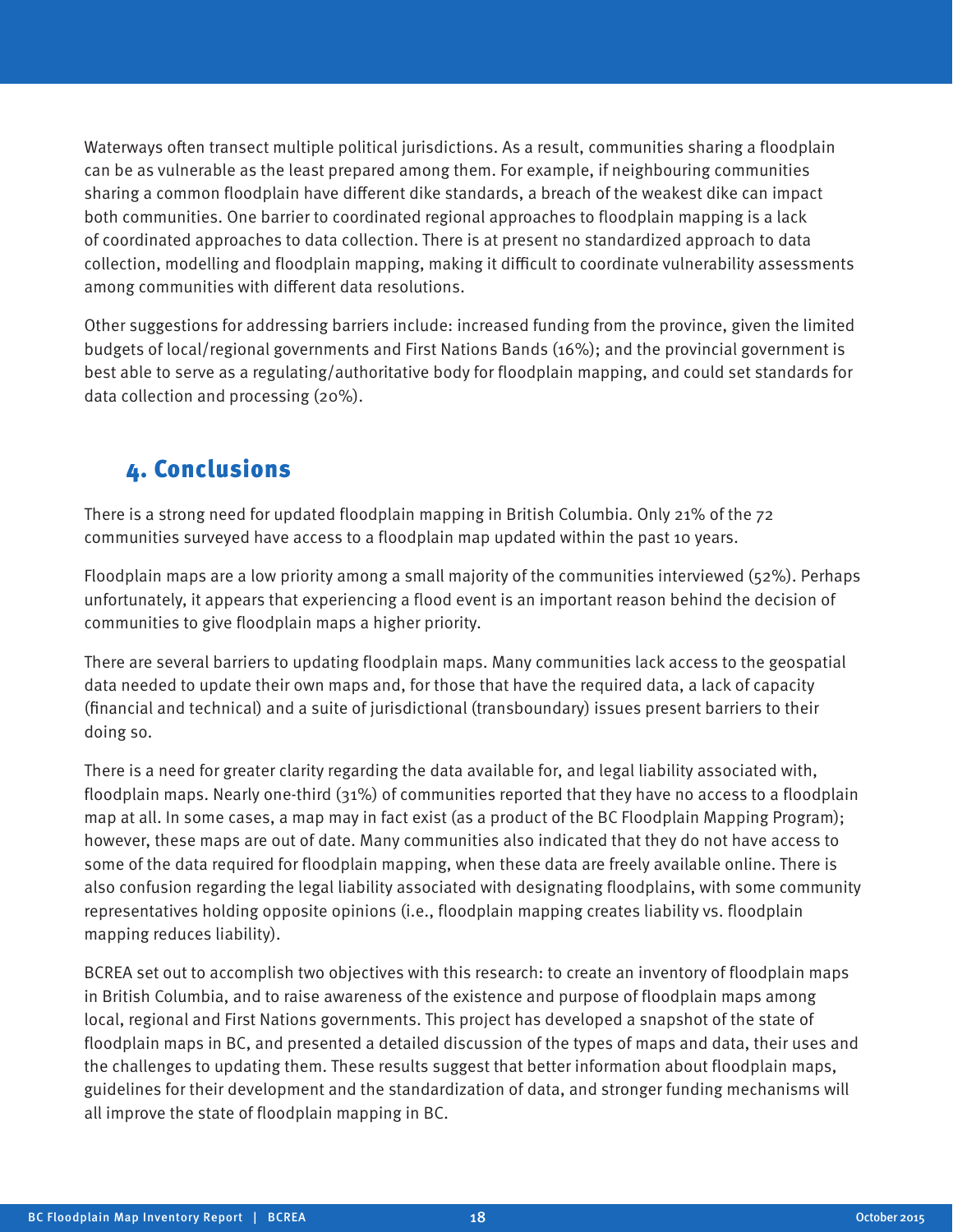# 5. References

- Lyle, T. and McLean, D. (2008). "British Columbia's Flood Management Policy Window Can We Take Advantage?" In 4th International Symposium on Flood Defence: Managing Flood Risk, Reliability and Vulnerability (pp. 102–1 to 102–8). Toronto, ON: Institute for Catastrophic Loss Reduction.
- Dillman, D.A. (2007). Mail and Internet Survey—The Tailored Design Method (2nd edition, 2007 Update with New Internet, Visual, and Mixed-Mode Guide), New York: John Wiley & Sons, Inc.
- Fraser Basin Council & Arlington Group (2008). Review of Flood Hazard Management Land Use in BC. Fraser Basin Council, Vancouver. Retrieved from www.fraserbasin.bc.ca/\_Library/Water/report\_land\_use and\_flood\_review\_2008.pdf.
- Province of British Columbia. (2015). Water Stewardship. Retrieved from www.env.gov.bc.ca/wsd/data\_ searches/fpm.
- Vadeboncoeur, N. (2015). British Columbia Coastal Geodata and Flood Planning Inventory. Fraser Basin Council, Vancouver, BC.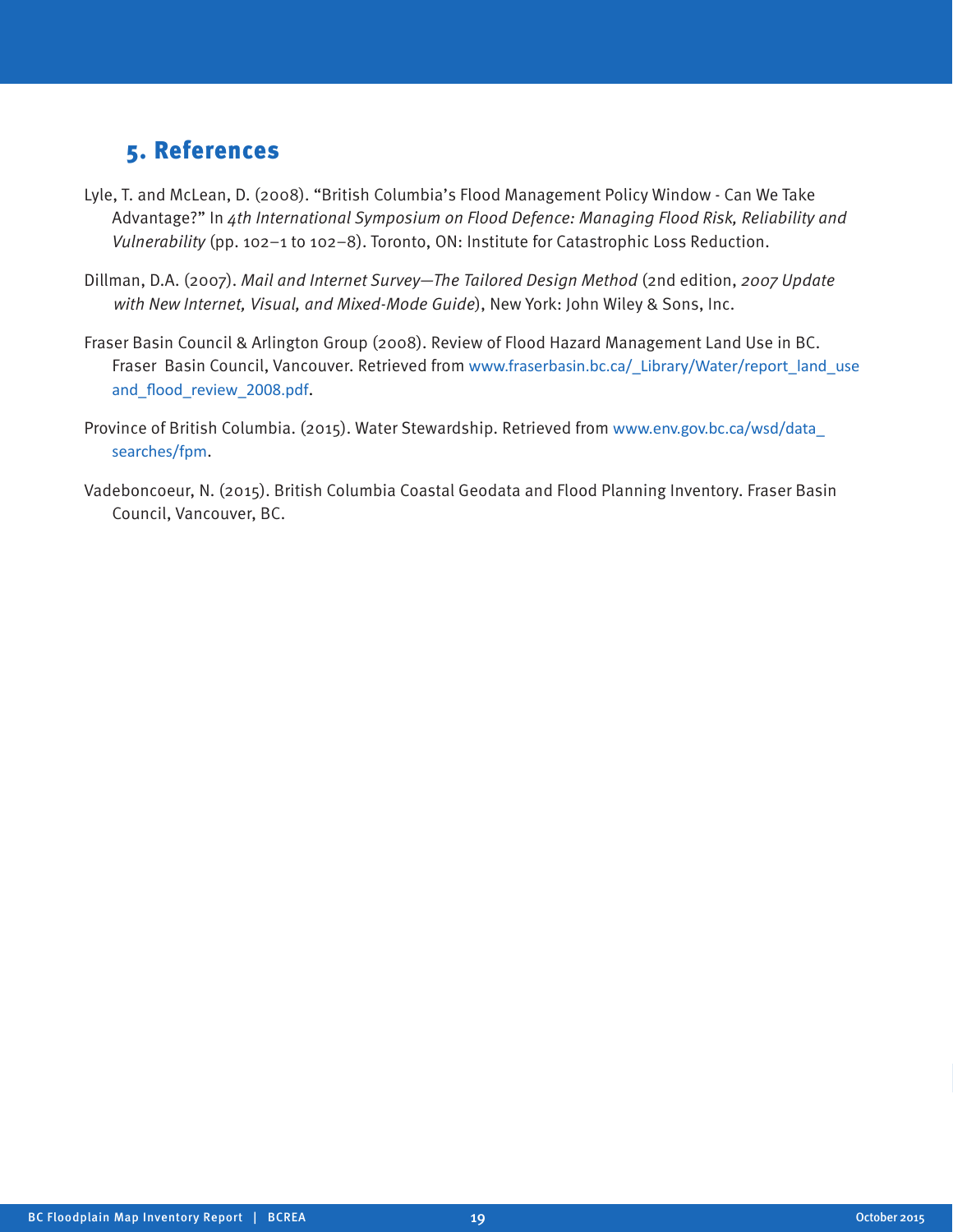## Appendix A: Inventory of floodplain maps created or updated by local governments and First Nations outside the BC Floodplain Mapping Program<sup>12</sup>

| Jurisdiction             | <b>Type of Map</b>                     | Year | <b>Project Leading to</b><br>Map/Update                           | <b>Funder</b>    | <b>Data Used</b>                                                                                                                                                                                                                                                                                                                                                                                                                                  | <b>Accessibility</b>                                                                           |
|--------------------------|----------------------------------------|------|-------------------------------------------------------------------|------------------|---------------------------------------------------------------------------------------------------------------------------------------------------------------------------------------------------------------------------------------------------------------------------------------------------------------------------------------------------------------------------------------------------------------------------------------------------|------------------------------------------------------------------------------------------------|
| Campbell River<br>(City) |                                        | 2007 | Unknown                                                           |                  |                                                                                                                                                                                                                                                                                                                                                                                                                                                   |                                                                                                |
| Coquitlam (City)         | Mapping<br>developed by<br>consultant. | 2014 | Coquitlam and Fraser<br>Rivers Floodplain<br>Mapping (Draft) 2014 | Internal project | City's LiDAR data was<br>used to produce the<br>floodplain maps.<br>1D-2D coupled MIKE<br>Flood model<br>used for the<br>Coquitlam River.<br>Existing studies used<br>for the Fraser River,<br>"Fraser River<br><b>Hydraulic Model</b><br>Update" by Province<br>in 2008 and<br>"Simulating the<br><b>Effects of Sea Level</b><br>Rise and Climate<br>Change on Fraser<br><b>River Flood Scenarios</b><br>- Final Report" by<br>Province in 2014. | Will be released to the<br>public after the report is<br>finalized and received by<br>Council. |

<sup>&</sup>lt;sup>12</sup> In addition to this list, BCREA is aware of mapping projects undertaken by the City of Vancouver, City of Surrey, Maple Ridge, District of North Vancouver, City of North Vancouver and City of Prince George. These projects are briefly described in the Floodplain Mapping Funding Guidebook for BC Local Governments (updated June 2015), prepared by BCREA, Ebbwater Consulting and Sustainability Solutions Group (www.bcrea.bc.ca/docs/government-relations/floodplainmapguidebook.pdf). As part of this study, the District of Squamish indicated that it expects to complete mapping projects in 2016, but that is not included in this list.

The maps created under the BC Floodplain Mapping Program are available online at www.env.gov.bc.ca/wsd/data\_searches/fpm/reports/index.html.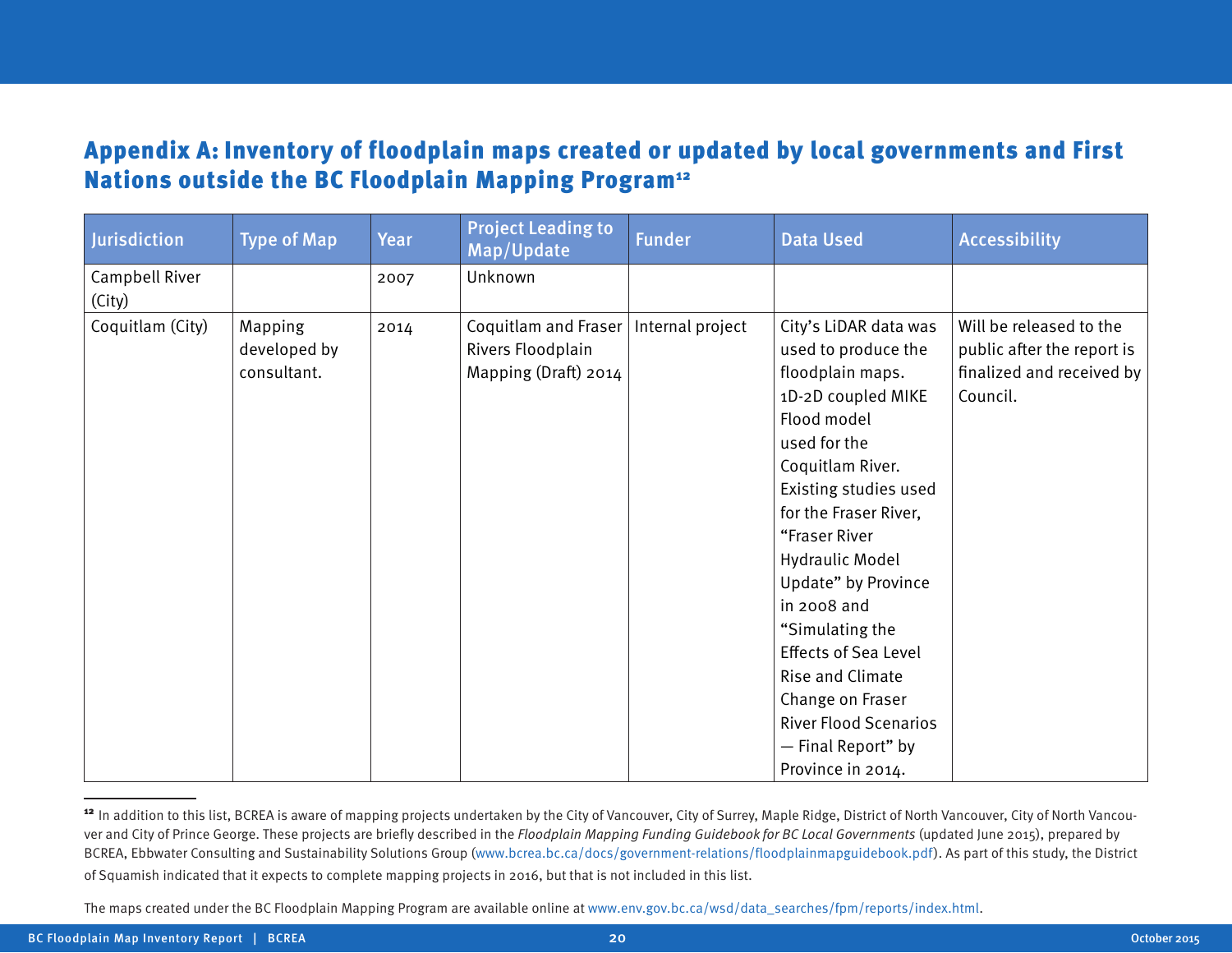| Jurisdiction     | <b>Type of Map</b>                                                                                                                                                                                                                                                                       | Year | <b>Project Leading to</b><br>Map/Update                                                                                                                                    | <b>Funder</b>                                           | <b>Data Used</b>                                 | <b>Accessibility</b>                                                                                                                                                                                                                          |
|------------------|------------------------------------------------------------------------------------------------------------------------------------------------------------------------------------------------------------------------------------------------------------------------------------------|------|----------------------------------------------------------------------------------------------------------------------------------------------------------------------------|---------------------------------------------------------|--------------------------------------------------|-----------------------------------------------------------------------------------------------------------------------------------------------------------------------------------------------------------------------------------------------|
| Courtenay (City) | Has floodplain<br>mapping for<br>up to the 1:200<br>year storm event<br>with climate<br>change impacts<br>to the year 2200.<br>The Courtenay<br>River is subject<br>to tidal back<br>flooding from<br>the ocean as<br>well as tributary<br>flooding in<br>heavy rain/snow<br>situations. | 2013 | Staff undertook an<br>Integrated Flood<br><b>Management Study</b><br>in 2012/2013 as part<br>of an EMBC grant<br>after 2 significant<br>flood events in the<br>years prior | <b>EMBC</b> (Emergency<br>Management BC<br>$2/3$ grant) | LiDAR data,<br>orthophoto, 2 & 3D<br>MIKE Model. | Will be enshrined in the<br>Floodplain Bylaw once<br>Council adopts the final<br>report that developed<br>the data (May 4, 2015<br>Council Meeting).<br>Bylaws available online<br>at www.courtenay.ca/<br>EN/main/city-hall/<br>bylaws.html. |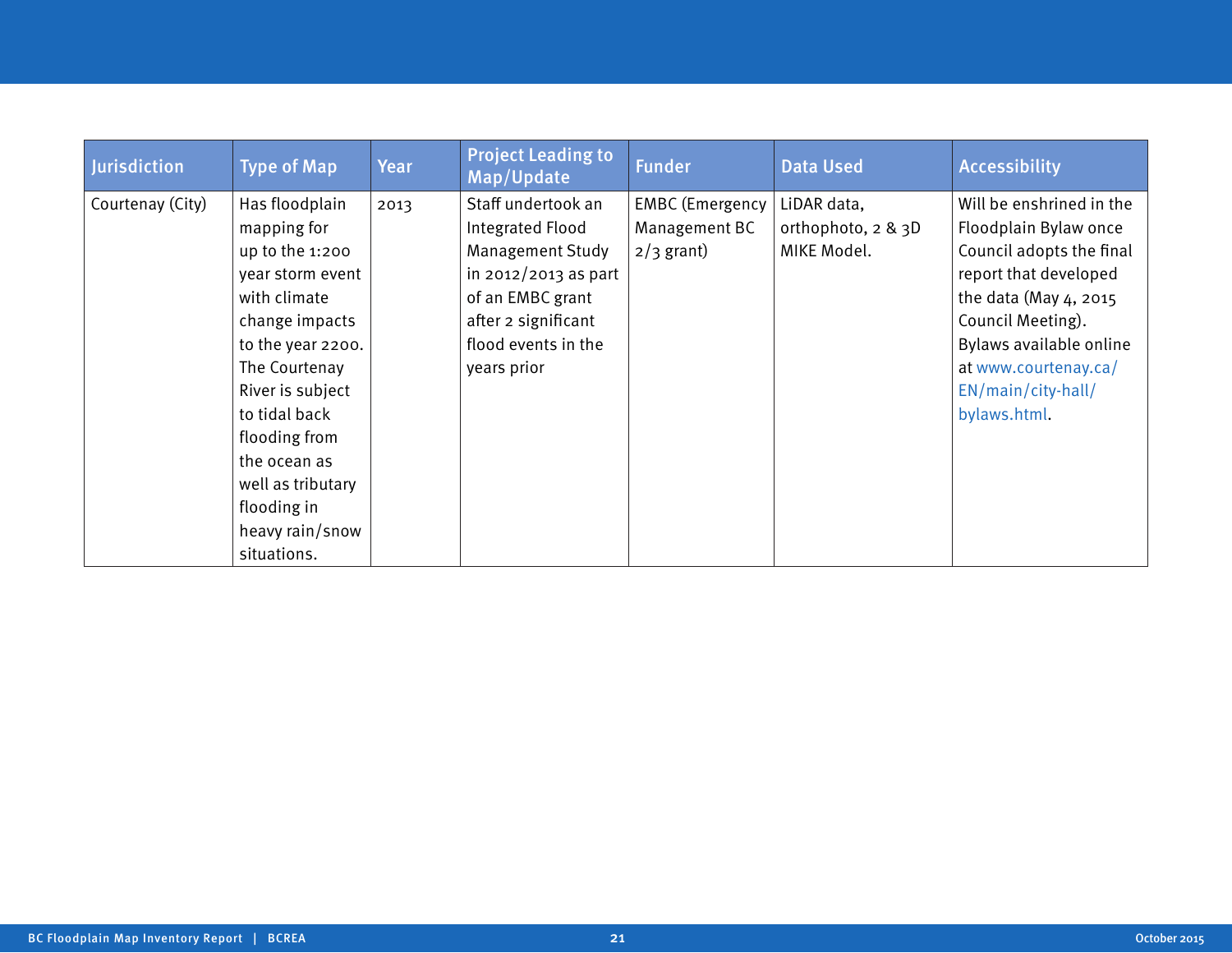| Jurisdiction             | <b>Type of Map</b>      | <b>Year</b> | <b>Project Leading to</b><br>Map/Update | <b>Funder</b>        | <b>Data Used</b>        | <b>Accessibility</b>     |
|--------------------------|-------------------------|-------------|-----------------------------------------|----------------------|-------------------------|--------------------------|
| Cowichan Valley          | Has developed           | 2015        | • Community                             | • Funding from       | • High resolution       | Available to the public  |
| <b>Regional District</b> | updated                 |             | concern                                 | <b>First Nations</b> | LiDAR data. For         | on the CVRD ftp site     |
|                          | floodplain              |             | • Development of                        | and gas tax          | the riverine-based      | (www.cvrd.bc.ca/index.   |
|                          | mapping and             |             | regional climate                        | innovation funds,    | analysis, a cross-      | aspx?nid= $224$ ) or by  |
|                          | analysis for the        |             | adaption program                        | internal project     | linked model using      | request. The coastal     |
|                          | Lower Cowichan          |             | and                                     |                      | MIKE 11, MIKE 21 and    | zone mapping has been    |
|                          | and Koksilah            |             | • For Lake Cowichan,                    |                      | <b>HEC RAS was used</b> | provided to partners     |
|                          | floodplain (to BC       |             | the development                         |                      | to develop the ISMP     | municipalities and       |
|                          | specifications          |             | of a drought and                        |                      | and resultant maps.     | interested stakeholders. |
|                          | and reviewed            |             | water security plan                     |                      | • For the Coast area,   |                          |
|                          | by the province)        |             | and proposed                            |                      | high-resolution         |                          |
|                          | area, as well           |             | infrastructure                          |                      | side cast LiDAR         |                          |
|                          | as the eastern          |             |                                         |                      | was collected and       |                          |
|                          | coastal zone of         |             |                                         |                      | forecasted projections  |                          |
|                          | the region which        |             |                                         |                      | were made using         |                          |
|                          | identifies the          |             |                                         |                      | GIS based on the        |                          |
|                          | current flood           |             |                                         |                      | provincial rational     |                          |
|                          | zone, as well as        |             |                                         |                      | analysis methodology.   |                          |
|                          | the projected           |             |                                         |                      |                         |                          |
|                          | increase 1m             |             |                                         |                      |                         |                          |
|                          | due to climate          |             |                                         |                      |                         |                          |
|                          | change.                 |             |                                         |                      |                         |                          |
| Elkford (District)       | <b>Provincial Flood</b> | 2004        | Through subdivision                     | Some disaster        | Flood models and        | Not publicly available.  |
|                          | <b>Hazard Mapping</b>   |             | and dike repair, have                   | assistance           | anecdotal information   |                          |
|                          |                         |             | had some area-                          | funding and          |                         |                          |
|                          |                         |             | specific updates.                       | internal project.    |                         |                          |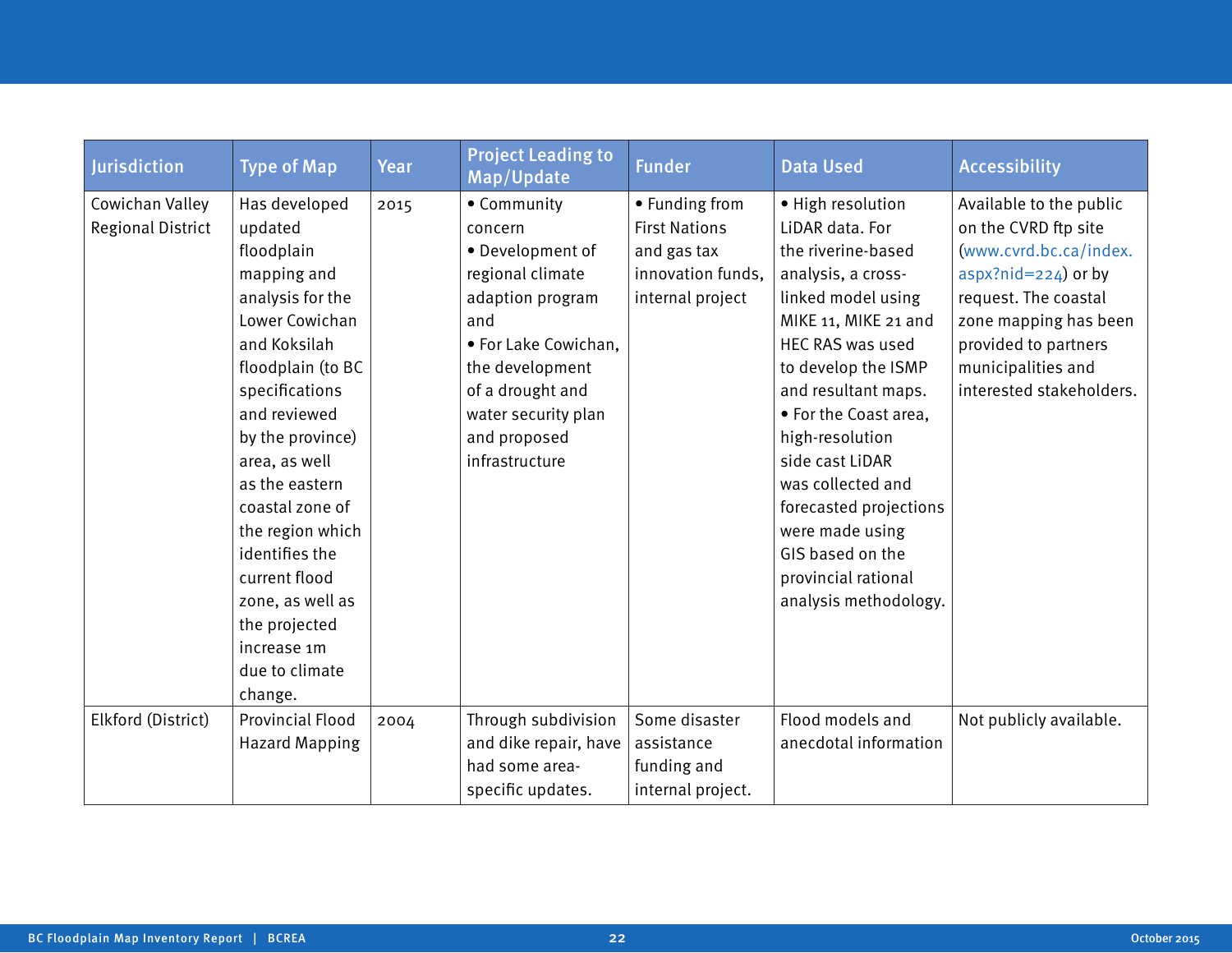| Jurisdiction                                     | <b>Type of Map</b>                                                                                                                                                                              | Year                                                                                                                                  | <b>Project Leading to</b><br>Map/Update                                              | <b>Funder</b>    | <b>Data Used</b>                                                            | <b>Accessibility</b>                                                                   |
|--------------------------------------------------|-------------------------------------------------------------------------------------------------------------------------------------------------------------------------------------------------|---------------------------------------------------------------------------------------------------------------------------------------|--------------------------------------------------------------------------------------|------------------|-----------------------------------------------------------------------------|----------------------------------------------------------------------------------------|
| Fernie (City)                                    | <b>BC</b> Environment<br>May 1979                                                                                                                                                               | $\ln$<br>process<br>for Elk<br>River<br>floodplain<br>map. Fairy<br>Creek Coal<br>Creek new<br>maps in<br>2014 by<br>consul-<br>tant. | Engaged consultant<br>to prepare Coal<br>Creek floodplain<br>map in October<br>2014. | Gas Tax          | Consultant did a<br>geomorphic and<br>hydraulic assessment<br>of Coal Creek | Floodplain Management<br>Bylaw will be prepared<br>when new floodplain<br>map is done. |
| <b>Fraser Valley</b><br><b>Regional District</b> | 1:200 year<br><b>Fraser River</b><br>floodplain with<br>flood elevations;<br>1:200 year<br>Chilliwack River<br>flood and 1:100<br>year Chilliwack<br>river erosion;<br>various alluvial<br>fans | Fraser<br>River<br>floodplain<br>map was<br>updated<br>in 2006                                                                        |                                                                                      | Internal project |                                                                             |                                                                                        |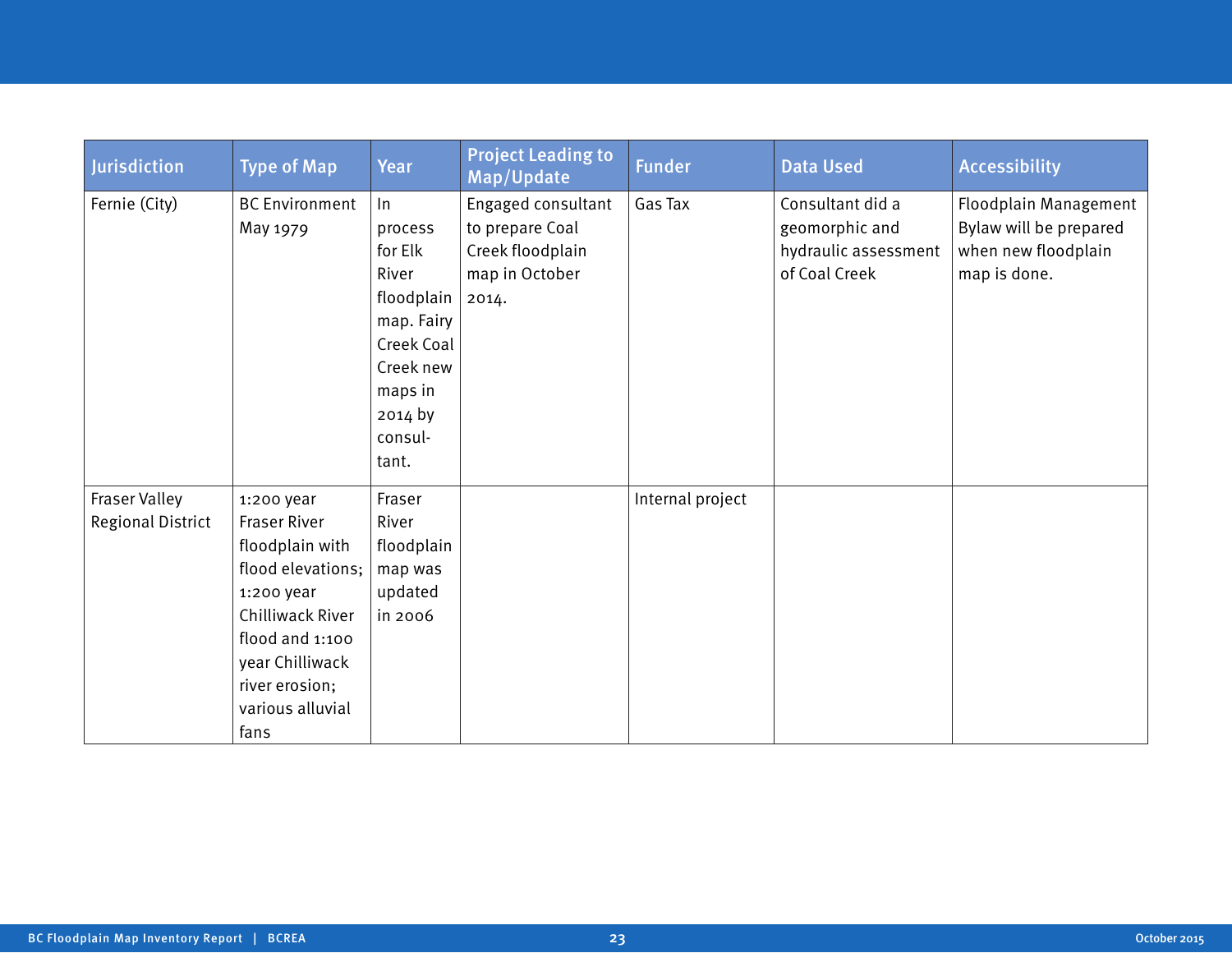| <b>Jurisdiction</b> | <b>Type of Map</b>                                        | <b>Year</b>                                                | <b>Project Leading to</b><br>Map/Update                                                                                                                                             | <b>Funder</b>                                                       | <b>Data Used</b>                                                                                                            | <b>Accessibility</b>                                                                                                                                                                                                                           |
|---------------------|-----------------------------------------------------------|------------------------------------------------------------|-------------------------------------------------------------------------------------------------------------------------------------------------------------------------------------|---------------------------------------------------------------------|-----------------------------------------------------------------------------------------------------------------------------|------------------------------------------------------------------------------------------------------------------------------------------------------------------------------------------------------------------------------------------------|
| Gibsons (Town)      | 1:100 year, and<br>assessment<br>impact sea level<br>rise | 1991 for<br>flood<br>map,<br>2012 for<br>sea level<br>rise | Partnership with<br>UBC to explore cost<br>of sea level rise by<br>assessing land and<br>infrastructure at risk.                                                                    | Research funding<br>through UBC and<br>others (C-Change<br>program) | Elevation of land,<br>value of land and<br>infrastructure, sea<br>level rise scenarios,<br>resulting in maps and<br>tables. | Through OCP,<br>Development Permit<br>Area #1, Geotechnical<br>Hazards (www.gibsons.<br>$ca/ocp$ ).                                                                                                                                            |
| Kamloops (City)     | Extent and<br>Depth<br>20 & 200 year                      | 2005                                                       | Unknown; initiated<br>an update to<br>the floodplain<br>boundaries, the<br>results of which were<br>accepted by the<br>province as the new<br>official floodplains<br>for the City. | Internal project                                                    | 1D HEC - RAS Model<br>DEM, river cross<br>sections, historical<br>river flows                                               | Available as part of<br>the Floodplain Bylaw<br>and on the City's<br>online interactive<br>mapping. Available for<br>free download from<br>the City's open data<br>download website<br>(www.kamloops.ca/<br>maps/maps.shtml#.<br>VgxKR_lVhBe). |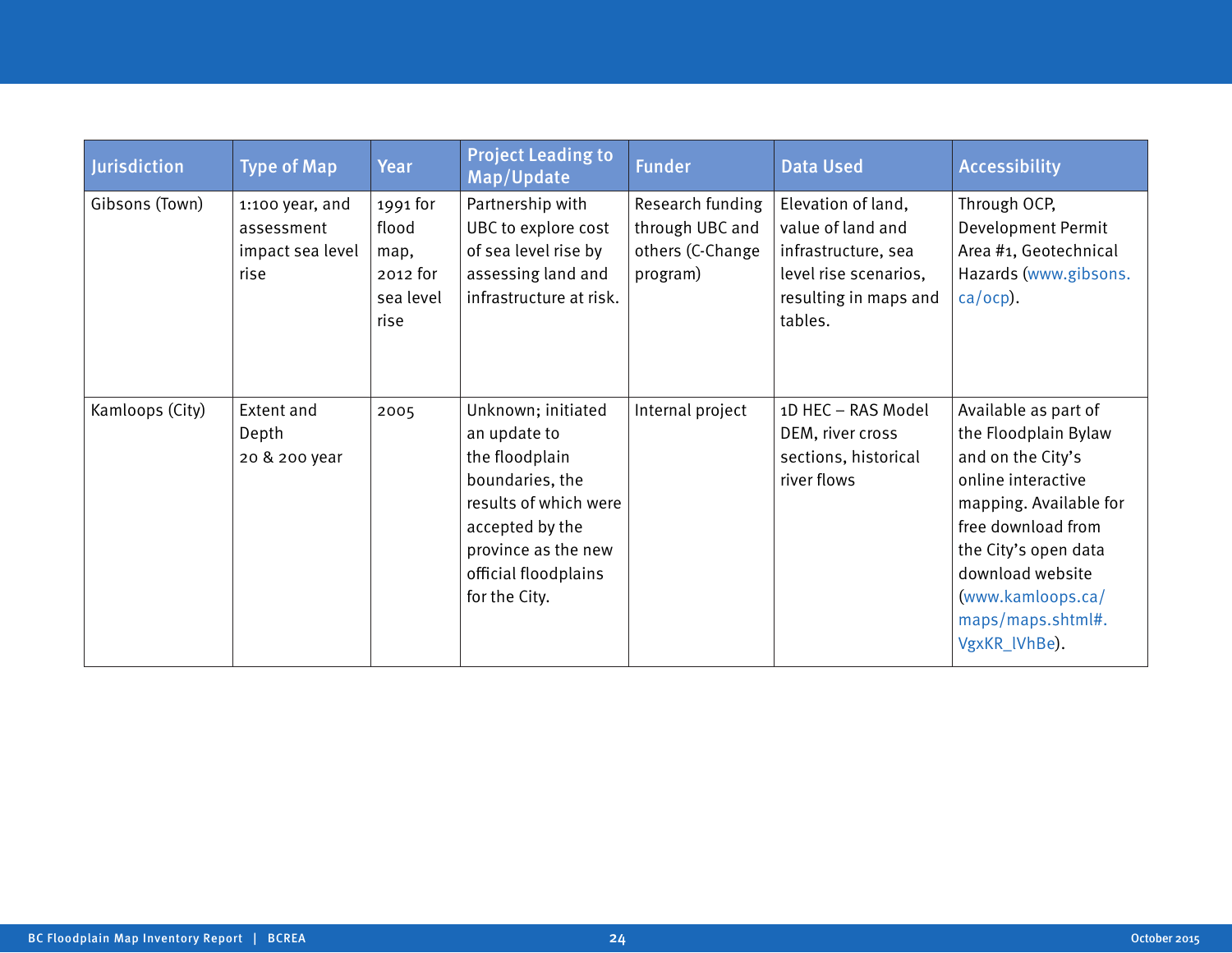| Jurisdiction   | <b>Type of Map</b> | Year | <b>Project Leading to</b><br>Map/Update                                                                                                                                                                                                                                      | <b>Funder</b>                                                  | <b>Data Used</b>                                                                                                                                                                                                                                                                                                                                                                                                                            | <b>Accessibility</b>                                                                                                                                                                                                                                                           |
|----------------|--------------------|------|------------------------------------------------------------------------------------------------------------------------------------------------------------------------------------------------------------------------------------------------------------------------------|----------------------------------------------------------------|---------------------------------------------------------------------------------------------------------------------------------------------------------------------------------------------------------------------------------------------------------------------------------------------------------------------------------------------------------------------------------------------------------------------------------------------|--------------------------------------------------------------------------------------------------------------------------------------------------------------------------------------------------------------------------------------------------------------------------------|
| Kelowna (City) |                    | 2011 | The latest update<br>to the mapping<br>resulted from<br>some proposed<br>design changes<br>at the Kelowna<br>International Airport<br>(KIA), which required<br>detailed survey and<br>hydraulic analysis to<br>fine tune the Flood<br><b>Construction Level</b><br>$(FCL)$ . | City of Kelowna<br>funded program<br>and KIA funded<br>update. | Hydraulic model<br>assessment of<br>Mill Creek and its<br>floodplain to estimate<br>design flood water<br>levels. Hydraulic<br>model developed<br>based on existing<br>information and a<br>field inventory of<br>significant hydraulic<br>structures. The model<br>was calibrated by<br>comparison of results<br>to recorded flood<br>events on Mill Creek.<br>Hydrodynamic<br>approach used to<br>develop final flood<br>level estimates. | Applied via Bylaw. The<br>stream setbacks and<br>FCL are to be met at<br>time of application for<br>development or building<br>permits. Available on<br>the City's website as<br>a "regulatory" layer,<br>along with zoning,<br><b>Development Permit</b><br>Areas and others. |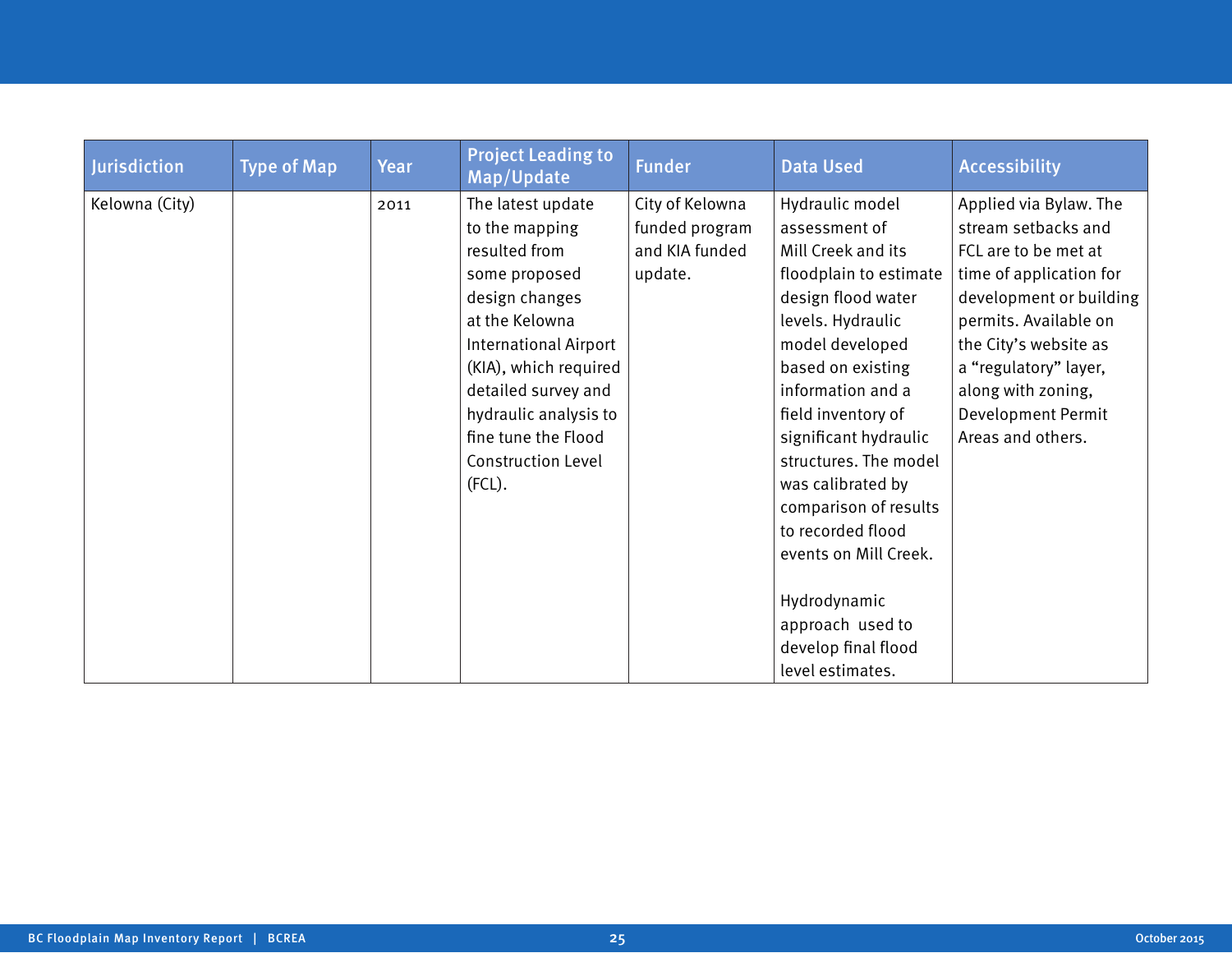| Jurisdiction     | <b>Type of Map</b>                                                                      | Year | <b>Project Leading to</b><br>Map/Update                                                                                                                                                                                               | <b>Funder</b>                        | <b>Data Used</b>                                                                                                                                                                                                                                                                                                            | <b>Accessibility</b>                                                    |
|------------------|-----------------------------------------------------------------------------------------|------|---------------------------------------------------------------------------------------------------------------------------------------------------------------------------------------------------------------------------------------|--------------------------------------|-----------------------------------------------------------------------------------------------------------------------------------------------------------------------------------------------------------------------------------------------------------------------------------------------------------------------------|-------------------------------------------------------------------------|
| Kent (District)  | 200-year<br>floodplain map<br>for the majority<br>of the District's<br>floodplain area. | 2007 | A Fraser Valley<br><b>Floodplain Mapping</b><br>Project Advisory<br>Committee was<br>established and,<br>ultimately, a grant<br>funded mapping<br>project took place in<br><b>Harrison Hot Springs</b><br>and the District of<br>Kent | <b>BC Ministry of</b><br>Environment | Maps were<br>developed using<br>the hydrodynamic<br>model MIKE FLOOD<br>which couples with<br>the two dimensional<br>hydrodynamic<br>MIKE 21 model.<br>High resolution<br>topographic data of<br>the floodplain area<br>using LIDAR for data<br>capture provided<br>the detail required<br>for tow dimensional<br>modelling | The mapping can be<br>reviewed by the public<br>at the District office. |
| Kimberley (City) | Map of 200-year<br>floodplain limits<br>for specific<br>section of<br>Kimberley Creek.  | 2012 |                                                                                                                                                                                                                                       |                                      |                                                                                                                                                                                                                                                                                                                             |                                                                         |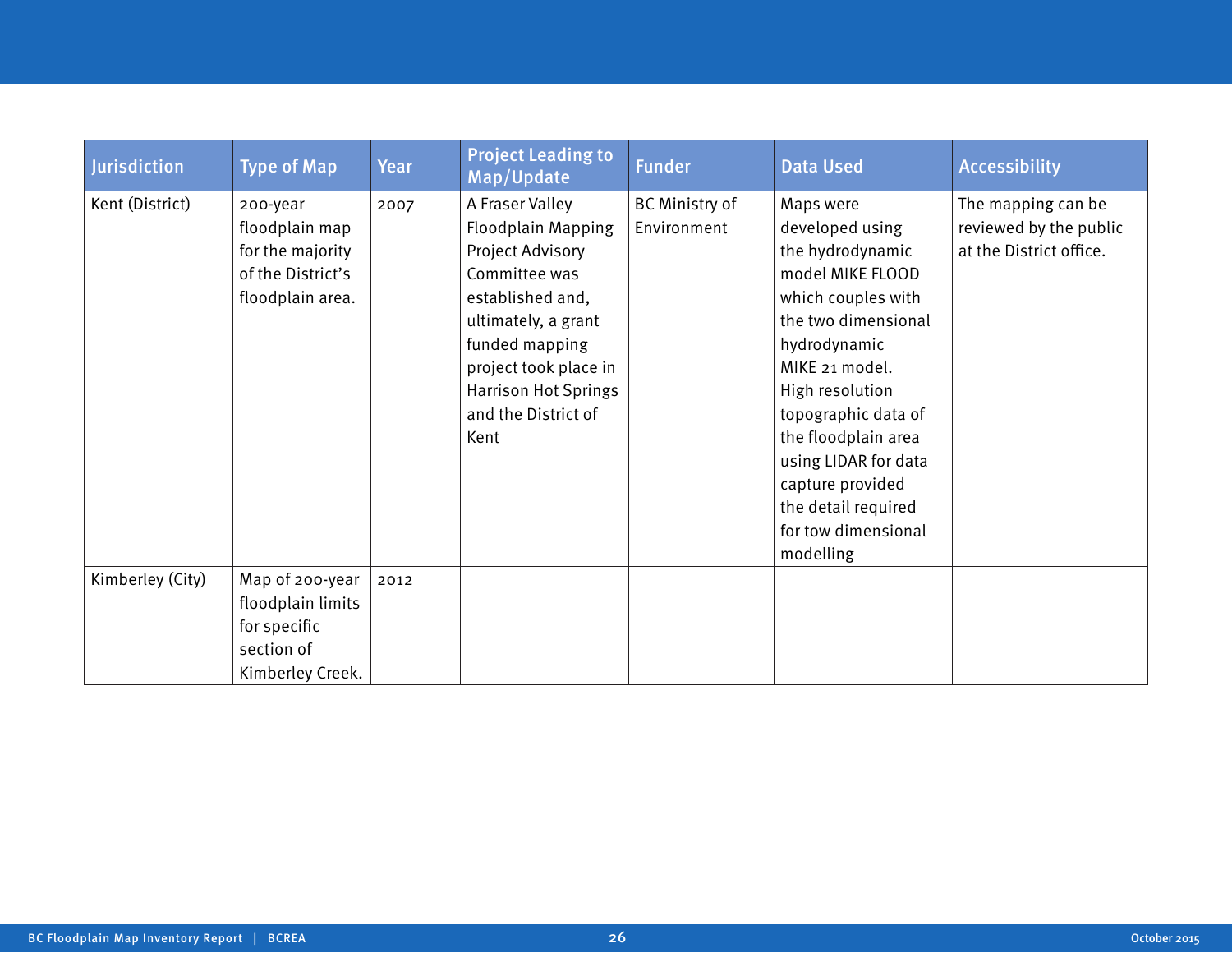| <b>Jurisdiction</b> | <b>Type of Map</b> | Year | <b>Project Leading to</b><br>Map/Update | <b>Funder</b> | <b>Data Used</b> | <b>Accessibility</b> |
|---------------------|--------------------|------|-----------------------------------------|---------------|------------------|----------------------|
| North Cowichan      | South End of       | 2009 | New flood levels in                     | Not sure      |                  | Available in Zoning  |
| (Municipality)      | North Cowichan:    |      | bylaw, but it is not                    |               |                  | Bylaw No. 2950 (www. |
|                     | provincial         |      | official. Because of                    |               |                  | northcowichan.ca/    |
|                     | mapping            |      | flooding.                               |               |                  | Documents/Cache/     |
|                     | updated with       |      |                                         |               |                  | Zoning%2oBylaw.pdf). |
|                     | more recent        |      |                                         |               |                  |                      |
|                     | flood modelling    |      |                                         |               |                  |                      |
|                     | data. Current      |      |                                         |               |                  |                      |
|                     | mapping needs      |      |                                         |               |                  |                      |
|                     | minor updating     |      |                                         |               |                  |                      |
|                     | and production     |      |                                         |               |                  |                      |
|                     | of larger-scale    |      |                                         |               |                  |                      |
|                     | floodplain maps    |      |                                         |               |                  |                      |
|                     | required.          |      |                                         |               |                  |                      |
|                     |                    |      |                                         |               |                  |                      |
|                     | Other areas of     |      |                                         |               |                  |                      |
|                     | the municipality:  |      |                                         |               |                  |                      |
|                     | still using        |      |                                         |               |                  |                      |
|                     | provincial         |      |                                         |               |                  |                      |
|                     | floodplain maps.   |      |                                         |               |                  |                      |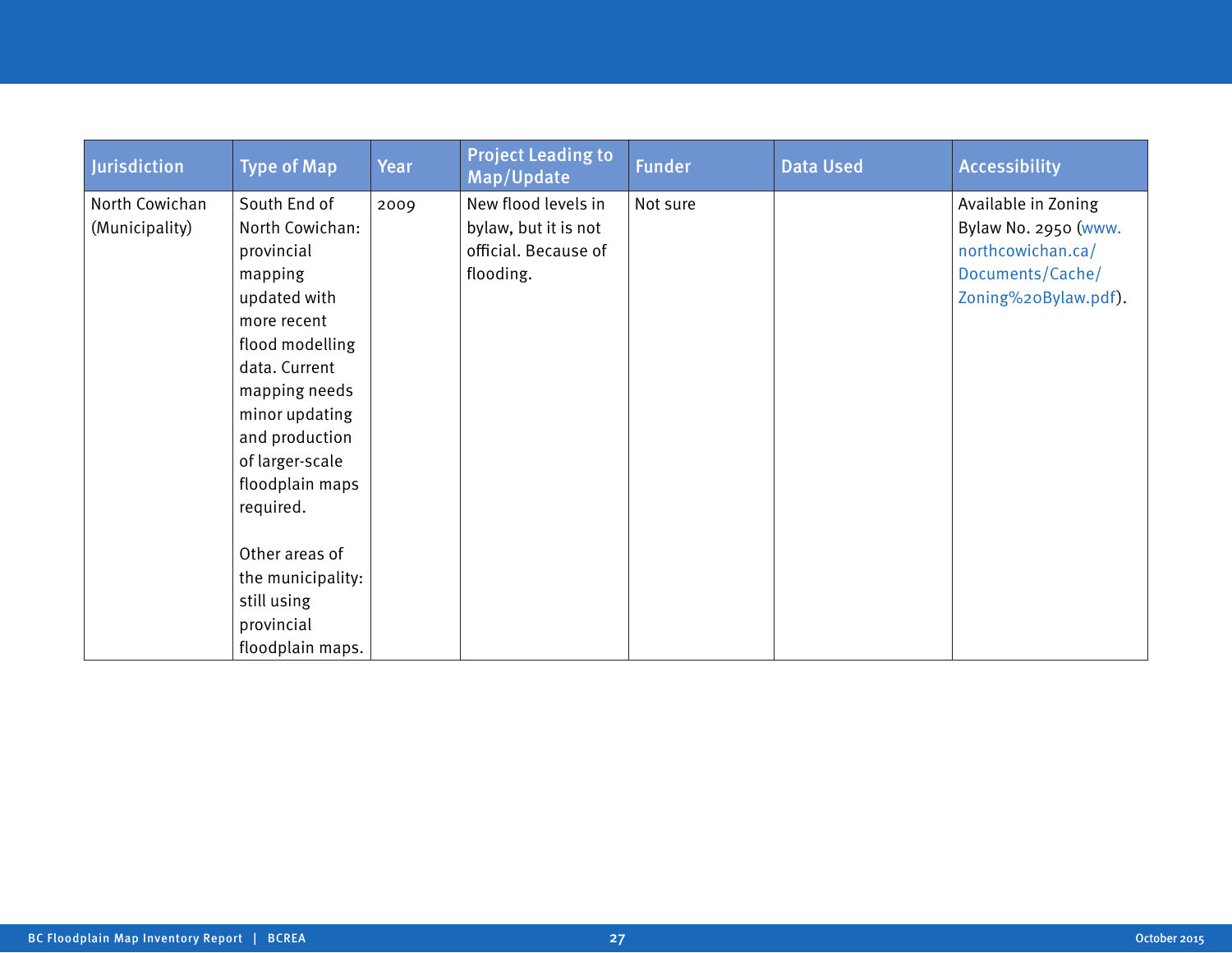| Jurisdiction  | <b>Type of Map</b> | Year | <b>Project Leading to</b><br>Map/Update | <b>Funder</b>   | <b>Data Used</b> | <b>Accessibility</b>   |
|---------------|--------------------|------|-----------------------------------------|-----------------|------------------|------------------------|
| Sidney (Town) | Capital Regional   | 2014 | Proposed                                | Contact CRD for |                  | Not publicly available |
|               | District prepared  |      | amendments to the                       | information     |                  | from Sidney.           |
|               | maps for the       |      | <b>Provincial FHALUMG</b>               |                 |                  |                        |
|               | entire region      |      | led the CRD to                          |                 |                  |                        |
|               | (which includes    |      | prepare a map                           |                 |                  |                        |
|               | Sidney) showing    |      | showing possible                        |                 |                  |                        |
|               | potential sea      |      | implications for the                    |                 |                  |                        |
|               | level rise and     |      | region. Contact CRD                     |                 |                  |                        |
|               | flood hazard       |      | for details of project.                 |                 |                  |                        |
|               | area. The Town     |      |                                         |                 |                  |                        |
|               | of Sidney did      |      |                                         |                 |                  |                        |
|               | not prepare or     |      |                                         |                 |                  |                        |
|               | commission         |      |                                         |                 |                  |                        |
|               | the work, but      |      |                                         |                 |                  |                        |
|               | received the       |      |                                         |                 |                  |                        |
|               | draft maps from    |      |                                         |                 |                  |                        |
|               | the CRD.           |      |                                         |                 |                  |                        |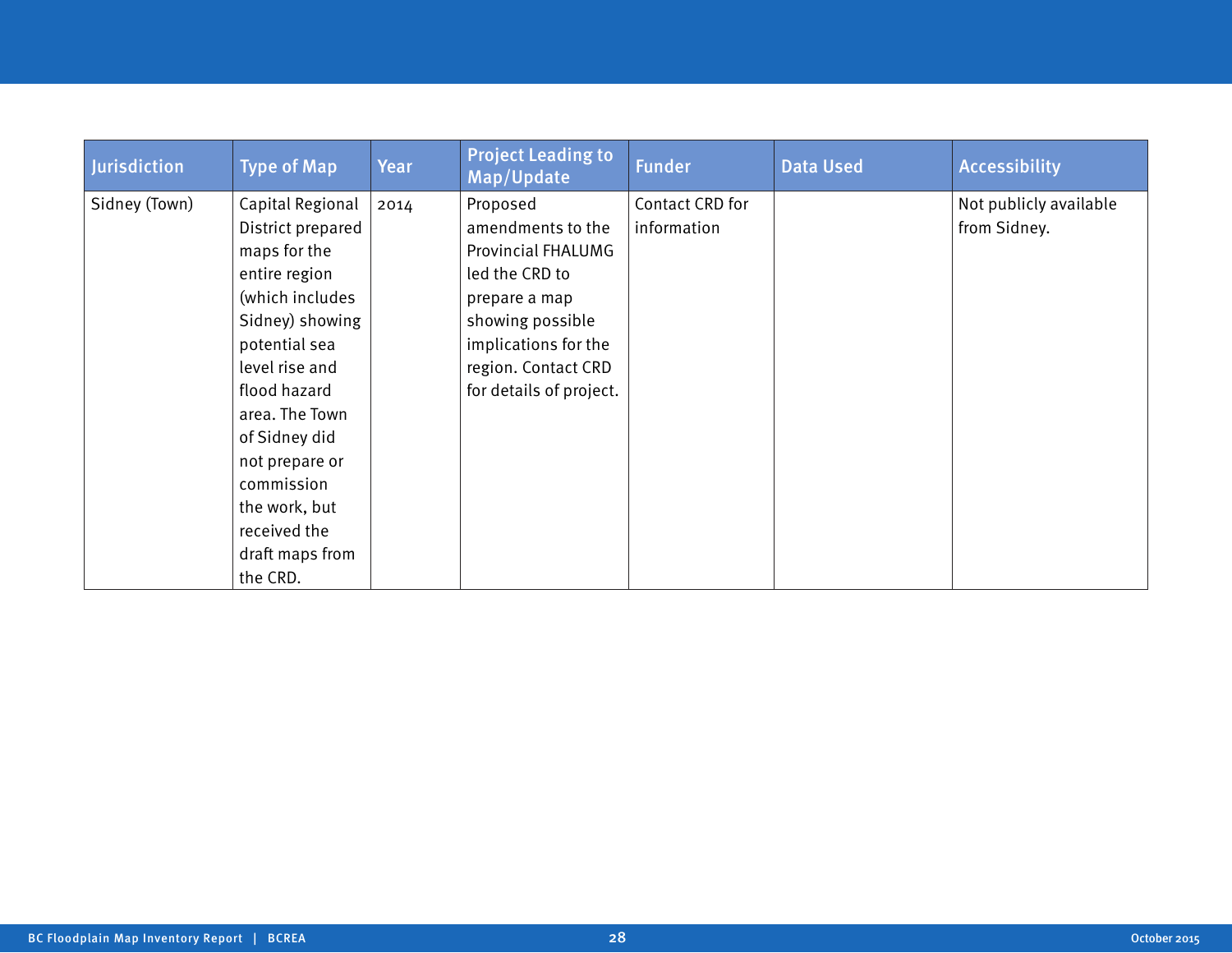## Appendix B: Inventory of topographic data available to local governments and First Nations<sup>1</sup>

| <b>Topographic</b><br>Data Type | <b>Local Government</b>                     | <b>Coverage of Data</b>                                                        | Format(s)                                                                            | <b>Data-Sharing Capabilities</b>     |
|---------------------------------|---------------------------------------------|--------------------------------------------------------------------------------|--------------------------------------------------------------------------------------|--------------------------------------|
|                                 | Abbotsford (City)                           | Matsqui Prairie and Sumas<br>Prairie                                           | 0.5 m contours;<br>bare-earth digital<br>elevation model<br>(among other<br>formats) | $\qquad \qquad -$                    |
|                                 | Alberni Clayoquot<br>(Regional District)    | <b>Somass Estuary</b>                                                          | $\equiv$                                                                             | Unknown                              |
|                                 | Anmore (Village)                            | Partially covered by Port<br>Moody                                             |                                                                                      |                                      |
|                                 | Belcarra (Village)                          | Partially covered by Port<br>Moody                                             | $\qquad \qquad -$                                                                    | $\qquad \qquad -$                    |
| <b>LiDAR</b>                    | Campbell River (City)                       | 4-5 sq km along the coast<br>of Campbell River from<br>Rockland Rd to downtown |                                                                                      | Data sharing agreement               |
|                                 | <b>Central Coast</b><br>(Regional District) | <b>Bella Coola Valley</b>                                                      | $\qquad \qquad -$                                                                    | Not shareable                        |
|                                 | Central Kootenay<br>(Regional District)     | <b>Regional District</b><br>infrastructure areas                               | $\overline{\phantom{0}}$                                                             | Could discuss data sharing agreement |
|                                 | Chilliwack (City)                           | Estimated floodplain<br>within municipal boundary                              | 0.5 m contours;<br>bare-earth digital<br>elevation model<br>(among other<br>formats) | $\overline{\phantom{0}}$             |
|                                 | Coldstream (District)                       | City of Vernon, District of<br>Coldstream                                      | ECW images, DWG                                                                      | www.rdno.ca                          |

<sup>1</sup> Compiled from the results of the survey and interviews conducted as a part of this study, and data provided by the Fraser Basin Council, which coordinates the Lower Mainland Flood Management Strategy.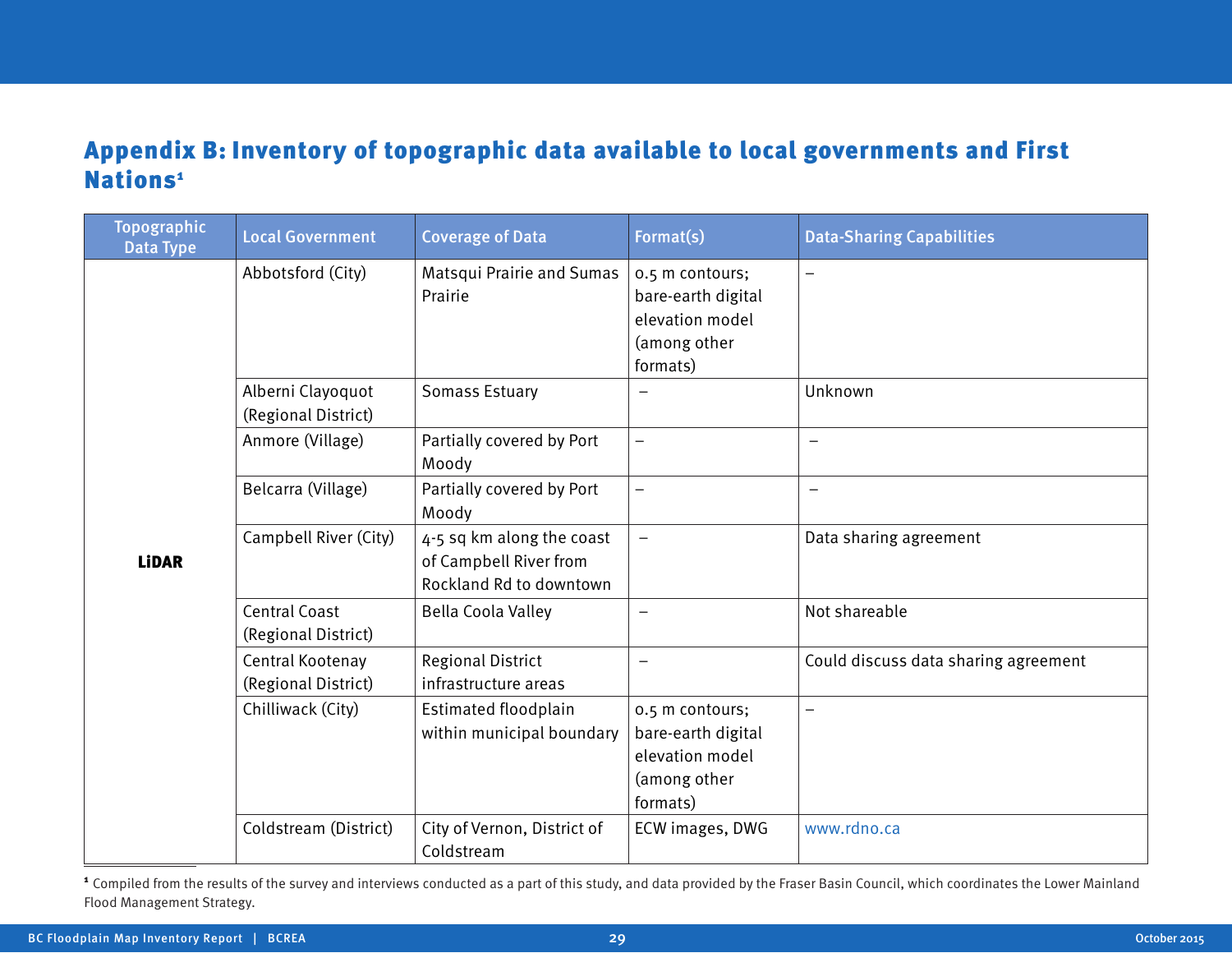| <b>Topographic</b><br>Data Type | <b>Local Government</b>                      | <b>Coverage of Data</b>                                                          | Format(s)                                                                            | <b>Data-Sharing Capabilities</b>                            |
|---------------------------------|----------------------------------------------|----------------------------------------------------------------------------------|--------------------------------------------------------------------------------------|-------------------------------------------------------------|
|                                 | Coquitlam (City)                             | City-wide and Fraser River                                                       | LiDAR LAS files (full<br>coverage); LiDAR<br>point files (partial<br>coverage)       | Upon request and fee to package data                        |
|                                 | Courtenay (City)                             | Most of city                                                                     | $\qquad \qquad -$                                                                    | Data sharing agreement                                      |
|                                 | Cowichan Valley<br>(Regional District)       | 3/4 of region, including<br>both coasts, developed<br>areas and river corridor   | $\frac{1}{2}$                                                                        | www.cvrd.bc.ca/index.aspx?nid=224                           |
|                                 | Delta (District)                             | n/a                                                                              | Contours, 0.5 m                                                                      |                                                             |
|                                 | Fernie (City)                                | City extent                                                                      | LAS, TIFF/peg (DEM)                                                                  | Data sharing agreement                                      |
|                                 | Fort St. John (City)                         | Charlie Lake to Airport to<br>Northern Lights College to<br>south of Peace River | $\overline{\phantom{m}}$                                                             | Not shareable                                               |
| <b>LiDAR</b>                    | Fraser Valley (Regional<br>District)         | <b>Chilliwack River Valley</b><br>(portion)                                      | $\overline{\phantom{0}}$                                                             | Data sharing agreement                                      |
|                                 | Fraser Valley (Regional<br>District)         | Fraser River floodplain                                                          | $\overline{\phantom{a}}$                                                             | <b>Contact Fraser Basin Council for more</b><br>information |
|                                 | Fraser Valley (Regional<br>District)         | Estimated floodplain on<br>Nicomen Island                                        | 0.5 m contours;<br>bare-earth digital<br>elevation model<br>(among other<br>formats) |                                                             |
|                                 | <b>Greater Vancouver</b><br>Electoral Area A | <b>Barnston Island</b>                                                           | 1 m LiDAR                                                                            | $\overline{\phantom{0}}$                                    |
|                                 | <b>Harrison Hot Springs</b><br>(Village)     | $\qquad \qquad -$                                                                | 10 m LiDAR (also<br>covered by District of<br>Kent contours)                         | $\frac{1}{2}$                                               |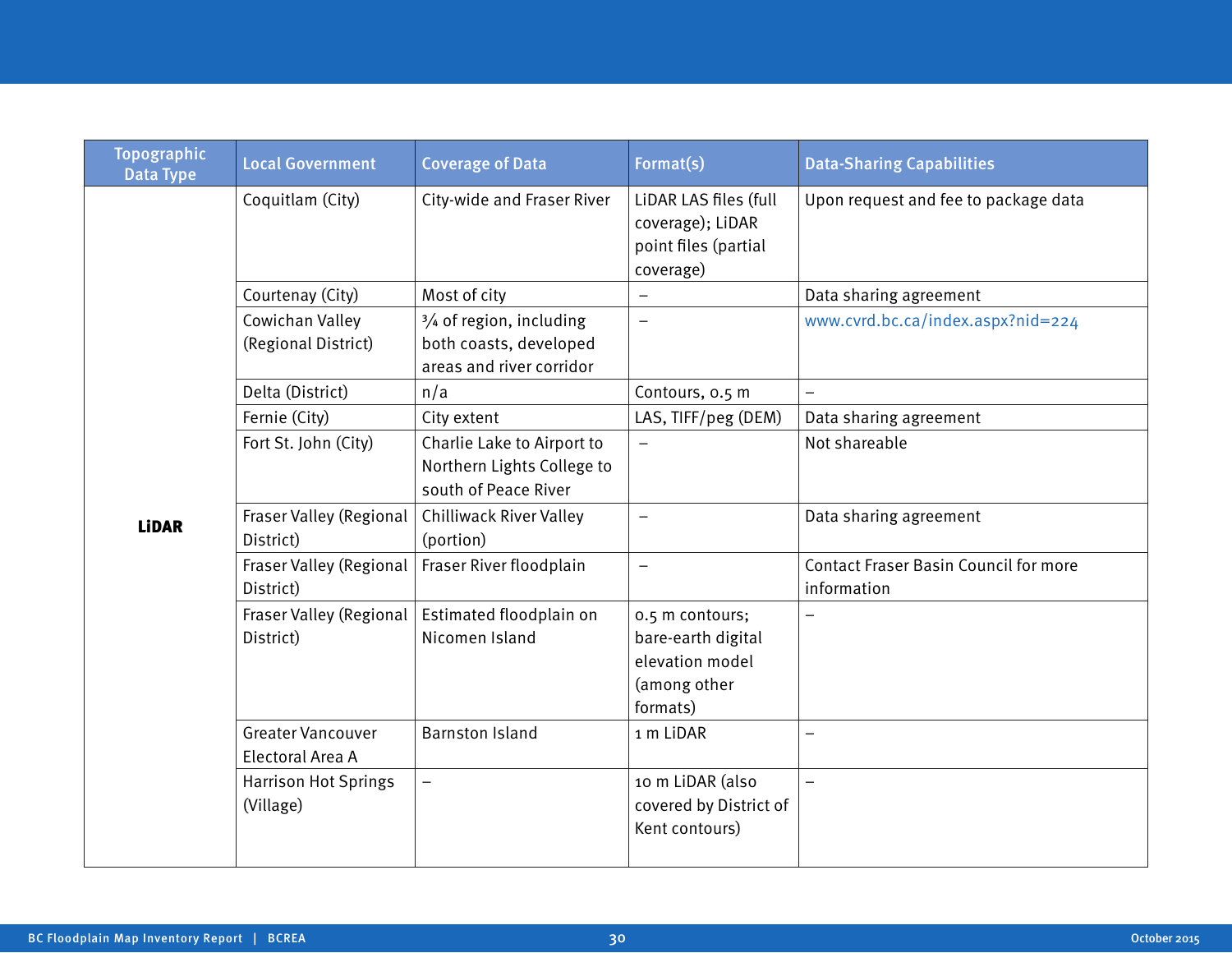| <b>Topographic</b><br><b>Local Government</b><br><b>Coverage of Data</b><br>Format(s)<br><b>Data Type</b>                                                                  | <b>Data-Sharing Capabilities</b>    |
|----------------------------------------------------------------------------------------------------------------------------------------------------------------------------|-------------------------------------|
| <b>Estimated floodplain</b><br>Hope (District)<br>0.5 m contours;<br>within district boundary<br>bare-earth digital<br>elevation model<br>(among other<br>formats)         |                                     |
| Kamloops (City)<br>Whole city                                                                                                                                              | www.kamloops.ca/maps/maps.shtml     |
| Kelowna (City)<br>Mission Creek Floodplain<br>$\equiv$<br>request                                                                                                          | Underway; to be made available upon |
| Kent (District)<br>District of Kent<br>Kent contours (mixed<br>resolution); 10 m<br>LiDAR; 10 m LiDAR,<br>SHP, DWG                                                         | Data sharing agreement; purchase    |
| Kitimat-Stikine<br>Dease Lake and Lakelse<br>$\qquad \qquad -$<br>╾<br>(Regional District)<br>Lake (Thornhill)                                                             |                                     |
| <b>LiDAR</b><br>Langley (City)<br>1 m contours and<br>$\overline{\phantom{0}}$<br>$\overline{\phantom{0}}$<br>spot heights                                                 |                                     |
| Langley (Township)<br>1 m contours;<br>$\overline{\phantom{0}}$<br>irregular points                                                                                        |                                     |
| LIDAR BE LAS files; 1<br>Lions Bay (Village)<br>$\overline{\phantom{0}}$<br>m contours                                                                                     |                                     |
| Maple Ridge (City)<br>Data from Pitt Meadows<br>▃<br>covers Maple Ridge                                                                                                    |                                     |
| Mission (District)<br>Estimated floodplain<br>0.5 m contours;<br>$\equiv$<br>within district boundary<br>bare-earth digital<br>elevation model<br>(among other<br>formats) |                                     |
| LiDAR DEM, 5 m grid;<br>New Westminster<br>$\overline{\phantom{0}}$<br>1 m LiDAR<br>(City)                                                                                 |                                     |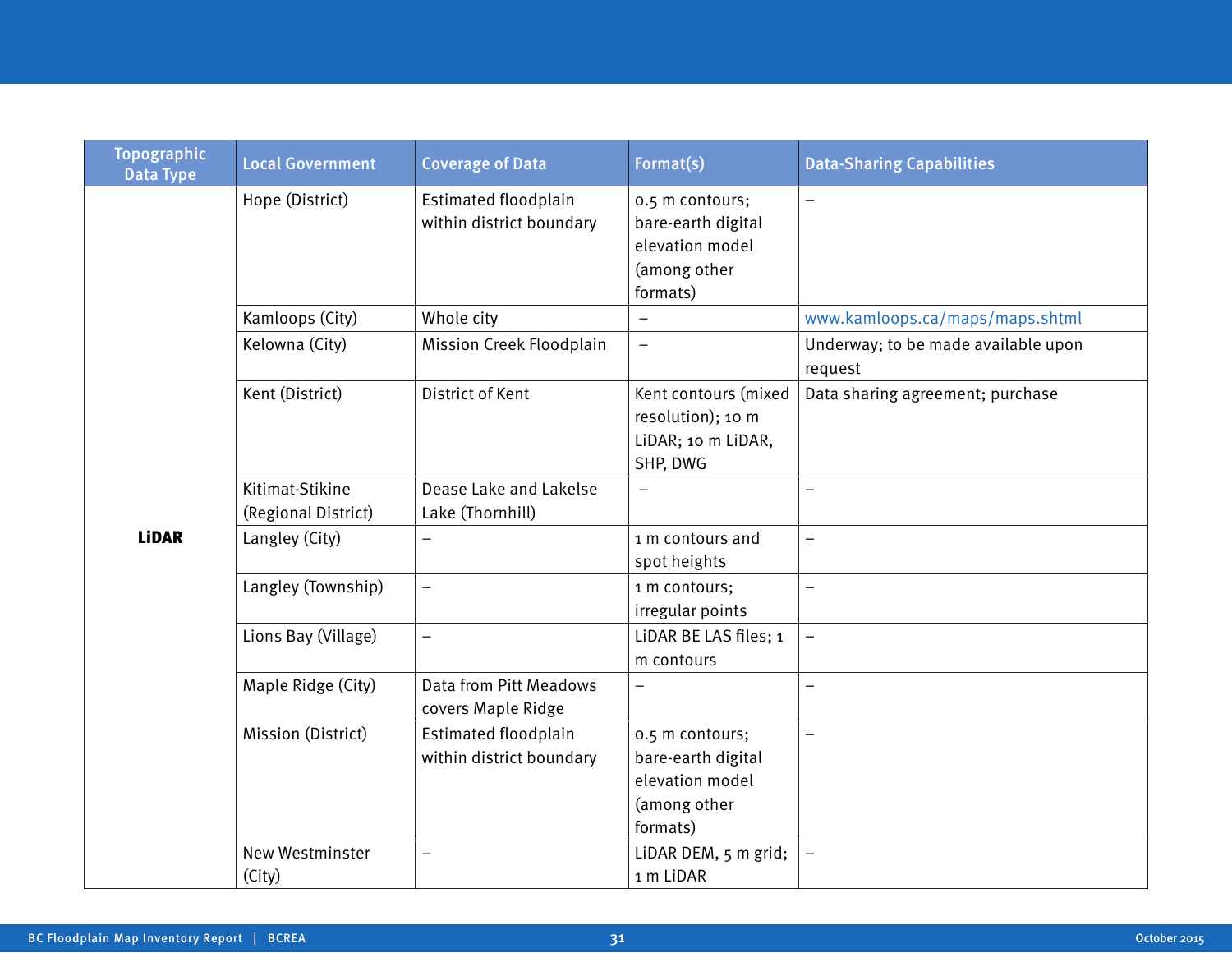| <b>Topographic</b><br><b>Data Type</b> | <b>Local Government</b>                      | <b>Coverage of Data</b>                                                                           | Format(s)                                                           | <b>Data-Sharing Capabilities</b>                                                                                                                          |
|----------------------------------------|----------------------------------------------|---------------------------------------------------------------------------------------------------|---------------------------------------------------------------------|-----------------------------------------------------------------------------------------------------------------------------------------------------------|
|                                        | North Cowichan<br>(Regional<br>Municipality) | All but western-most side<br>of municipality                                                      | $\qquad \qquad -$                                                   |                                                                                                                                                           |
|                                        | North Vancouver (City)                       | $\overline{\phantom{0}}$                                                                          | <b>BE LIDAR</b>                                                     | $\overline{\phantom{0}}$                                                                                                                                  |
|                                        | North Vancouver<br>(District)                | $\overline{\phantom{0}}$                                                                          | FF LiDAR                                                            |                                                                                                                                                           |
|                                        | Pitt Meadows (City)                          | Pitt Meadows and most of<br>Port Coquitlam                                                        | 5 m DEM and a TIN<br>based on TRIM II data                          | $\equiv$                                                                                                                                                  |
|                                        | Port Coquitlam (City)                        | Pitt Meadows data covers<br>most of Port Coquitlam<br>(Coquitlam covers most of<br>remaining gap) | $\qquad \qquad -$                                                   |                                                                                                                                                           |
|                                        | Port Moody (City)                            | Main parts of Belcarra and<br>Anmore                                                              | <b>DEM</b>                                                          |                                                                                                                                                           |
| <b>LiDAR</b>                           | <b>Radium Hot Springs</b><br>(Village)       | Village + 100 m                                                                                   | $\qquad \qquad -$                                                   | Not shareable                                                                                                                                             |
|                                        | Richmond (City)                              | $\overline{\phantom{0}}$                                                                          | DEM points (30 - 50<br>m spacing) and<br>breaklines (CGVD28<br>H(z) | $\equiv$                                                                                                                                                  |
|                                        | Salmon Arm (City)                            | City                                                                                              | XYX, LAS                                                            | Data sharing agreement; for purchase                                                                                                                      |
|                                        | Sidney (Town)                                | Municipal boundary + 1 km<br>north, 1.7 km east and 1.7<br>km south                               |                                                                     | Inside municipal boundary: available upon<br>request from Town of Sidney, outside of<br>boundary available upon request from District<br>of North Saanich |
|                                        | Squamish (District)                          | $\qquad \qquad -$                                                                                 | DEM in GCS, vertical<br>units feet                                  | Data sharing agreement, with consent from<br>consultant                                                                                                   |
|                                        | Stz'uminus First<br>Nation                   | Indian Reserve 12 and 13                                                                          | $\qquad \qquad -$                                                   |                                                                                                                                                           |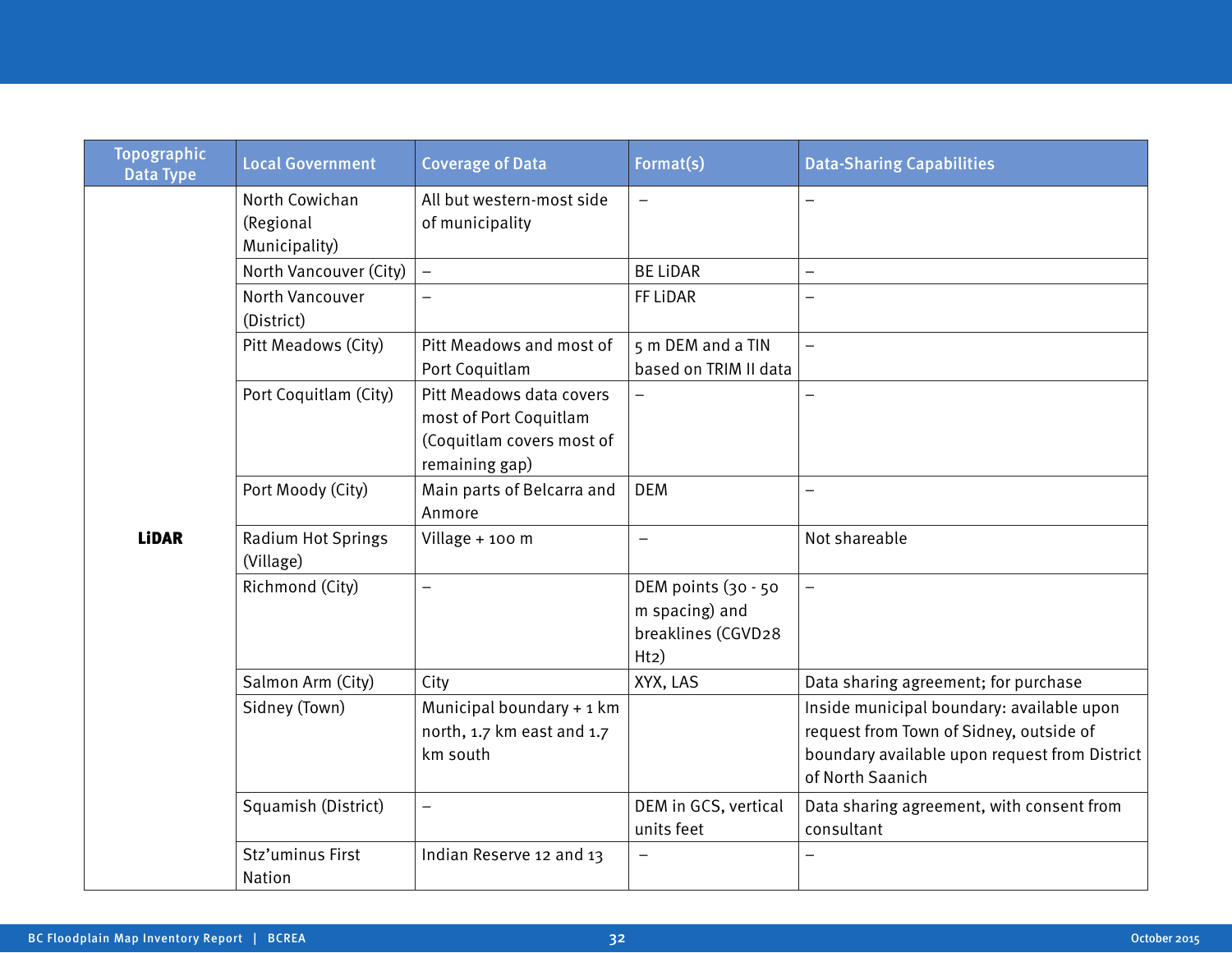| <b>Topographic</b><br><b>Data Type</b> | <b>Local Government</b>                      | <b>Coverage of Data</b>                                                                                                                                             | Format(s)                                                    | <b>Data-Sharing Capabilities</b>                                    |
|----------------------------------------|----------------------------------------------|---------------------------------------------------------------------------------------------------------------------------------------------------------------------|--------------------------------------------------------------|---------------------------------------------------------------------|
|                                        | Surrey (City)                                |                                                                                                                                                                     | LiDAR-based DEM at<br>$2 m, 5 m$ and 10 m<br>grid resolution |                                                                     |
|                                        | <b>Sunshine Coast</b><br>(Regional District) | Developed areas of<br>Electoral Areas B, D, E, F                                                                                                                    |                                                              | Data sharing agreement                                              |
|                                        | <b>Toquaht Nation</b>                        | Partial coverage                                                                                                                                                    | $\overline{\phantom{0}}$                                     |                                                                     |
| <b>LiDAR</b>                           | Vancouver (City)                             | $\overline{\phantom{m}}$                                                                                                                                            | BE LIDAR 0.5 m grids                                         | $\overline{\phantom{0}}$                                            |
|                                        | <b>West Vancouver</b><br>(District)          | <b>District of West Vancouver</b>                                                                                                                                   | 1 m contours,<br>DEM points and<br>breaklines                |                                                                     |
|                                        | White Rock (City)                            | $\overline{\phantom{m}}$                                                                                                                                            | 1 m contours                                                 | $\overline{\phantom{0}}$                                            |
|                                        | <b>Tsawwassen First</b><br><b>Nation</b>     | <b>Tsawwassen First Nation</b><br>lands                                                                                                                             | $\qquad \qquad -$                                            |                                                                     |
| Orthophoto                             | 100 Mile House<br>(District)                 | Municipality                                                                                                                                                        | $\overline{\phantom{0}}$                                     |                                                                     |
|                                        | Alberni Clayoquot<br>(Regional District)     | Entire regional district                                                                                                                                            | $\qquad \qquad -$                                            | Not shareable                                                       |
|                                        | Campbell River (City)                        | 10 cm within the urban<br>containment boundary and<br>30 cm outside of the urban<br>containment boundary to<br>the extent of the City of<br>Campbell River boundary | $\equiv$                                                     | Data sharing agreement; www.campbellriver.<br>ca/city-services/maps |
|                                        | Castlegar (City)                             | City-wide                                                                                                                                                           | $\qquad \qquad -$                                            | www.castlegar.ca/gismapping.php                                     |
|                                        | <b>Central Coast</b><br>(Regional District)  | Central Coast (provided by<br><b>BC</b> Government)                                                                                                                 | -                                                            |                                                                     |
|                                        | Central Kootenay<br>(Regional District)      | Most of the populated<br>corridors of the regional<br>district                                                                                                      | —                                                            | www.rdck.ca/EN/main/services/mapping-<br>gis.html                   |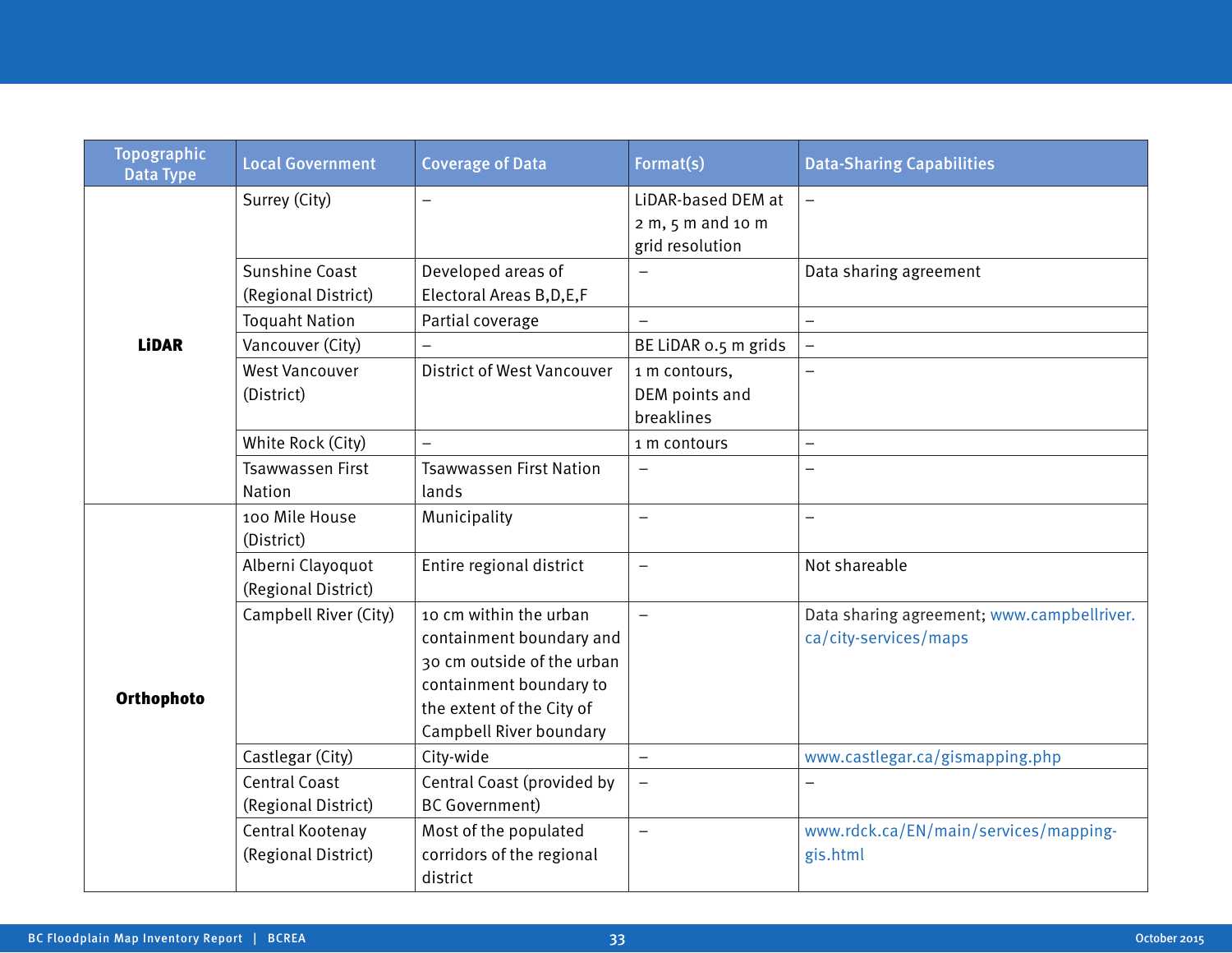| www.regionaldistrict.com/your-services/      |                                                       | Format(s)                | <b>Coverage of Data</b>                                                          | <b>Local Government</b>                | <b>Data Type</b> |
|----------------------------------------------|-------------------------------------------------------|--------------------------|----------------------------------------------------------------------------------|----------------------------------------|------------------|
|                                              |                                                       | $\qquad \qquad -$        | <b>Regional District of Central</b>                                              | Central Okanagan                       |                  |
|                                              | mapping-gis.aspx                                      |                          | Okanagan                                                                         | (Regional District)                    |                  |
|                                              | Available from consultant                             | <b>TIFF</b>              | <b>Regional District extent</b>                                                  | <b>Comox Valley</b>                    |                  |
|                                              |                                                       |                          |                                                                                  | (Regional District)                    |                  |
| Available upon request and fee to package    | data                                                  | $\equiv$                 | City-wide                                                                        | Coquitlam (City)                       |                  |
|                                              | Data sharing agreement                                | $\qquad \qquad -$        | City limits and fringe                                                           | Courtenay (City)                       |                  |
|                                              | www.cvrd.bc.ca/index.aspx?nid=224                     |                          | Cowichan Valley Regional                                                         | Cowichan Valley                        |                  |
|                                              |                                                       |                          | <b>District</b>                                                                  | (Regional District)                    |                  |
| Data sharing agreement with Comox Valley     | <b>Regional District</b>                              | $\equiv$                 |                                                                                  | Cumberland (Village)                   |                  |
|                                              | Data sharing agreement                                | TIFF/peg                 | City extent                                                                      | Fernie (City)                          |                  |
|                                              | Data sharing agreement                                |                          | Charlie Lake to Airport to<br>Northern Lights College to<br>south of Peace River | Fort St. John (City)                   | Orthophoto       |
|                                              | Data sharing agreement                                | $\qquad \qquad -$        | Fraser Valley Regional<br><b>District Electoral Areas</b><br>(portion)           | Fraser Valley (Regional<br>District)   |                  |
|                                              | Data sharing agreement                                | $\equiv$                 | Entire town                                                                      | Golden (Town)                          |                  |
| May be available upon request, in electronic | form                                                  | <b>TIFF</b>              |                                                                                  | Grand Forks (City)                     |                  |
|                                              | http://viewer.crdatlas.ca/public#/Home                | $\qquad \qquad -$        |                                                                                  | Highlands (District)                   |                  |
|                                              | www.kamloops.ca/maps/maps.shtml                       | $\equiv$                 | Entire city                                                                      | Kamloops (City)                        |                  |
| Available upon request in electronic form    |                                                       |                          | Parts of city (pre-2000);                                                        | Kelowna (City)                         |                  |
|                                              |                                                       |                          | entire city (post-2000)                                                          |                                        |                  |
| Publicly available for viewing; through data |                                                       | <b>SID</b>               | District of Kent                                                                 | Kent (District)                        |                  |
|                                              |                                                       |                          |                                                                                  |                                        |                  |
|                                              |                                                       |                          |                                                                                  |                                        |                  |
|                                              | sharing agreement and data purchase<br>Webmap request | $\overline{\phantom{0}}$ | North Terrace; Dease Lake;<br>Lakelse Lake (Thornhill)                           | Kitimat-Stikine<br>(Regional District) |                  |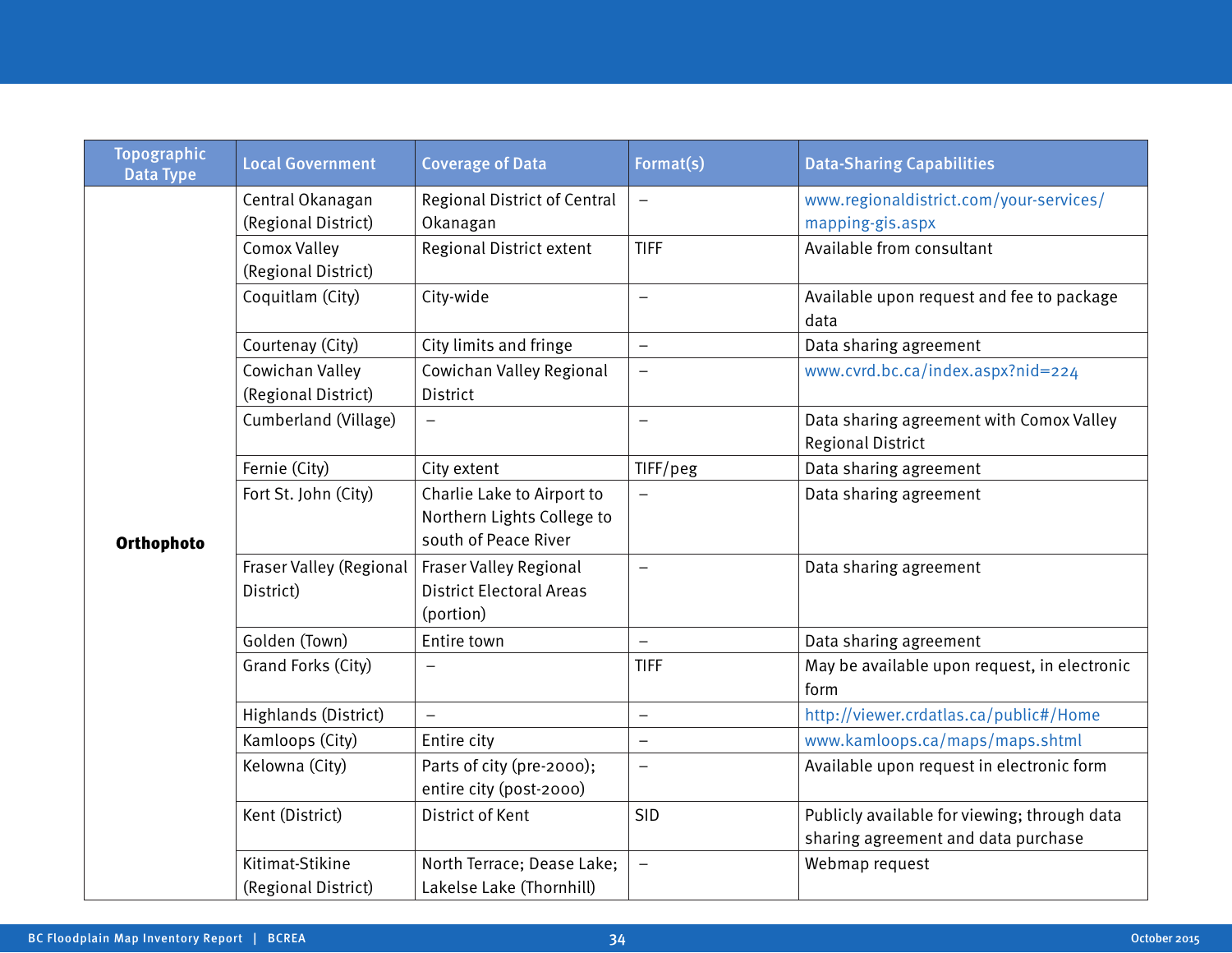| <b>Topographic</b><br><b>Data Type</b> | <b>Local Government</b>                         | <b>Coverage of Data</b>                                             | Format(s)                | <b>Data-Sharing Capabilities</b>                                                        |
|----------------------------------------|-------------------------------------------------|---------------------------------------------------------------------|--------------------------|-----------------------------------------------------------------------------------------|
|                                        | Lake Country (District)                         | <b>District of Lake Country</b><br>area                             | GIS mapping layer        | GIS mapping is provided through agreement<br>with Regional District of Central Okanagan |
|                                        | Lantzville (District)                           | Area within whole<br>municipality                                   | <b>ESRI Shapefile</b>    | Possible data sharing agreement with<br>Regional District of Nanaimo                    |
|                                        | Maple Ridge (City)                              | City boundary                                                       | <b>TIFF</b>              | Data sharing agreement                                                                  |
|                                        | McLeod Lake Indian<br>Band                      | Treaty lands                                                        | Hard copy                | Data sharing agreement                                                                  |
|                                        | Merritt (City)                                  | Entire city                                                         | $\overline{\phantom{m}}$ | Data sharing agreement                                                                  |
|                                        | North Cowichan<br>(Municipality)                | All but western-most side<br>of municipality                        | $\qquad \qquad -$        | $\qquad \qquad -$                                                                       |
| Orthophoto                             | Northern Rockies<br>(Regional<br>Municipality)  | $\overline{\phantom{m}}$                                            | 30 cm aerial photos      | Data sharing agreement                                                                  |
|                                        | North Vancouver<br>(District)                   | $\equiv$                                                            | Ortho on GEOWeb          | http://geoweb.dnv.org                                                                   |
|                                        | Oak Bay (District)                              | Updated through the<br>Capital Regional District<br>every two years | $\overline{\phantom{m}}$ | Data sharing agreement                                                                  |
|                                        | Okanagan-<br>Similkameen<br>(Regional District) | Much of the urban areas                                             | geoTIFF                  | Possibly shareable                                                                      |
|                                        | <b>Powell River (Regional</b><br>District)      | $\equiv$                                                            | $\equiv$                 | ICIS Online through imap                                                                |
|                                        | Radium Hot Springs<br>(Village)                 | Village + 100 m                                                     | $\equiv$                 | Not shared                                                                              |
|                                        | Revelstoke (City)                               | City and buffer area<br>beyond                                      | $\overline{\phantom{m}}$ | Digital Data License Agreement                                                          |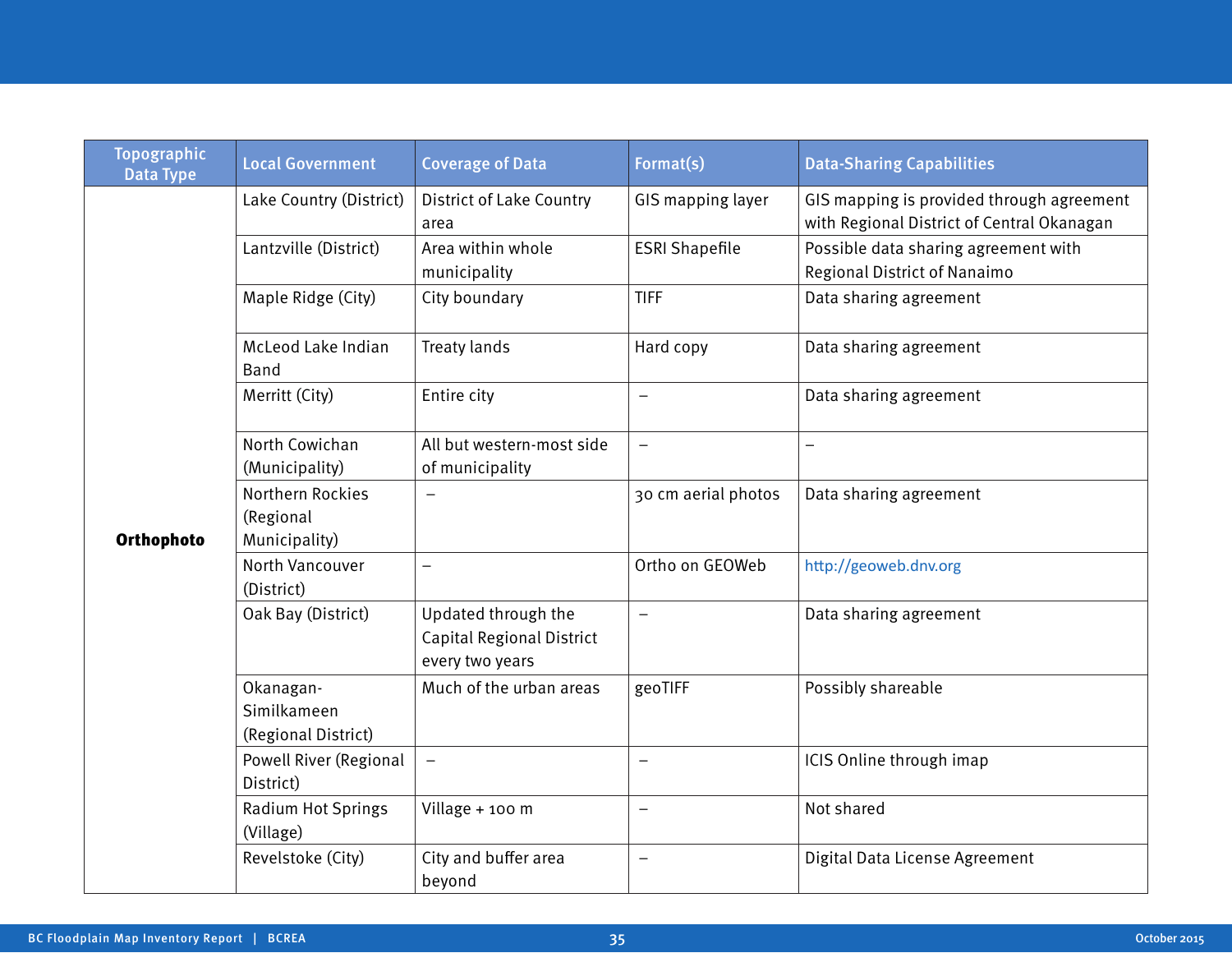| <b>Topographic</b><br><b>Data Type</b> | <b>Local Government</b>                  | <b>Coverage of Data</b>                            | Format(s)                     | <b>Data-Sharing Capabilities</b>                                                                                                   |
|----------------------------------------|------------------------------------------|----------------------------------------------------|-------------------------------|------------------------------------------------------------------------------------------------------------------------------------|
|                                        | Salmon Arm (City)                        | Salmon Arm                                         | MRSID, ECW, TIFF              | Data sharing agreement for purchase;<br>www.salmonarm.ca/FormCenter/Online-<br>Mapping-2/City-of-Salmon-Arm-Site-<br>Disclaimer-33 |
|                                        | Sidney (Town)                            | Municipal boundary                                 | $\qquad \qquad -$             | Available upon request in electronic form                                                                                          |
|                                        | Squamish (District)                      | All of district boundary<br>extents                | $\qquad \qquad -$             | www.squamish.ca/discover-squamish/maps-<br>and-data                                                                                |
|                                        | Squamish-Lillooet<br>(Regional District) | Electoral Area D, C                                | $\qquad \qquad -$             |                                                                                                                                    |
|                                        | Summerland (District)                    | District boundary                                  | $\equiv$                      | Possibility to share depending on<br>circumstance; www.summerland.ca/<br>planning-building/gis-mapping                             |
|                                        | Sunshine Coast<br>(Regional District)    | Developed areas of<br>Electoral Areas B, D, E, F   | $\overline{\phantom{0}}$      | Data sharing agreement                                                                                                             |
| Orthophoto                             | Surrey (City)                            |                                                    | Contractor has ortho          |                                                                                                                                    |
|                                        | Thompson Nicola<br>(Regional District)   | $\overline{\phantom{0}}$                           | BING, ESRI (from<br>province) | Licensed; www.tnrd.ca/content/interactive-<br>maps                                                                                 |
|                                        | Tk'emlups te<br>Secwepemc                | Indian Reserve 1                                   |                               | Public                                                                                                                             |
|                                        | Tofino (District)                        | District of Tofino                                 | $\overline{\phantom{0}}$      | Data sharing agreement; some public access:<br>www.tofino.ca/content/maps                                                          |
|                                        | <b>Toquaht Nation</b>                    | Full coverage of treaty<br>settlement lands        | $\qquad \qquad -$             | Shareable upon request                                                                                                             |
|                                        | <b>Tsawwassen First</b><br><b>Nation</b> | <b>Tsawwassen First Nation</b><br>lands            | $\overline{\phantom{0}}$      |                                                                                                                                    |
|                                        | <b>Tumbler Ridge</b><br>(District)       | Town site area and<br>approximately 2 km<br>beyond | <b>TIFF</b>                   | Possibly shareable                                                                                                                 |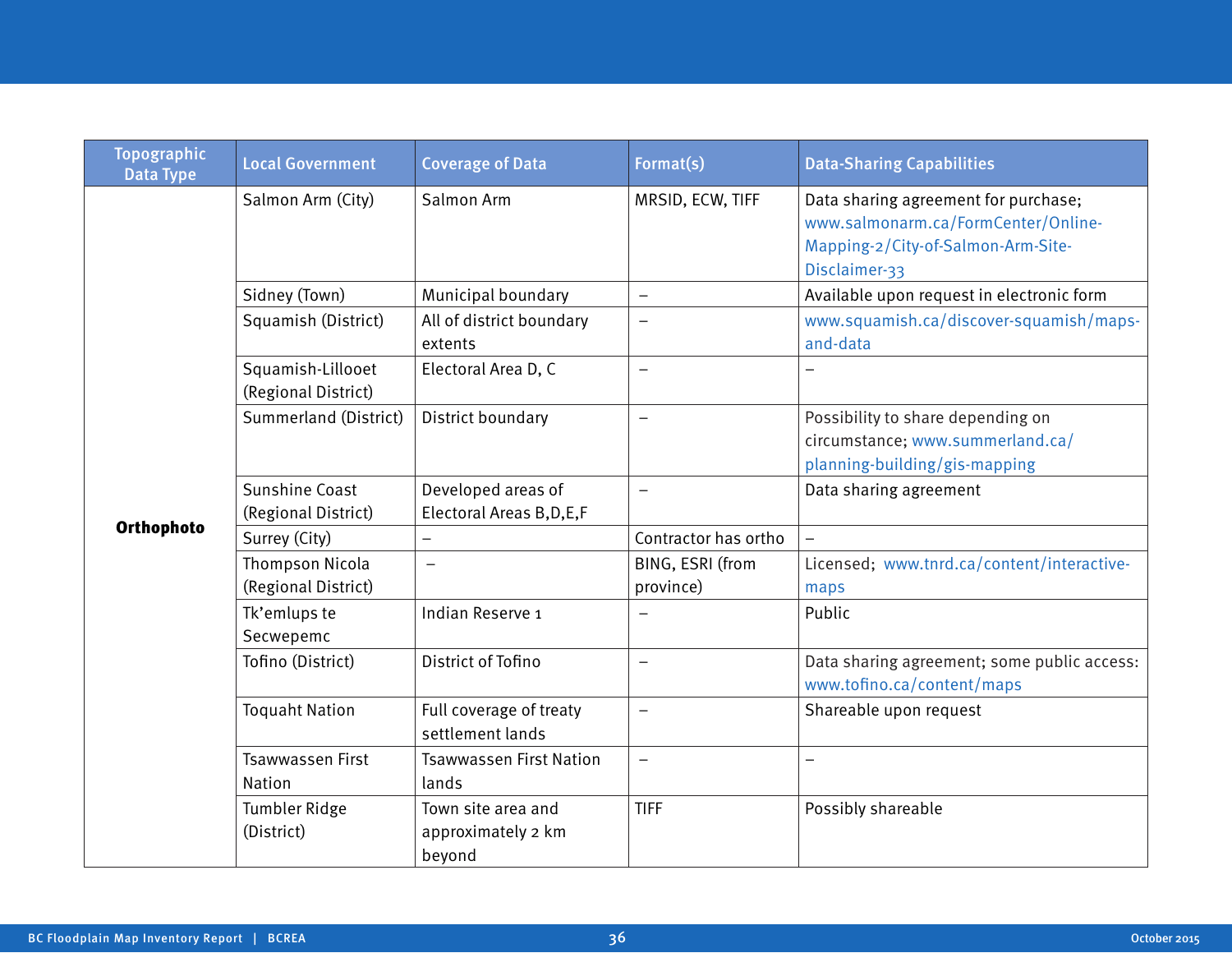| <b>Topographic</b><br><b>Data Type</b> | <b>Local Government</b>                 | <b>Coverage of Data</b>                                                                                                     | Format(s)                | <b>Data-Sharing Capabilities</b>                             |
|----------------------------------------|-----------------------------------------|-----------------------------------------------------------------------------------------------------------------------------|--------------------------|--------------------------------------------------------------|
|                                        | Vancouver (City)                        | -                                                                                                                           | Contractor has ortho     | $-$                                                          |
|                                        | Vanderhoof (District)                   | Entire municipality                                                                                                         |                          | Possibly shareable                                           |
| Orthophoto                             | Vernon (City)                           | Entire city                                                                                                                 | <b>ECW</b>               | www.vernon.ca/map                                            |
|                                        | West Kelowna<br>(District)              | District of West Kelowna                                                                                                    | $\qquad \qquad -$        | www.districtofwestkelowna.ca/888/Open-<br>Data---Orthophotos |
|                                        | White Rock (City)                       |                                                                                                                             | Ortho TIFF               |                                                              |
|                                        | Campbell River (City)                   | John Hart Reservoir;<br>provided by BC Hydro                                                                                |                          |                                                              |
|                                        | Central Okanagan<br>(Regional District) | Partial coverage of<br>Okanagan Lake as part<br>of the Okanagan Lake<br>Floodplain Mapping;<br>provided by BC<br>Government | Hard copy                | $\overline{\phantom{0}}$                                     |
|                                        | Cowichan Valley<br>(Regional District)  | Lake Cowichan                                                                                                               | $\overline{\phantom{0}}$ | www.cvrd.bc.ca/index.aspx?nid=224                            |
| <b>Bathymetric</b>                     | Fernie (City)                           | <b>Coal Creek</b>                                                                                                           | Raster                   | Data sharing agreement                                       |
|                                        | Kamloops (City)                         | Entire city in 2005; partial<br>survey (key crossings) in<br>2015                                                           | $\overline{\phantom{m}}$ | www.kamloops.ca/maps/maps.shtml                              |
|                                        | Kelowna (City)                          | Okanagan Lake Limnology                                                                                                     | $\qquad \qquad -$        | Electronic                                                   |
|                                        | Maple Ridge (City)                      | North and South Alouette                                                                                                    |                          | Data sharing agreement                                       |
|                                        | Sidney (Town)                           | Offshore, extending<br>beyond 100 m of town<br>boundary                                                                     |                          | Available upon request in electronic format                  |
|                                        | Squamish (District)                     | Coastal areas                                                                                                               | $\qquad \qquad -$        | Possibly available through consultant                        |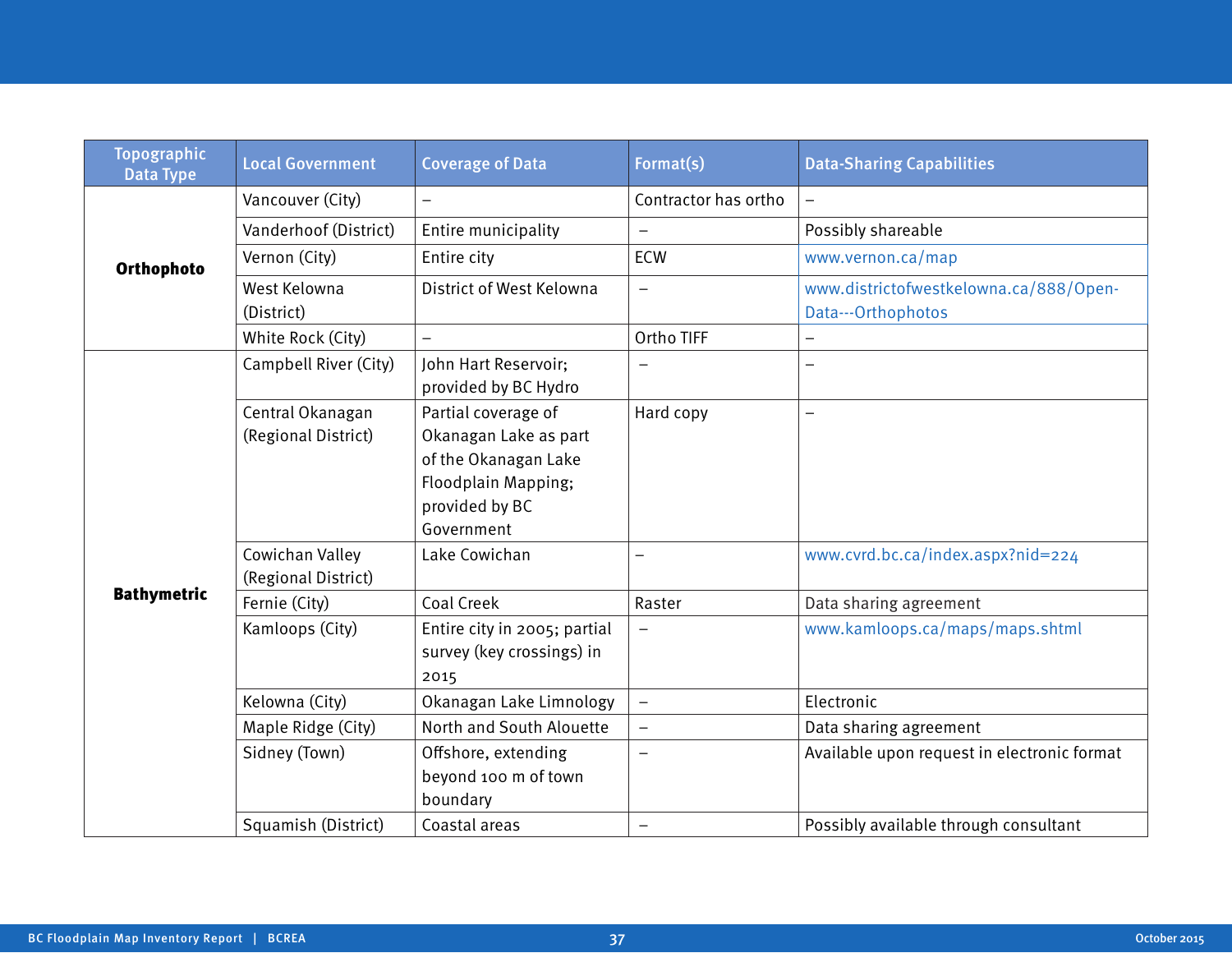| <b>Topographic</b><br><b>Data Type</b> | <b>Local Government</b>                  | <b>Coverage of Data</b>                                                                                                                                          | Format(s)                | <b>Data-Sharing Capabilities</b>                                                           |
|----------------------------------------|------------------------------------------|------------------------------------------------------------------------------------------------------------------------------------------------------------------|--------------------------|--------------------------------------------------------------------------------------------|
|                                        | Central Okanagan<br>(Regional District)  | Okanagan Basin                                                                                                                                                   | $\overline{\phantom{m}}$ | Available from the Okanagan Basin Water<br>Board www.obwb.ca/projects                      |
|                                        | Cowichan Valley<br>(Regional District)   | Cowichan Bay and satellite<br>channel                                                                                                                            | $\qquad \qquad -$        | Department of Fisheries and Oceans license                                                 |
|                                        | Cumberland (Village)                     | <b>Streams</b>                                                                                                                                                   | <b>SHP</b>               | Data sharing agreement                                                                     |
|                                        | Golden (Town)                            | <b>Kicking Horse</b>                                                                                                                                             | $\qquad \qquad -$        | Unknown                                                                                    |
| Hydrographic                           | Kelowna (City)                           | Okanagan Lake - Lambly<br>(Bear) Creek to Peachland;<br>review and identification of<br>the limnological threats to<br>water security for the City<br>of Kelowna | $\overline{\phantom{m}}$ | Available upon request in electronic form                                                  |
|                                        | Maple Ridge (City)                       | North and South Alouette                                                                                                                                         | $\overline{\phantom{m}}$ | Data sharing agreement                                                                     |
|                                        | Squamish (District)                      | All rivers                                                                                                                                                       |                          | www.squamish.ca/assets/IFHMP/20150224-<br>FINAL%20DRAFT_BackgroundReport%20<br>-%20web.pdf |
|                                        | <b>Tumbler Ridge</b><br>(District)       | Town site and<br>approximately 2 km<br>beyond                                                                                                                    | DWG, SHP                 | Possibly shareable                                                                         |
|                                        | 100 Mile House<br>(District)             | Digital terrain model:<br>municipality                                                                                                                           | $\equiv$                 | $\equiv$                                                                                   |
| <b>Other</b>                           | Alberni-Clayoquot<br>(Regional District) |                                                                                                                                                                  | <b>TRIM</b>              |                                                                                            |
|                                        | Burns Lake (Village)                     | Burns Lake shoreline; Rio<br><b>Tinto Alcan Emergency</b><br><b>Preparedness Mapping</b>                                                                         | $\equiv$                 | $\overline{\phantom{0}}$                                                                   |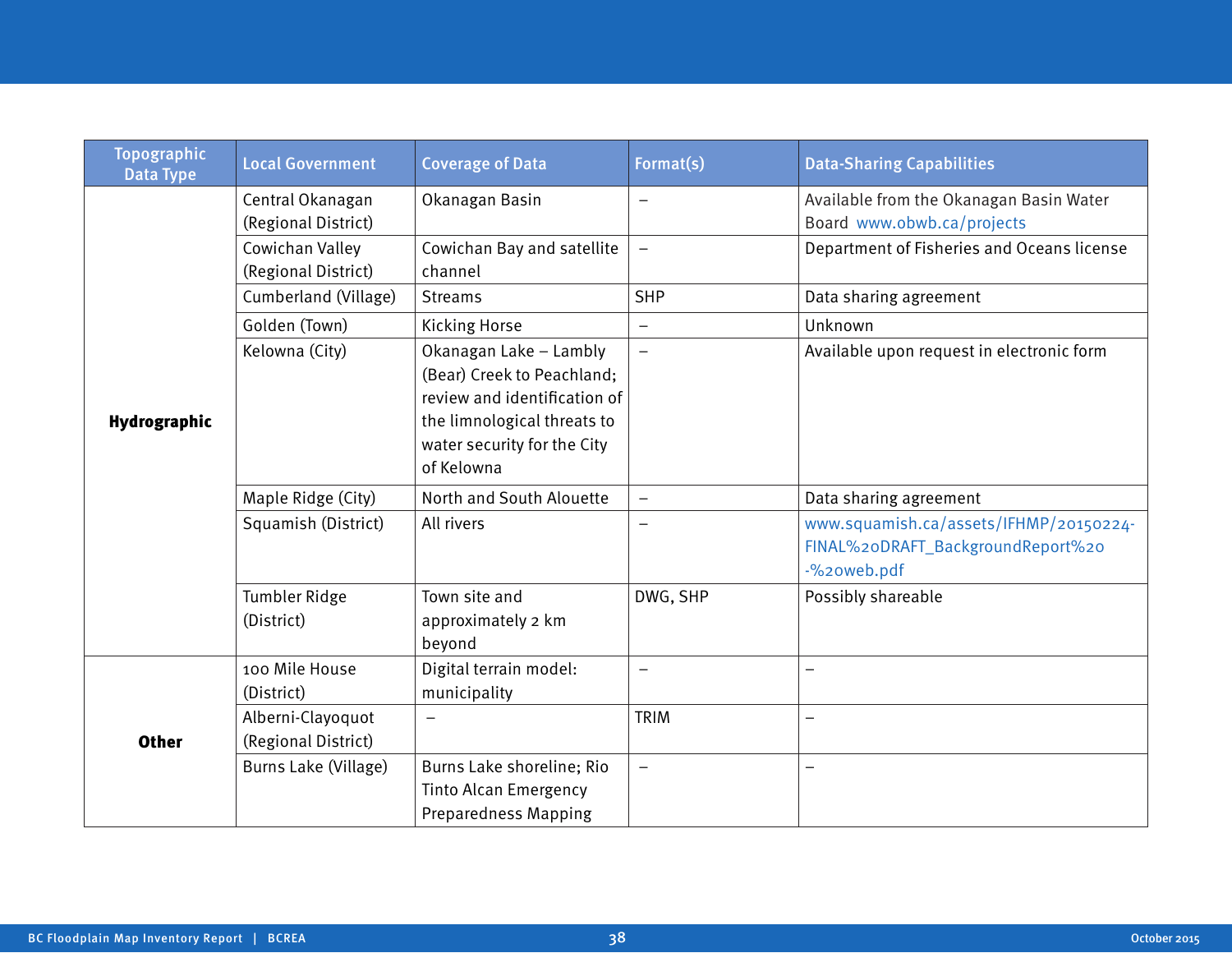| <b>Topographic</b><br><b>Data Type</b> | <b>Local Government</b>                 | <b>Coverage of Data</b>                                                                                                                                                                                              | Format(s)                              | <b>Data-Sharing Capabilities</b>                                     |
|----------------------------------------|-----------------------------------------|----------------------------------------------------------------------------------------------------------------------------------------------------------------------------------------------------------------------|----------------------------------------|----------------------------------------------------------------------|
|                                        | Central Okanagan<br>(Regional District) | Contours: RD of Central<br>Okanagan, District of<br>Lake Country, District of<br>Peachland, West Bank First<br><b>Nations</b>                                                                                        | $\qquad \qquad -$                      | www.regionaldistrict.com/your-services/<br>mapping-gis.aspx          |
|                                        | Central Okanagan<br>(Regional District) | <b>Sensitive Habitat Inventory</b><br>and Mapping (identifies<br>top of bank - GPS):<br><b>Regional District of Central</b><br>Okanagan and member<br>municipalities - covers<br>most streams on private<br>property | $\equiv$                               | Data sharing agreement or Community<br>Mapping Network: www.cmnbc.ca |
| <b>Other</b>                           | Comox Valley<br>(Regional District)     | Contours:<br>$5k -$ shoreline o to 20<br>m at 5 m intervals,<br>2 k – various 5 k map<br>$\bullet$<br>sheets                                                                                                         | Contours, scanned<br>and georeferenced | Data sharing agreement                                               |
|                                        | Cumberland (Village)                    | Contours: Village of<br>Cumberland (data is<br>scanned from maps done<br>in 1981 at a 1:5000 scale)                                                                                                                  | 2 m contour dataset                    | Data sharing agreement                                               |
|                                        | Kelowna (City)                          | Kelowna Shore Zone<br><b>Fisheries and Wildlife</b><br><b>Habitat Assessment</b>                                                                                                                                     | $\qquad \qquad -$                      | Available upon request in electronic form                            |
|                                        | Revelstoke (City)                       | City and buffer area                                                                                                                                                                                                 | Digital elevation<br>model             | Digital Data License Agreement                                       |
|                                        | <b>Sts'ailes First Nation</b>           | Community                                                                                                                                                                                                            | GIS                                    | $\overline{\phantom{0}}$                                             |
|                                        | Stz'uminus First<br>Nation              | Stz'uminus First Nation<br>Lands                                                                                                                                                                                     | 20 m contours                          | $\overline{\phantom{0}}$                                             |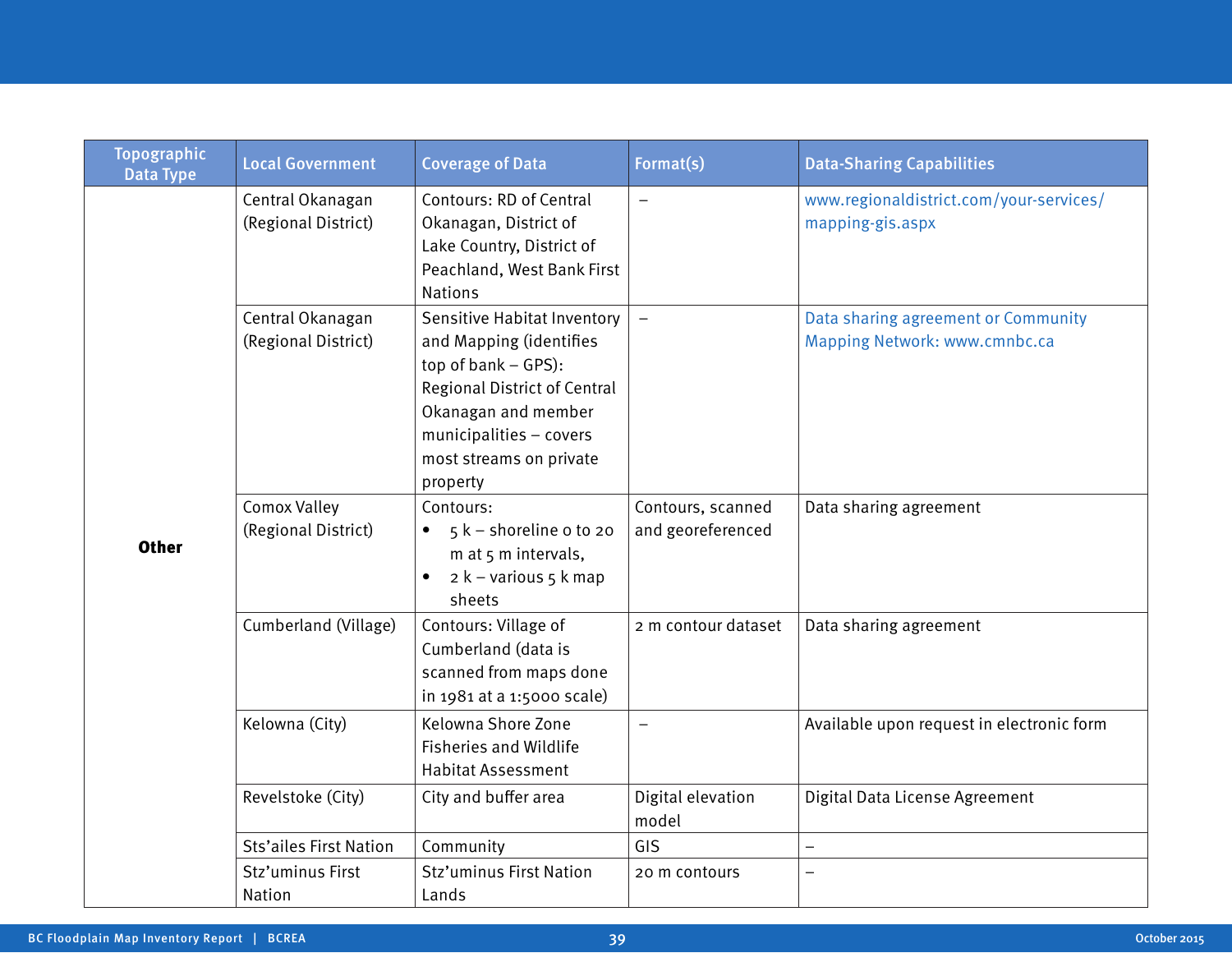| <b>Topographic</b><br>Data Type | <b>Local Government</b> | <b>Coverage of Data</b>  | Format(s)          | <b>Data-Sharing Capabilities</b>       |
|---------------------------------|-------------------------|--------------------------|--------------------|----------------------------------------|
|                                 | Thompson Nicola         | $\overline{\phantom{0}}$ | <b>TRIM</b>        | Licensed; www.tnrd.ca/content/         |
|                                 | (Regional District)     |                          |                    | interactivemaps                        |
|                                 | Vernon (City)           |                          | Digital elevation  | www.vernon.ca/map/data_catalogue.html  |
| <b>Other</b>                    |                         |                          | model, breaklines, |                                        |
|                                 |                         |                          | contours, GIS, DWG |                                        |
|                                 | West Kelowna            | $\overline{\phantom{0}}$ | Digital elevation  | www.districtofwestkelowna.ca/471/Open- |
|                                 | (District)              |                          | model              | Data---GIS-Downloads                   |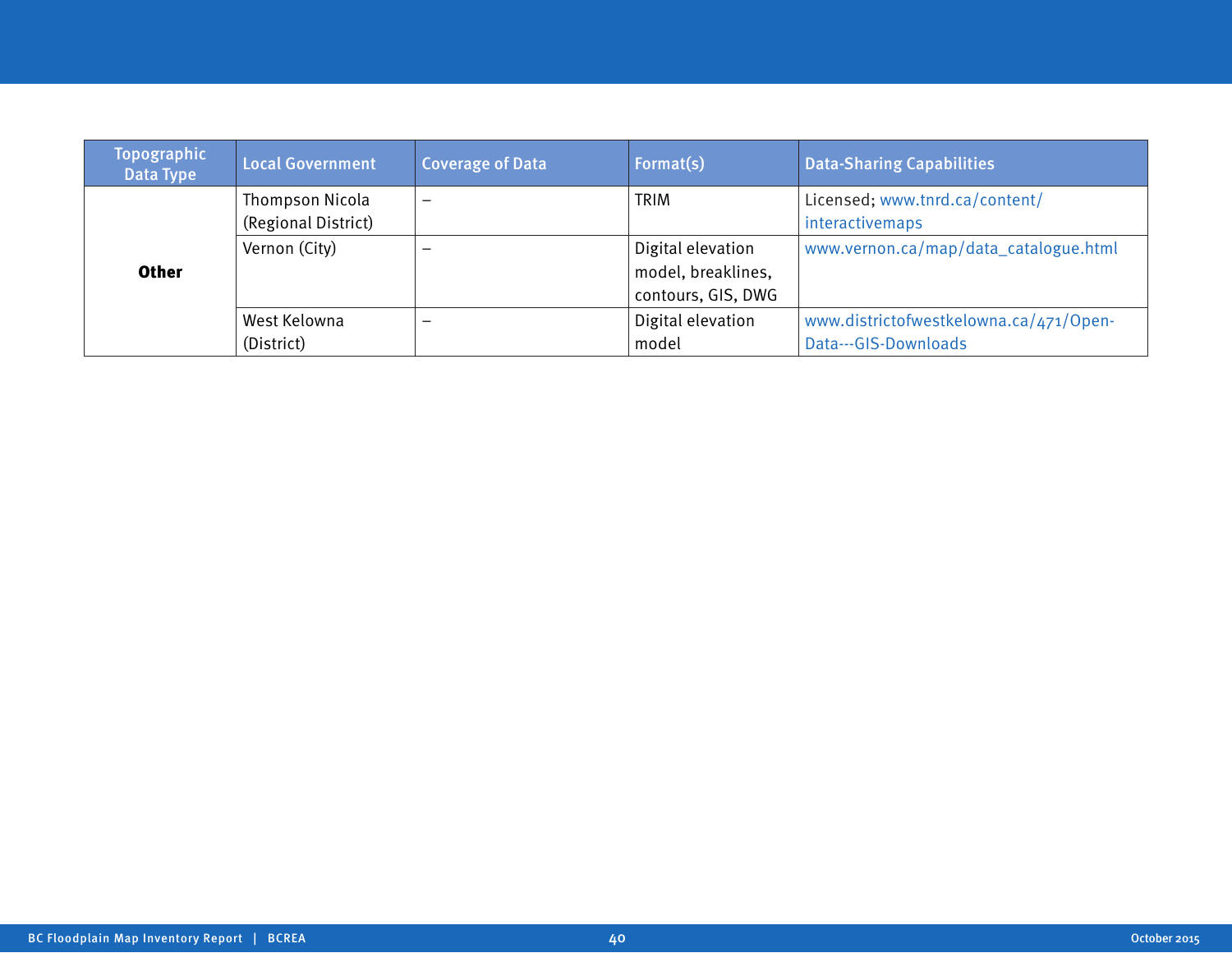# Appendix C: Survey

### BC Floodplain Maps Inventory Questionnaire

Thank you for taking time to complete this questionnaire in support of developing an updated inventory of floodplain maps in British Columbia. The British Columbia Real Estate Association is reaching out to communities to gain a better understanding of the availability and use of floodplain maps in British Columbia. At the conclusion of this work, we will prepare a summary report noting any updates to the floodplain maps developed under the BC Floodplain Program.<sup>13</sup>

Please complete the following questionnaire to the best of your ability, or pass it along to individuals more suited to the task.

Organization:

Your Name:

Your Position:

Your Contact Phone and Email:

1. Does your organization currently have access to a 200-year floodplain map or other floodplain maps covering your local government's jurisdiction?

 $\Box$  Yes; please specify the type of floodplain map:

 $\Box$  No; move on to question 9.

- 2. In what year was the floodplain map last updated?
- 3. Was this map last updated under the BC Floodplain Mapping Program?

□ Yes

 $\Box$  No; move on to question 9.

4. Briefly describe the project that led to the latest update of the floodplain map.

<sup>13</sup> Information on the BC Floodplain Mapping program is available at www.env.gov.bc.ca/wsd/data\_searches/fpm.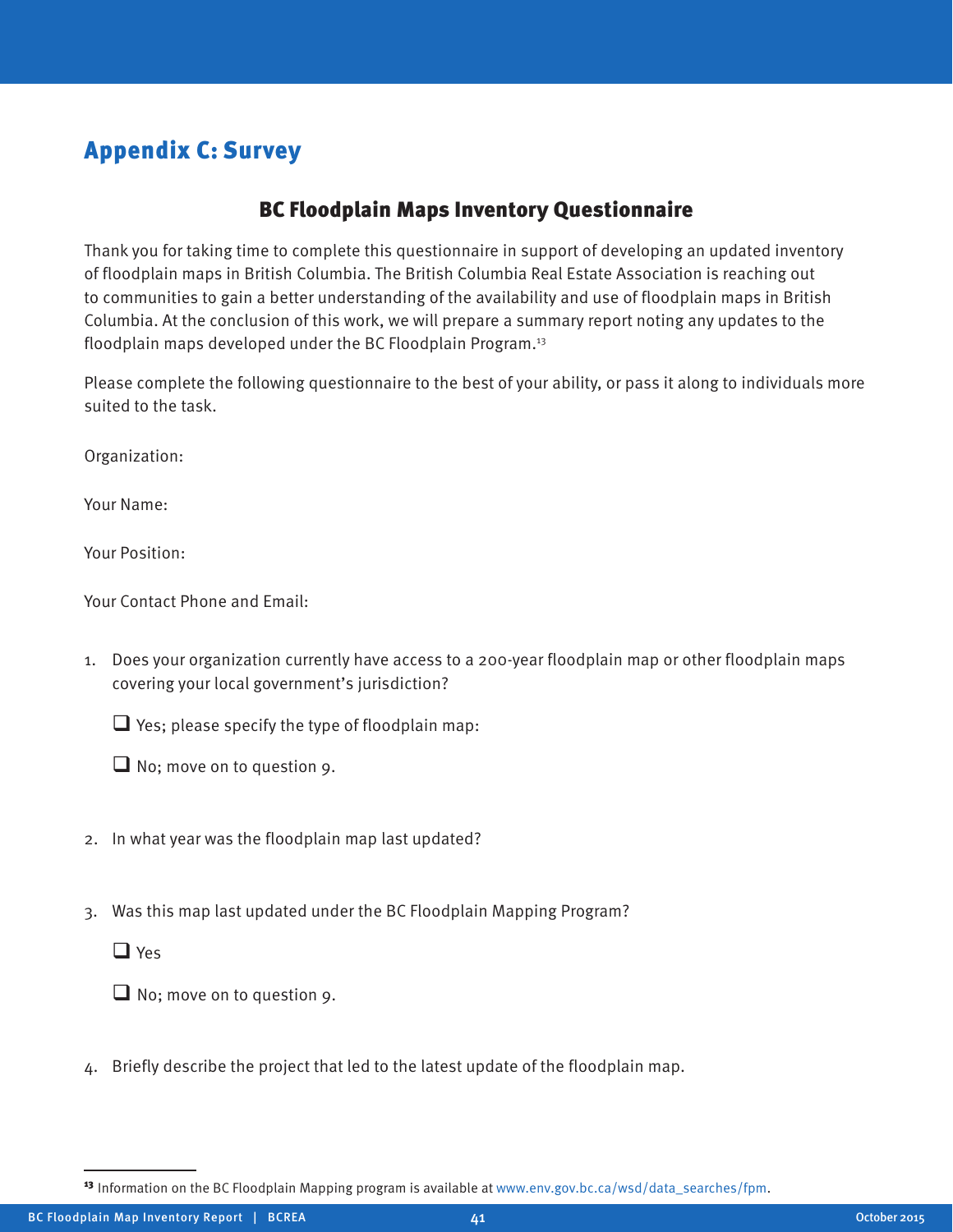- 5. What funding sources were utilized to update the floodplain map (e.g., the NRCAN Climate Adaptation program, internal project)?
- 6. If known, what data were used to update the floodplain map (e.g., 1D , 2D flood models, empirical methods, anecdotal information, etc.)?
- 7. Describe any ongoing program for maintaining or updating floodplain maps in your organization (e.g., how often you revisit the floodplain map based on changing data, land use, climate or other conditions).
- 8. Describe if and how the updated floodplain map is publicly available.
- 9. Which other flood maps does your organization have access to, if any? (select all that apply)
	- $\Box$  Flood depth map
	- $\Box$  Flood velocity/propagation map
	- $\Box$  Flood event map
	- $\Box$  Flood hazard map
	- $\Box$  Other, please describe
- 10. Please describe any flood-related studies undertaken in support of determining the spatial extent of a floodplain.

| <b>Type</b>                                                      | <b>Describe study, cost and funding source</b> | <b>Date undertaken</b><br>(month and year) |
|------------------------------------------------------------------|------------------------------------------------|--------------------------------------------|
| Topographical study                                              |                                                |                                            |
| Infrastructure survey<br>(size of bridges and<br>culverts, etc.) |                                                |                                            |
| Land use study                                                   |                                                |                                            |
| Weather or climate<br>study                                      |                                                |                                            |
| Flow studies (e.g.,<br>data collection)                          |                                                |                                            |
| Hydrologic study (a<br>study to establish the<br>amount of flow) |                                                |                                            |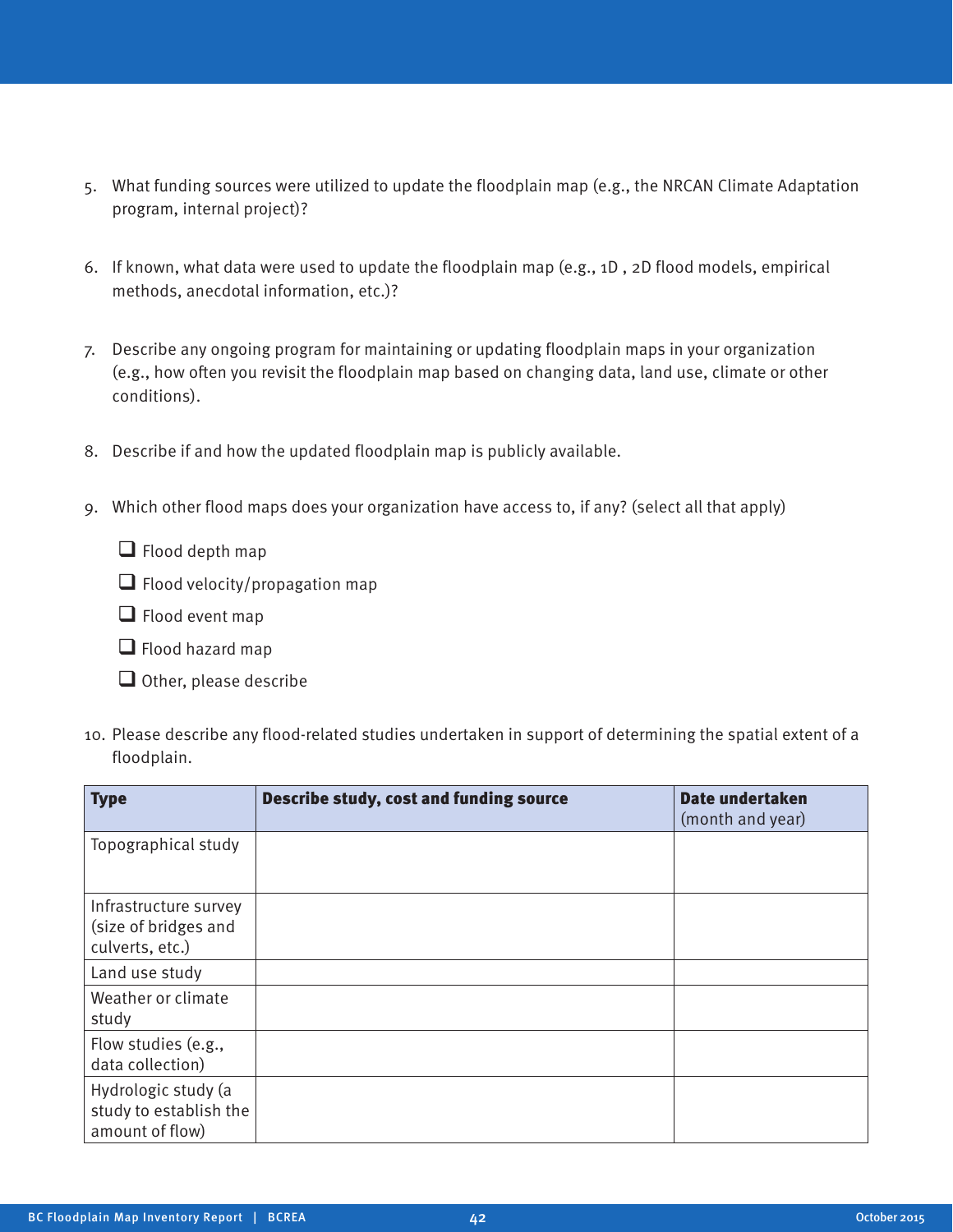| <b>Type</b>                                                          | Describe study, cost and funding source | Date undertaken<br>(month and year) |
|----------------------------------------------------------------------|-----------------------------------------|-------------------------------------|
| Hydraulic study (a<br>study to establish<br>where water might<br>go) |                                         |                                     |
| Needs assessment or<br>gap assessment                                |                                         |                                     |
| Other                                                                |                                         |                                     |

#### Data

The following questions will help provide a better understanding of any data and tools that might be available to support regional floodplain mapping. BCREA is particularly interested in spatial data regarding the potential extent and depth of flooding, as well as critical infrastructure, buildings and other assets that may be vulnerable to flood impacts. Please list and describe to the best of your ability any data available to your organization in this regard.

- 11. Please describe any detailed hydrological and/or hydraulic models your organization has and when the model was last updated.
- 12. Please identify the details of the topographic data to which your organization has access.

| <b>Type</b>  | Date of data<br>(month and<br>year) | <b>Area of coverage</b><br>(description, available<br>formats) | Describe capabilities you may have to<br>share the data (licensing, publicly available,<br>through data-sharing agreement) |
|--------------|-------------------------------------|----------------------------------------------------------------|----------------------------------------------------------------------------------------------------------------------------|
| LiDAR        |                                     |                                                                |                                                                                                                            |
| Orthophoto   |                                     |                                                                |                                                                                                                            |
| Bathymetric  |                                     |                                                                |                                                                                                                            |
| Hydrographic |                                     |                                                                |                                                                                                                            |
| Other        |                                     |                                                                |                                                                                                                            |

13. Are there any publicly available reports that use the data described in question 12?

 $\Box$  Yes; please list references for the reports, and/or provide links:

 $\Box$  No

14. Please list any mapped data or other data your organization may have regarding the location and characteristics of flood protection and/or drainage infrastructure such as dykes, erosion protection, watercourses, drainage networks, pump stations, flood gates, etc.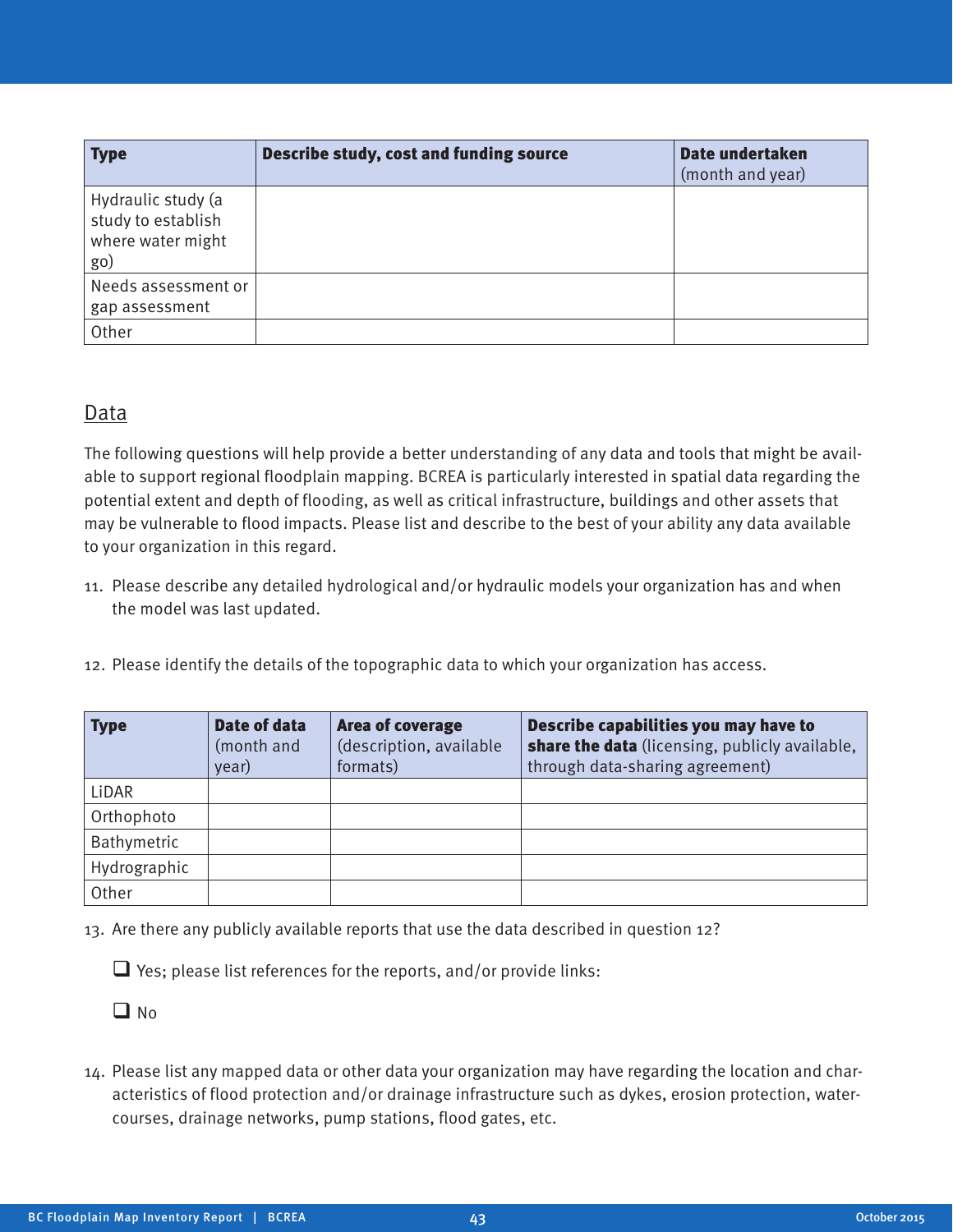| <b>Type of infrastructure</b>      | Describe and include date of<br><b>data</b> (month and year) | Describe capabilities you may have<br>to share the data (licensing, publicly<br>available, through data-sharing<br>agreement) |
|------------------------------------|--------------------------------------------------------------|-------------------------------------------------------------------------------------------------------------------------------|
| Flood protection<br>infrastructure |                                                              |                                                                                                                               |
| Drainage infrastructure            |                                                              |                                                                                                                               |

#### Additional Comments and Further Dialogue

BCREA is interested in learning as much as possible about your organization's floodplain mapping efforts. Is there anyone else you recommend we contact?

Would you be agreeable to being interviewed at a later date to further explore your responses?

□ Yes

 $\Box$  No.

If you have any suggestions or additional comments regarding this questionnaire or floodplain mapping efforts in your organization, please provide them.

Note to readers:

Question 3 of the survey contained an error that directed some respondents to skip several early questions. This initially resulted in missing data, which were recovered by contacting respondents by phone and obtaining their responses that way, or via a follow-up email. This error did not affect the quality of the final dataset.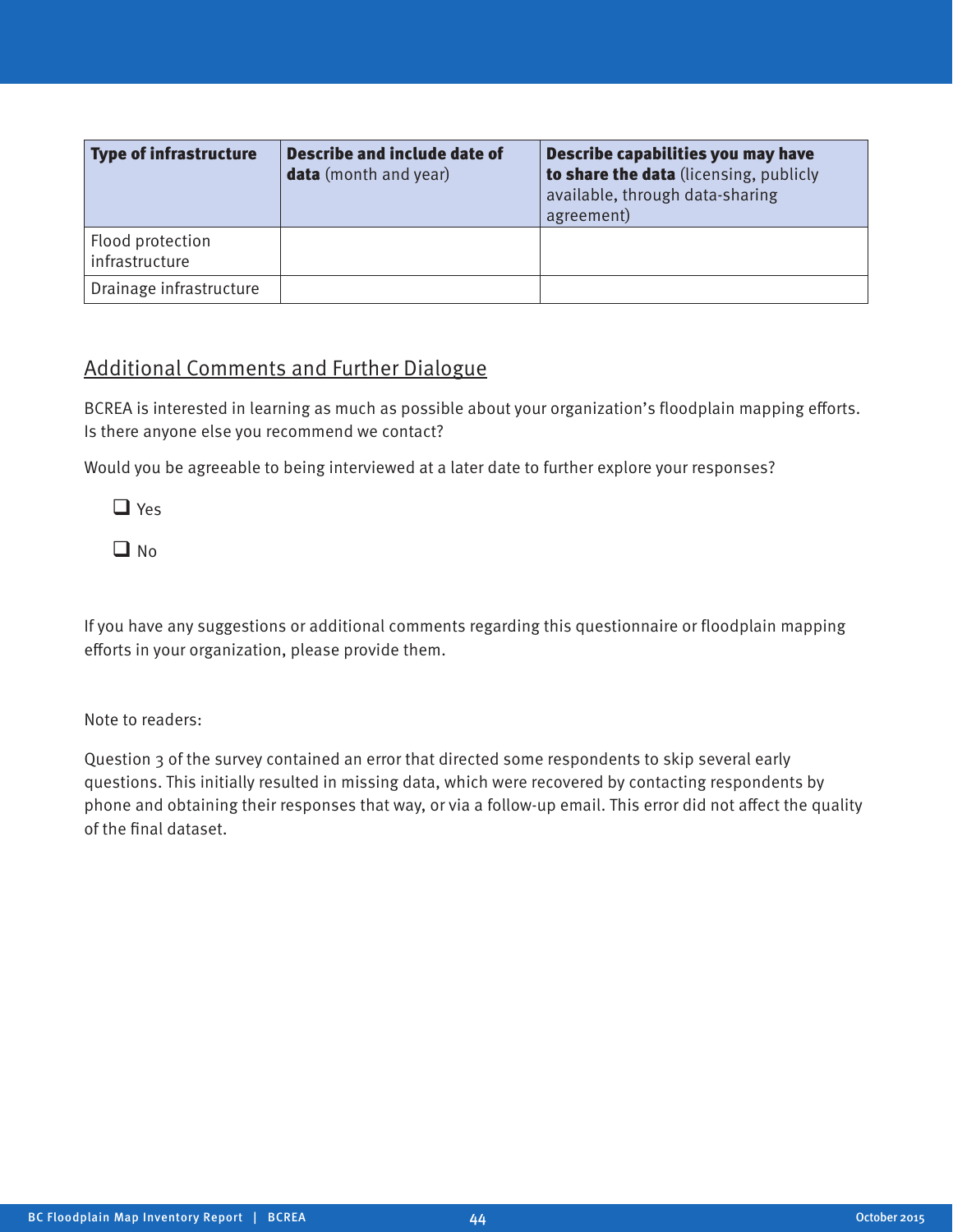# Appendix D: Local and regional governments not sent an invitation to participate in survey (already participating in Lower Mainland Flood Management Strategy)

| City of Abbotsford   | District of Mission         | City of Port Moody         |
|----------------------|-----------------------------|----------------------------|
| Village of Belcarra  | City of New Westminster     | City of Richmond           |
| City of Burnaby      | City of North Vancouver     | City of Surrey             |
| City of Chilliwack   | District of North Vancouver | City of Vancouver          |
| District of Hope     | <b>City of Pitt Meadows</b> | <b>Metro Vancouver</b>     |
| Township of Langley  | City of Port Coquitlam      | District of West Vancouver |
| Village of Lions Bay |                             | City of White Rock         |

The following local governments are involved in the Lower Mainland Flood Management Strategy, and were also invited to participate in BCREA's floodplain maps inventory project:

Corporation of Delta

Fraser Valley Regional District

District of Kent

District of Maple Ridge

District of Squamish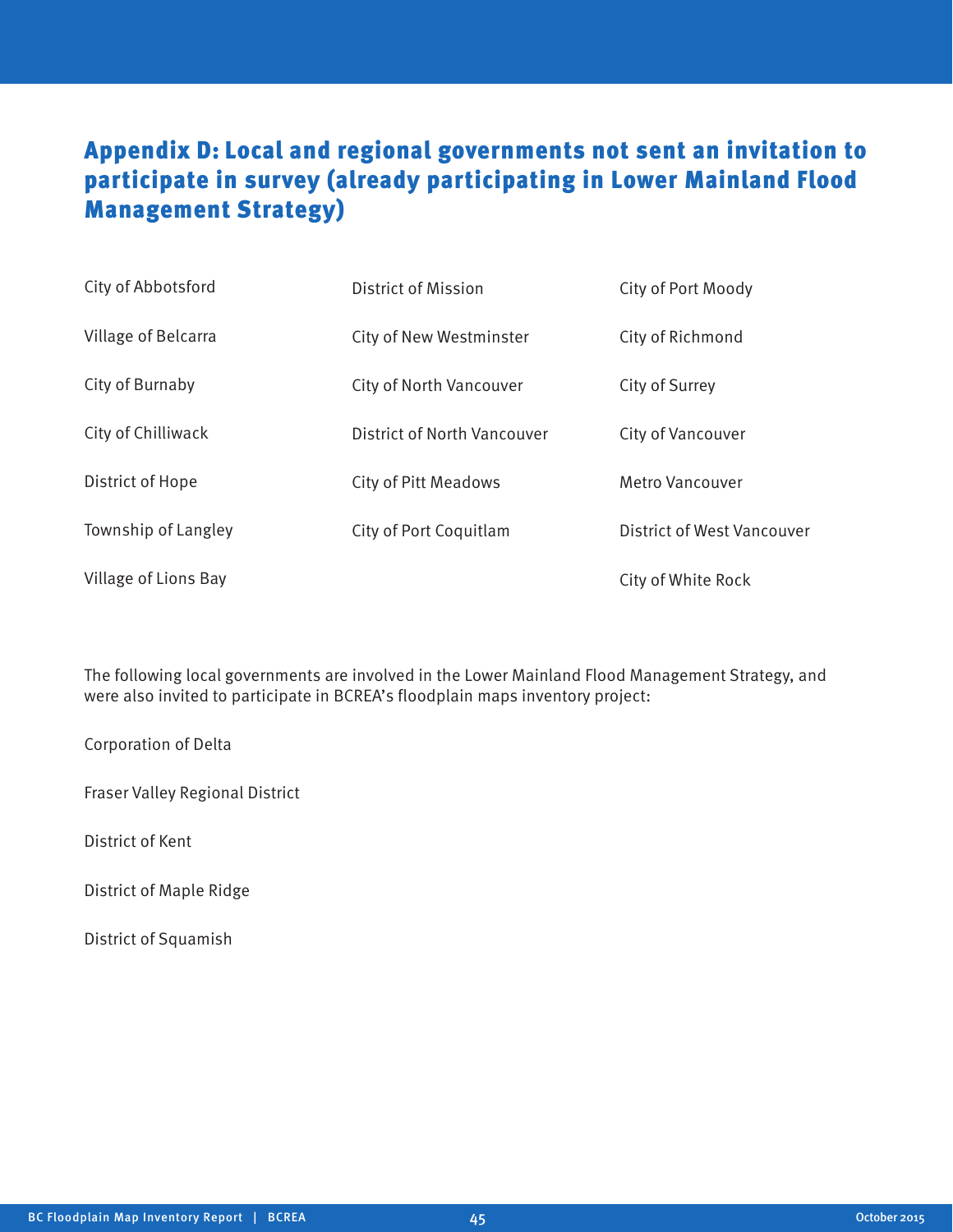# Appendix E: Follow-up interview protocol

This interview protocol provides a guide for a structured interview with an organization that has previously returned a floodplain mapping questionnaire. Depending on responses from their questionnaire, certain questions are to be omitted.

PART 1: HISTORICAL FLOODPLAIN MAPPING EFFORTS AND ATTITUDES

"The majority of flood mapping in Canada was developed during the era of the Federal Damage Reduction Program (1975 to mid-nineties) and the subsequent provincial-federal agreements on flood mapping, which provided 50/50 cost-sharing between the Federal and Provincial governments. The Federal-BC agreement was called the BC Floodplain mapping Program."

1. Were you aware of this program before this interview, and how you could retrieve maps from the BC Floodplain Mapping database?

If not aware, provide information as to how they can view maps at www.env.gov.bc.ca/wsd/data\_ searches/fpm/reports/index.html, skip to question 3

- 2. Describe your organization's involvement with BC Floodplain mapping program.
- 3. Describe your organization's overall flood protection activities.

Take special care to note activities that support floodplain mapping projects (such as flood extent management, data activities, climate change activities, etc.).

- 4. What priority is given to floodplain mapping in your organization?
- 5. Describe your perspective on local government's liability for maintaining a floodplain map.

Skip to question 7 if preliminary survey indicates the organization does not have access to a floodplain map.

- 6. How does your organization use a floodplain map?
- 7. Are there any floodplain mapping activities that you feel are important, but are not being addressed by your organization?
- 8. Describe and discuss how your organization manages community risk and vulnerabilities.

If the organization has access to or awareness of existing floodplain maps and has not undertaken a floodplain map update project, ask…

a. How relevant do you think existing floodplain maps are in representing current land use conditions and climate change? If not relevant, what tools are?